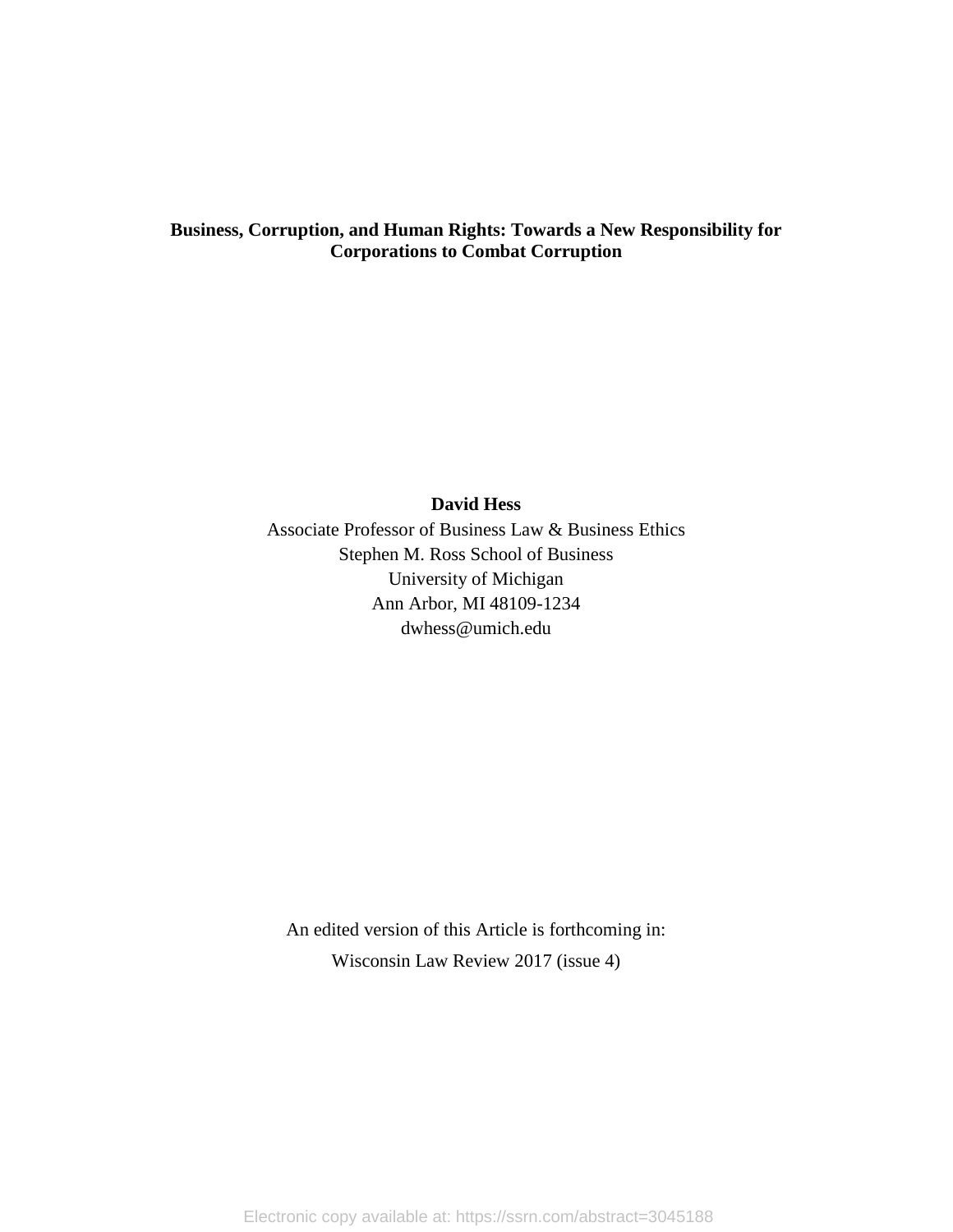# **Business, Corruption, and Human Rights: Towards a New Responsibility for Corporations to Combat Corruption**

David Hess

Ross School of Business, University of Michigan

| A.2. Criminalizing the Payment of Bribes: A Worldwide Movement  14        |
|---------------------------------------------------------------------------|
|                                                                           |
|                                                                           |
|                                                                           |
| A. Business, Corruption, and Human Rights in the Ready Made Garment       |
|                                                                           |
| A.2. Supply Chain Compliance Audits: Corruption as Barrier to solutions24 |
|                                                                           |
|                                                                           |
| A. Improving Compliance Programs through a Human Rights Perspective on    |
| A.1. Compliance Programs: The Need for Improvement30                      |
| A.2. Changing the Motivation to Combat Corruption:                        |
|                                                                           |
| B.1. Structural Injustice and the Social Connection                       |
|                                                                           |
| B.3. Fulfilling the Shared Responsibility to Combat Corruption: Political |
|                                                                           |
|                                                                           |
|                                                                           |
|                                                                           |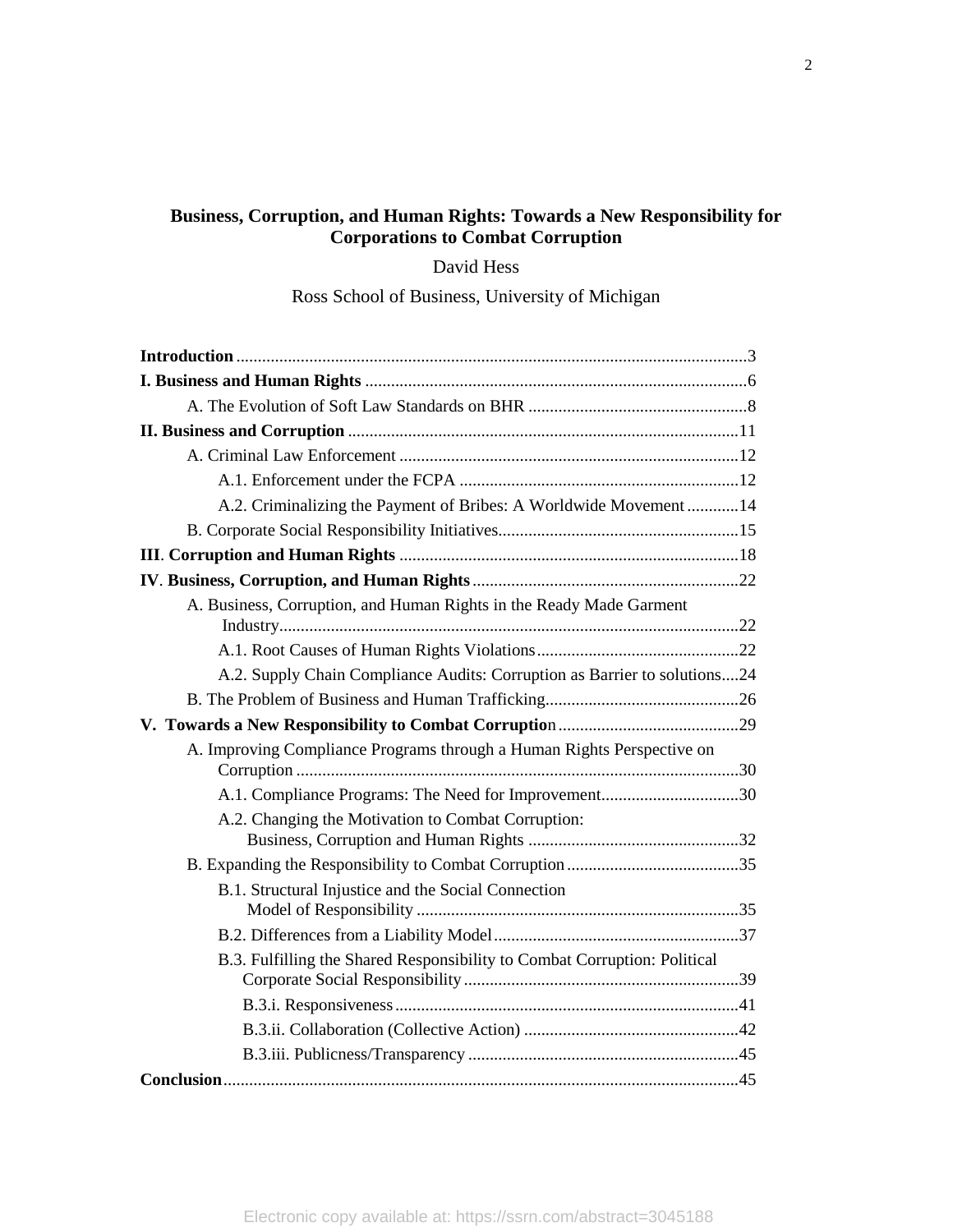#### <span id="page-2-1"></span><span id="page-2-0"></span>**INTRODUCTION**

There is a significant disconnect between multinational corporations' (MNCs) recent efforts to respect human rights throughout their operations, and what we know about the link between corruption and human rights violations. Although efforts to respect human rights and combat corruption have expanded significantly in the past few years, these efforts have mostly developed in parallel and have not meaningfully intersected.<sup>1</sup> With respect to human rights, due significantly to the 2011 adoption of the United Nations *Guiding Principles on Business and Human Rights*, <sup>2</sup> MNCs are adopting practices to help ensure that they are not having an adverse impact on human rights.<sup>3</sup> At the same time, due to the recently increased focus on combating corruption throughout the world, MNCs are expending significant resources to implement compliance programs to prevent their employees and agents from paying bribes.<sup>4</sup>

Missing from these corporate efforts (and severely limiting their potential positive societal impact), however, is significant action based on the recognition that high levels of corruption in a country prevent the realization of human rights. Corruption—commonly defined as the abuse of public office for private gain—prevents the realization of individuals' rights to health, safety, education, and other rights.<sup>5</sup> Despite this growing awareness, most corporations focus only on avoiding the payment of bribes and do not fully understand how corruption impacts their ability to respect human rights.

The most significant recent tragedy in business and human rights illustrates this problem. Rana Plaza was a building in Bangladesh that housed several factories where workers made garments for many different multinational corporations. At some point, the

<sup>1.</sup> Norman Bishara & David Hess, *Human Rights and a Corporation's Duty to Combat Corruption*, *in* LAW, BUSINESS AND HUMAN RIGHTS 71, 71–72 (Robert C. Bird et al., eds., 2014).

<sup>2.</sup> *See infra* notes [56](#page-9-0)[–66](#page-10-0) and accompanying text (discussing the importance of the UN Guiding Principles for the business and human rights movement).

<sup>3.</sup> Due to the impact of the Guiding Principles, "[w]e are not asking anymore whether or not corporations have human rights responsibilities at all, but rather how extensive they are." Florian Wettstein, *Normativity, Ethics, and the UN Guiding Principles on Business and Human Rights: A Critical Assessment*, 14 J. HUM. RTS. 162, 163–64 (2015) [hereinafter Wettstein, *Critical Assessment*].

<sup>4.</sup> *See infra* II.A (discussing the rise of the global anti-corruption movement and the impact on business).

<sup>5.</sup> *See generally* INT'L COUNCIL ON HUMAN RIGHTS (ICHR) & TRANSPARENCY INTERNATIONAL CORRUPTION AND HUMAN RIGHTS: MAKING THE CONNECTION 1 (2009), (TI), CORRUPTION AND HUMAN RIGHTS: MAKING THE CONNECTION 1 (2009), [http://www.ichrp.org/files/reports/40/131\\_web.pdf](http://www.ichrp.org/files/reports/40/131_web.pdf) [https://perma.cc/87HY-Z58G]. Because of these concerns, some have even proposed that freedom from corruption should be a human right. *See* David Kinley, *A New Human Right to Freedom from Corruption* 1–16 (Sydney Law Sch., Research Paper No. 14/12, 2014), http://papers.ssrn.com/sol3/papers. cfm?abstract\_id=2393205) [https://perma.cc/U7HF-V9PR]; Matthew Murray & Andrew Spalding, *Freedom from Official Corruption as a Human Right*, BROOKINGS (Jan. 2015), [https://www.brookings.edu/wp-content/uploads/2016/06/Murray-and-Spalding\\_v06.pdf](https://www.brookings.edu/wp-content/uploads/2016/06/Murray-and-Spalding_v06.pdf)

<sup>[</sup>https://perma.cc/LFC6-P7YJ]; *see also* Anita Ramasastry, *Is There a Right to be Free from Corruption?*, 49 U.C. DAVIS L. REV. 703, 705–06 (2015) (quoting the judge in a corruption case as stating, "systematic corruption is a violation of human rights as it leads to economic crisis").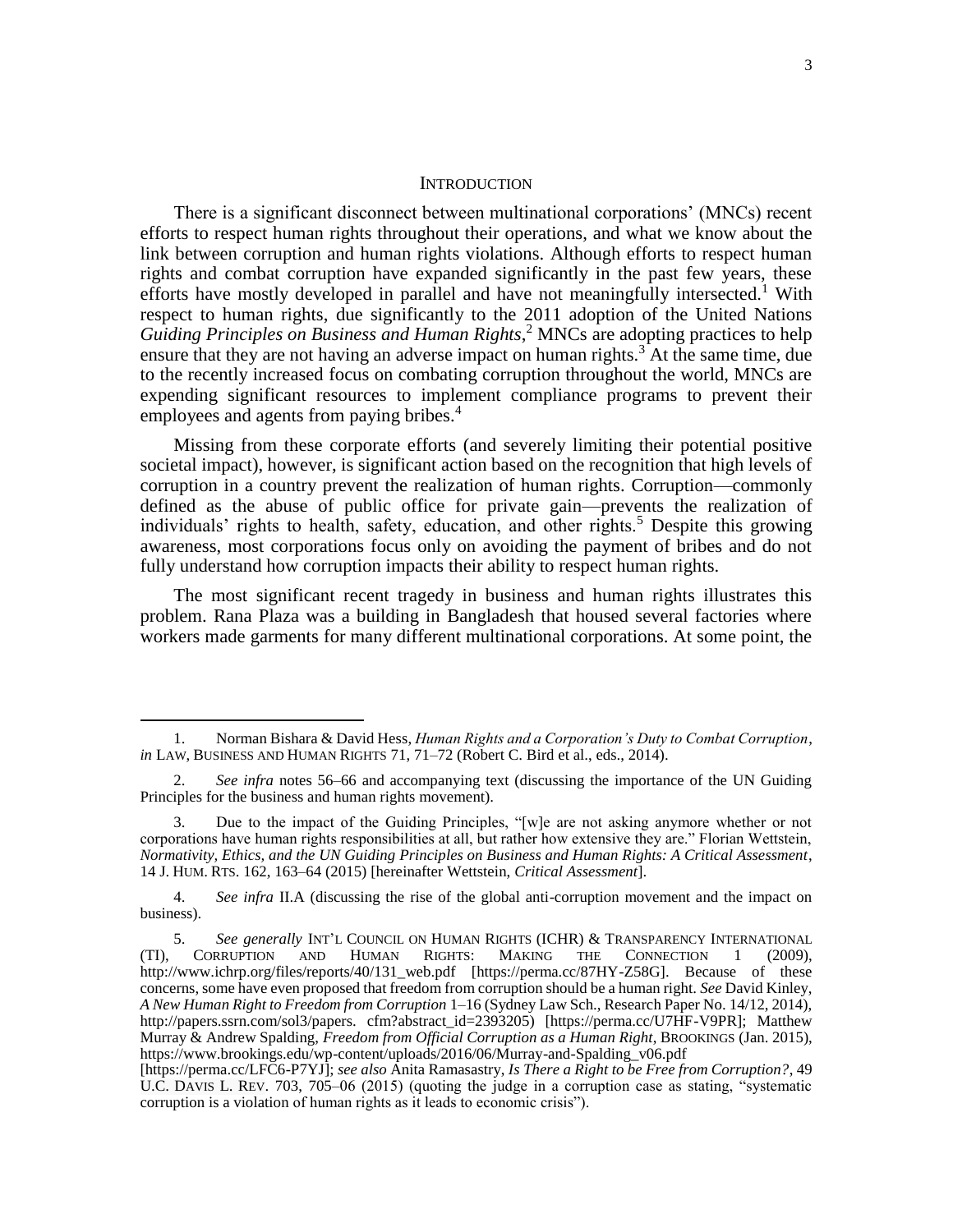<span id="page-3-0"></span>building began to show signs of danger, such as cracks in the walls.<sup>6</sup> On April 24, 2013, despite awareness of problems with the building, management ordered workers to report to work.<sup>7</sup> Later that day, the building collapsed, causing the deaths of over  $1,100$  workers and severely injuring an additional 2,500 workers.<sup>8</sup> This was the worst industrial accident anywhere in the world since the Union Carbide gas leak in Bhopal, India, in 1984.<sup>9</sup> The response from the corporate social responsibility community was immediate and called for improved auditing of safety conditions and practices at the factories.<sup>10</sup>

Missing from the response, however, was any meaningful discussion of the role of corruption in allowing the tragedy to occur and whether corporations should play a more significant role in combatting corruption in such situations. This was a serious omission, as corruption played a substantial role.<sup>11</sup> The building—which was designed for retail and office space instead of factories—was made with substandard materials.<sup>12</sup> In addition, the local government allowed Rana Plaza to be built several stories higher than permitted by the building code.<sup>13</sup> Corruption undoubtedly played a significant role in allowing Rana Plaza to be built in this manner, and to remain open despite its hazardous condition.<sup>14</sup>

7. *Id.* at 297.

 $\overline{\phantom{a}}$ 

8. *Id.* at 295.

9. Justine Nolan*, Rana Plaza: The Collapse of a Factory in Bangladesh and its Ramifications for the Global Garment Industry*, *in* BUSINESS AND HUMAN RIGHTS: FROM PRINCIPLES TO PRACTICE 27, 27 (Dorothee Baumann-Pauly & Justine Nolan eds., 2016).

10. *Id.* at 27. The most well-known initiative was the Accord on Fire and Building Safety in Bangladesh. *Id.*

- 11. Bishara & Hess, *supra* not[e 1,](#page-2-0) at 77–78.
- 12. Caleca, *Cheap Clothing, supra* note 6, at 295–96.

13. *See* Julfikar Ali Manik & Jim Yardley, *Building Collapse in Bangladesh Leaves Scores Dead*, N.Y. TIMES (Apr. 24, 2013), [http://www.nytimes.com/2013/04/25/world/asia/bangladesh-building](http://www.nytimes.com/2013/04/25/world/asia/bangladesh-building-collapse.html)[collapse.html](http://www.nytimes.com/2013/04/25/world/asia/bangladesh-building-collapse.html) [https://perma.cc/2TJJ-6PV8]. The top four floors of the building were built without a permit. *Id.*

14. For an extended description of the role of corruption in the ready made garment industry in Bangladesh, see Sadid Nure Mawla et al., *The Readymade Garment Sector: Governance Problems and Way Forward*, TRANSPARENCY INT'L BANGL. (Oct. 31, 2013), [https://blog.transparency.org/wp](https://blog.transparency.org/wp-content/uploads/2014/04/2013_TIB_GarmentSectorExecSum_EN.pdf)[content/uploads/2014/04/2013\\_TIB\\_GarmentSectorExecSum\\_EN.pdf](https://blog.transparency.org/wp-content/uploads/2014/04/2013_TIB_GarmentSectorExecSum_EN.pdf) [https://perma.cc/NEQ9-C8BS]. For example, the report notes that rather than inspect construction sites, government officials often accept payment of bribes. *Id.* at 7. Corrupt payments (including the agreement to purchase equipment from vendors associated with the government official) also allow factory owners to obtain exemptions from various fire safety regulations. *Id.* at 8. For a discussion of allegations of corrupt relationships between factory owners and politicians, see Caleca, *Cheap Clothing, supra* not[e 8,](#page-3-0) at 296 (noting that the garment factories are owned by the well-connected, elite of society, and that these owners hold approximately ten percent of the seats in the Bangladesh's parliament); James Chalmers, *Special Report: How Textile Kings Weave a Hold on Bangladesh*, REUTERS (May 2, 2013, 6:55 PM), [http://www.reuters.com/article/us-bangladesh-garments](http://www.reuters.com/article/us-bangladesh-garments-special-report-idUSBRE9411CX20130502)[special-report-idUSBRE9411CX20130502](http://www.reuters.com/article/us-bangladesh-garments-special-report-idUSBRE9411CX20130502) [https://perma.cc/55HM-WDTN] (discussing how a corrupt political system allows factory owners to avoid punishment for safety violations that harm workers and for violating minimum wage laws).

<sup>6.</sup> Alexandra Rose Caleca, *The Effects of Globalization on Bangladesh' s Ready-Made Garment Industry: The High Cost of Cheap Clothing*, 40 BROOK.J.INT'L L. 279, 296 (2014) [hereinafter Caleca, *Cheap Clothing*].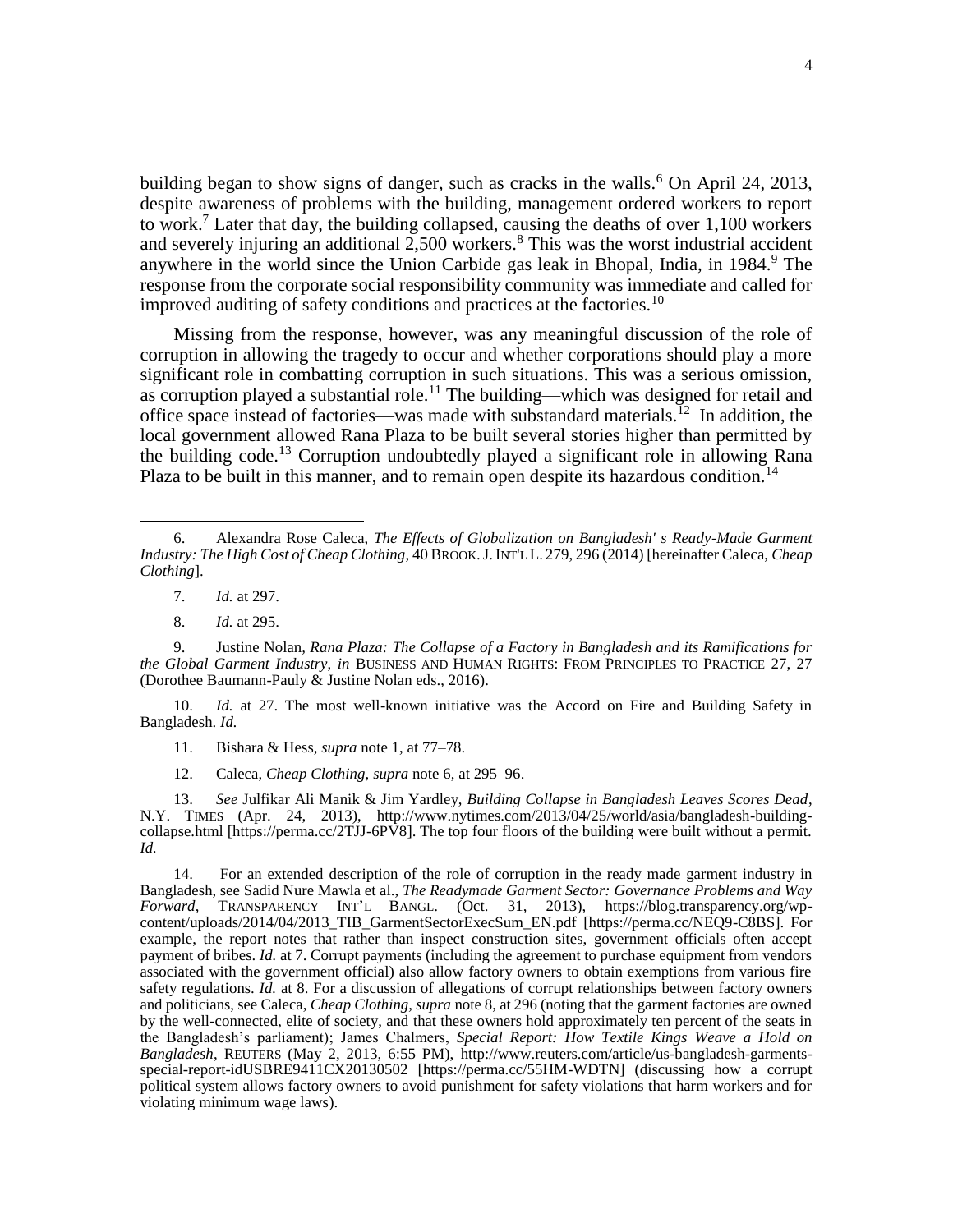Unfortunately, the Rana Plaza tragedy is not unique. Approximately one year before the Rana Plaza building collapse and just seven miles away, a fire at the Tazreen factory killed over 100 workers.<sup>15</sup> Again, it was corruption that allowed the factory to violate building requirements with disastrous consequences.<sup>16</sup> In just a few years, the Tazreen factory grew from three floors to nine without complying with basic fire safety measures.<sup>17</sup> These tragedies are not confined to Bangladesh. For example, in 2012, a fire in a garment factory in Pakistan killed over 250 workers.<sup>18</sup> Local commentators pointed to corruption as the reason that such buildings were allowed to remain open despite poor construction and clear violations of safety rules.<sup>19</sup> Despite the increased attention to these building safety issues since Rana Plaza, these tragedies continue to occur, such as the death of over twenty workers in a factory fire near Dhaka, Bangladesh, in September 2016.<sup>20</sup>

To reduce corporations' negative impact on human rights, including the number of deaths of workers in factories in MNCs' supply chains, issues of corruption must be addressed. This requires MNCs to think differently than they have about what it means to combat corruption. Although MNCs may attempt to avoid directly contributing to the problem of corruption in developing countries by ensuring that their employees and agents do not pay bribes, this does not completely address the negative impact that corruption has on human rights related to business. Underappreciated in the discussion over business and human rights responsibilities is the role of corruption in creating the human rights problems that MNCs must contend with in their operating environments. As stated above, corruption allowed the Rana Plaza building to be constructed in a manner that put workers' safety at risk.<sup>21</sup> In addition, corruption impacts the effectiveness of social initiatives designed to help MNCs respect human rights. For example, corruption calls into question the credibility of many inspection reports at garment factories. $^{22}$ 

Due to the impact of corruption on corporations' human rights obligations, this Article argues for a new conceptualization of what it means for a corporation to combat corruption. This new conceptualization comes from integrating corporations' responsibilities to combat corruption with its responsibilities to respect human rights. Integrating these two responsibilities not only changes what it should mean for a corporation to combat

17. *Id.* at 134.

19. *Id.*

 $\overline{\phantom{a}}$ 

20. Maher Sattar, *Boiler Explosion at Bangladesh Factory Kills at Least 23*, N.Y. TIMES (Sept. 10, 2016), https://www.nytimes.com/2016/09/11/world/asia/boiler-explosion-at-bangladesh-factory-kills-at-2016), https://www.nytimes.com/2016/09/11/world/asia/boiler-explosion-at-bangladesh-factory-kills-atleast-23.html?mcubz=0 [https://perma.cc/M7QQ-UFAY].

21. *See supra* notes 12–14 and accompanying text.

22. *See infra* Part IV.A.2 (discussing reports indicating that corruption severely limits the ability of social audits to help improve human rights conditions in garment factories).

<sup>15.</sup> Caleca, *Cheap Clothing, supra* note [8,](#page-3-0) at 291, 295; S.M. Solaiman, *Unprecedented Factory Fire of Tazreen Fashions in Bangladesh: Revising Bangladeshi Labor Laws in Light of Their Equivalents in Australia*, 31 HOFSTRA LAB. & EMP. L.J*.* 125, 125–28 (2013).

<sup>16.</sup> Solaiman, *supra* note 15, at 134–35.

<sup>18.</sup> Zofeen Ebrahim, *Pakistan Factory Blaze Points to Poor Safety Standards, Corruption*, INTER PRESS SERV. (Sept. 14, 2012), http://www.ipsnews.net/2012/09/pakistan-factory-blaze-points-to-poorsafety-standards-corruption/ [https://perma.cc/J75C-ARZR].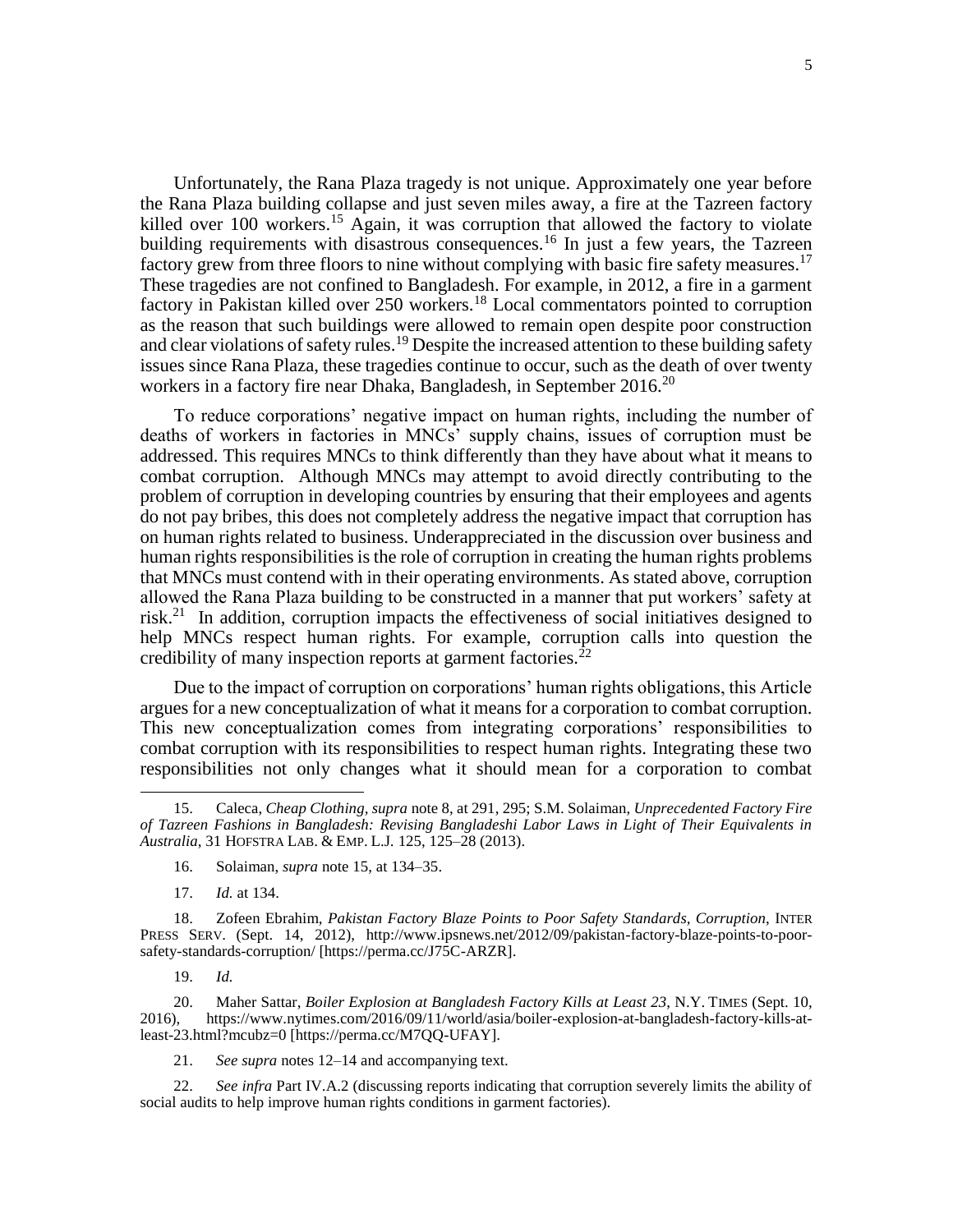corruption, but also moves corruption directly within the business and human rights movement.

This Article proceeds as follows. Part I provides an overview of the evolution of corporations' human rights responsibilities. In Part II, this Article discusses corporations' responsibilities to combat corruption under both the criminal law and corporate social responsibility initiatives. Part III explores the relationship between corruption and human rights, which is starting to receive greater attention from the international human rights community. Part III brings together business, corruption, and human rights, to show how corruption can be both a cause of human rights violations that must be addressed by corporations in their supply chains and a barrier to potential solutions to human rights violations. To explore these issues, this Part uses examples of working conditions and labor rights in suppliers' factories and the problem of business and human trafficking.

Part V argues that, in light of the connection between corruption and human rights, there is the need for a new understanding of what it means for a corporation to combat corruption. Current approaches, in both criminal law and corporate social responsibility, utilize a liability model, which focuses on corporations avoiding involvement in a corrupt payment. To better reflect the connection between corruption and human rights, this Article proposes the use of the Social Connection Model as developed by the political philosopher Iris Marion Young. Under this model, responsibility hinges on participation in a system that has significant structural injustices. After exploring Young's social connection model and discussing its connections with recent thinking on "political corporate social responsibility," this Part discusses the implications for business practice and what it should mean for corporations to combat corruption. In addition, this Part also discusses how integrating business, corruption, and human rights can have a positive influence on the effectiveness of corporations' existing anti-bribery compliance programs.

#### <span id="page-5-0"></span>I. BUSINESS AND HUMAN RIGHTS

Although many in the corporate social responsibility (CSR) field now view business and human rights (BHR) as a subset of CSR, those in the BHR field often view them as having key differences.<sup>23</sup> In fact, it was only recently that human rights issues became a significant part of CSR.<sup>24</sup> Although CSR and BHR are becoming more integrated, the two fields developed separately and have retained many of those differences.<sup>25</sup> A key reason

<sup>23.</sup> Florian Wettstein, *From Side Show to Main Act: Can Business and Human Rights Save Corporate Responsibility? in* BUSINESS AND HUMAN RIGHTS: FROM PRINCIPLES TO PRACTICE 78, 79–80 (Dorothee Baumann-Pauly & Justine Nolan eds., 2016) [hereinafter Wettstein, *Main Act*].

<sup>24.</sup> Wettstein, *Critical Assessment, supra* note [3,](#page-2-1) at 162–64. Wettstein argued that because business and human rights thinking focused on legal accountability and the role of the state, corporate responsibility theorists did not view human rights as a "relevant domain worth exploring" for a long time. *Id.* at 164. In addition, other commentators noted that CSR debates and policies rarely used human rights terminology or referenced international standards on human rights. Florian Wettstein, *CSR and the Debate on Business and Human Rights: Bridging the Great Divide*, 22 BUS. ETHICS Q. 739, 739 (2012) [hereinafter Wettstein, *Great Divide*]. Up until the appointment of John Ruggie as the United Nation's Special Representative on the issue of business and human rights in 2005, "attempts to make human rights accessible for informing a general conceptual understanding of CSR" were rare. *Id.* at 747.

<sup>25.</sup> Ramasastry traces the beginning of the BHR field to the investment of TNCs in postcolonial states during the late 1970s and events such as the inability of victims to seek a tort remedy against Union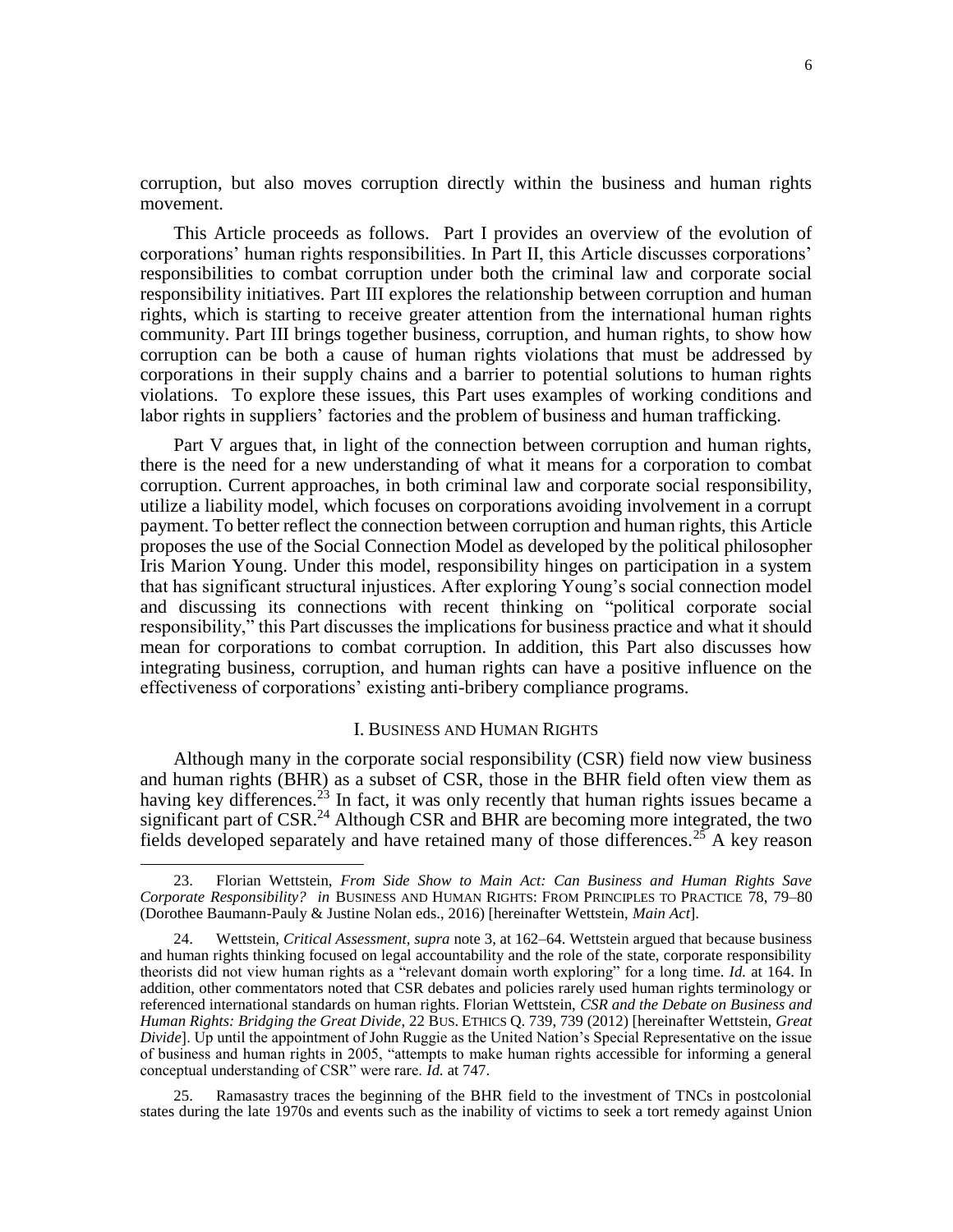for their differences is that BHR had its origins in law, and CSR had its origins in business.<sup>26</sup> While CSR focuses on voluntary efforts to improve society, BHR began with a focus on holding corporations accountable for human rights violations through legal means. In fact, BHR's development was a response to both frustrations with holding states accountable for their human rights violations<sup>27</sup> and the perceived failures of CSR to fill this gap $28$ 

BHR focuses on corporations not violating core human rights wherever they operate, and to avoid being complicit in the violation of those rights by others (such as the host country government).<sup>29</sup> In general, while BHR focuses on universal legal obligations, CSR focuses on voluntariness.<sup>30</sup> In addition, while BHR focuses on "do no harm" and holding corporations accountable for the harm they do cause, CSR also focuses on the potential positive impact of business on society as part of the solution.<sup>31</sup> Finally, whereas CSR may be viewed as going beyond legal requirements (and assumes a well-ordered state), BHR has as "its very aim to extend corporate responsibility into a domain that has long been viewed as the exclusive responsibility of the state," which is the protection of human rights. $32$ 

As BHR expands, however, these two fields are starting to more significantly overlap.<sup>33</sup> An important part of this interaction is that BHR is taking what were moral

 $\overline{\phantom{a}}$ 

32. Wettstein, *Main Act*, *supra* note 23, at 81.

Carbide for its pesticide plant's gas leak that killed thousands of people in Bhopal India. Anita Ramasastry, *Corporate Social Responsibility Versus Business and Human Rights: Bridging the Gap Between Responsibility and Accountability*, 14 J. HUM. RTS. 237, 240 (2015). In the 1990s, the BHR field expanded to focus not just on TNC's direct violation of human rights, but also TNC's complicity in human rights abuses as the TNC's supply chains and operations expanded into more and more countries. *Id.* Wettstein signifies the importance of complicity to the evolution of the BHR field and traces the beginning of the "business and human rights debate" to the 1995 execution of Ken Saro-Wiwa by the Nigerian government following protests against Shell. Wettstein, *Critical Assessment*, *supra* note [3,](#page-2-1) at 162, 173. Additional events in the 1990s that helped give shape to the BHR movement included environmental harm caused by oil companies that poisoned communities, and child labor in Southeast Asian factories. Joanne Bauer & Elizabeth Umlas, *Making Corporations Responsible: The Parallel Tracks of the B Corp Movement and the Business and Human Rights Movement*, Aug. 24, 2015, [https://papers.ssrn.com/sol3/papers.cfm?abstract\\_id=2650136](https://papers.ssrn.com/sol3/papers.cfm?abstract_id=2650136) [https://perma.cc/B68Q-B9NG]. With these events, human rights were no longer considered solely a matter for the state, but opened up discussions of MNC's human rights responsibilities. Wettstein, *Main Act*, *supra* not[e 23,](#page-5-0) at 78.

<sup>26.</sup> Wettstein, *Main Act*, *supra* note 23, at 78; Ramasastry, *supra* note 25, at 237.

<sup>27.</sup> Michael A. Santoro, *Business and Human Rights in Historical Perspective*, 14 J. HUM. RTS. 155, 156 (2015).

<sup>28.</sup> Ramasastry, *supra* note 25, at 238.

<sup>29.</sup> *Id.* at 240.

<sup>30.</sup> Wettstein, *Great Divide, supra* note 24, at 748–50.

<sup>31.</sup> Ramasastry, *supra* note 25, at 250; Wettstein, *Main Act*, *supra* note 23, at 83–84; Wettstein, *Great Divide, supra* note 24, at 751–52.

<sup>33.</sup> Santoro, *supra* note 27, at 157–58. Santoro states that "[t]his expansion of BHR has been fueled by the 'discovery' of CSR by legal scholars in the past decade." *Id.* at 157.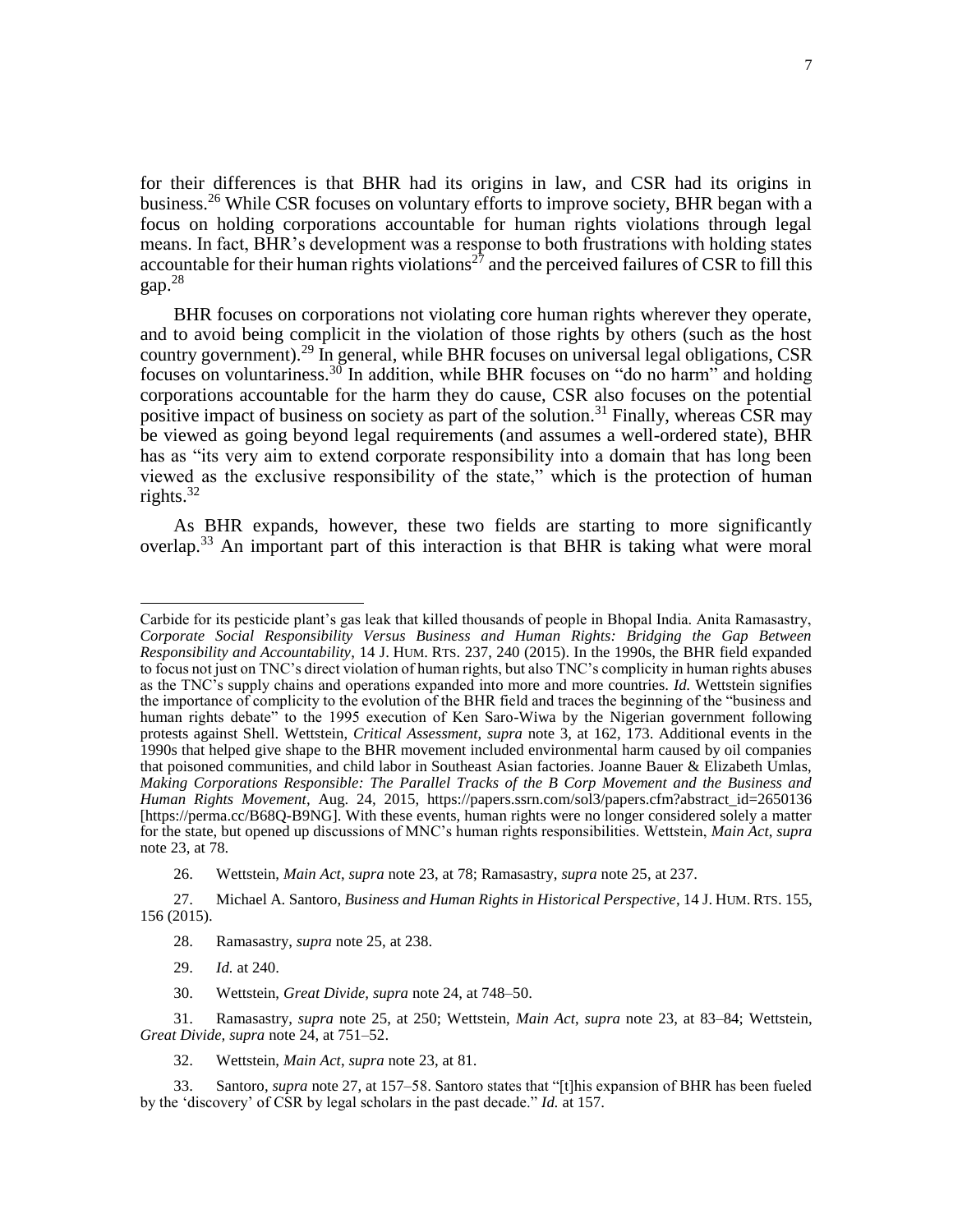claims in the field of CSR, and is attempting to codify those responsibilities.<sup>34</sup> The next subsection sets out the development of those standards.

### *A. The Evolution of Soft Law Standards on BHR*

Throughout the 1980s and 1990s, BHR developed in a piecemeal fashion, such as through individual company efforts or sector-specific efforts.<sup>35</sup> What was lacking for the development of a broader initiative was any type of consensus on the moral norms that should guide corporations in the global economy.<sup>36</sup> That began to change in 2000 due to the work of the United Nations. This subsection provides a brief overview of the development of those standards and where they are today.

The first major attempt to create a universal framework for BHR was the UN Global Compact (UNGC).<sup>37</sup> The UNGC was proposed by UN Secretary General Kofi Annan in 1999<sup>38</sup> and officially launched in July 2000.<sup>39</sup> Initially, the UNGC set out nine principles to guide business conduct, which were divided into the areas of human rights, labor rights, and the environment.<sup>40</sup> The mission of the Global Compact is for corporations to internalize the Compact's "principles by making them part of business strategy and operations" and to "facilitate co-operation and collective problem-solving between different stakeholders."<sup>41</sup> Importantly, the UNGC's requirements on labor rights, human rights, and avoidance of complicity with human rights abuses, used international legal standards (including the International Labor Organization Core Labor Standards, and the Universal Declaration of Human Rights) to evaluate corporations' conduct, and did not rely on the legal standards of the host country.<sup>42</sup> In 2004, after the 2003 UN Convention Against Corruption, the UNGC added a tenth principle on combatting corruption.<sup>43</sup>

 $\overline{\phantom{a}}$ 

37. Ramasastry, *supra* note 25, at 243; Williams, *supra* note 36, at 243. Prior efforts of the UN included the establishment of a Centre and Transnational Corporations, which started, but did not finish, work on drafting a Code of Conduct on Transnational Corporations. Weissbrodt, *supra* note 35, at 136.

38. Kofi Annan, *Business and the U.N.: A Global Compact of Shared Values and Principles*, 65 VITAL SPEECHES OF THE DAY 260 (1999). In his speech at the World Economic Forum, Annan called on the private sector to adopt and act upon a set of shared values in order to "give a human face to the global market." *Id.*

39. Betty King, *The UN Global Compact: Responsibility for Human Rights, Labor Relations, and the Environment in Developing Nations*, 34 CORNELL INT'L L.J. 481, 481 (2001).

40. Oliver F. Williams, *The UN Global Compact: The Challenge and the Promise*, 14 BUS. ETHICS Q. 755, 755–56 (2004); Georg Kell, *The Global Compact: Origins, Operations, Progress, Challenges*, 11 J. CORP. CITIZENSHIP 35, 36 (2003).

<sup>34.</sup> *Id.* at 158.

<sup>35.</sup> David Weissbrodt, *Human Rights Standards Concerning Transnational Corporations and Other Business Entities*, 23 MINN. J. INT'L L. 135, 136 (2014).

<sup>36.</sup> Oliver F. Williams, *The United Nations Global Compact: What Did It Promise?*, 122 J. BUS. ETHICS 241, 241–43 (2014).

<sup>41.</sup> Kell, *supra* note 40, at 36.

<sup>42.</sup> Ramasastry, *supra* note 25, at 243.

<sup>43.</sup> Williams, *supra* note 40, at 755–56.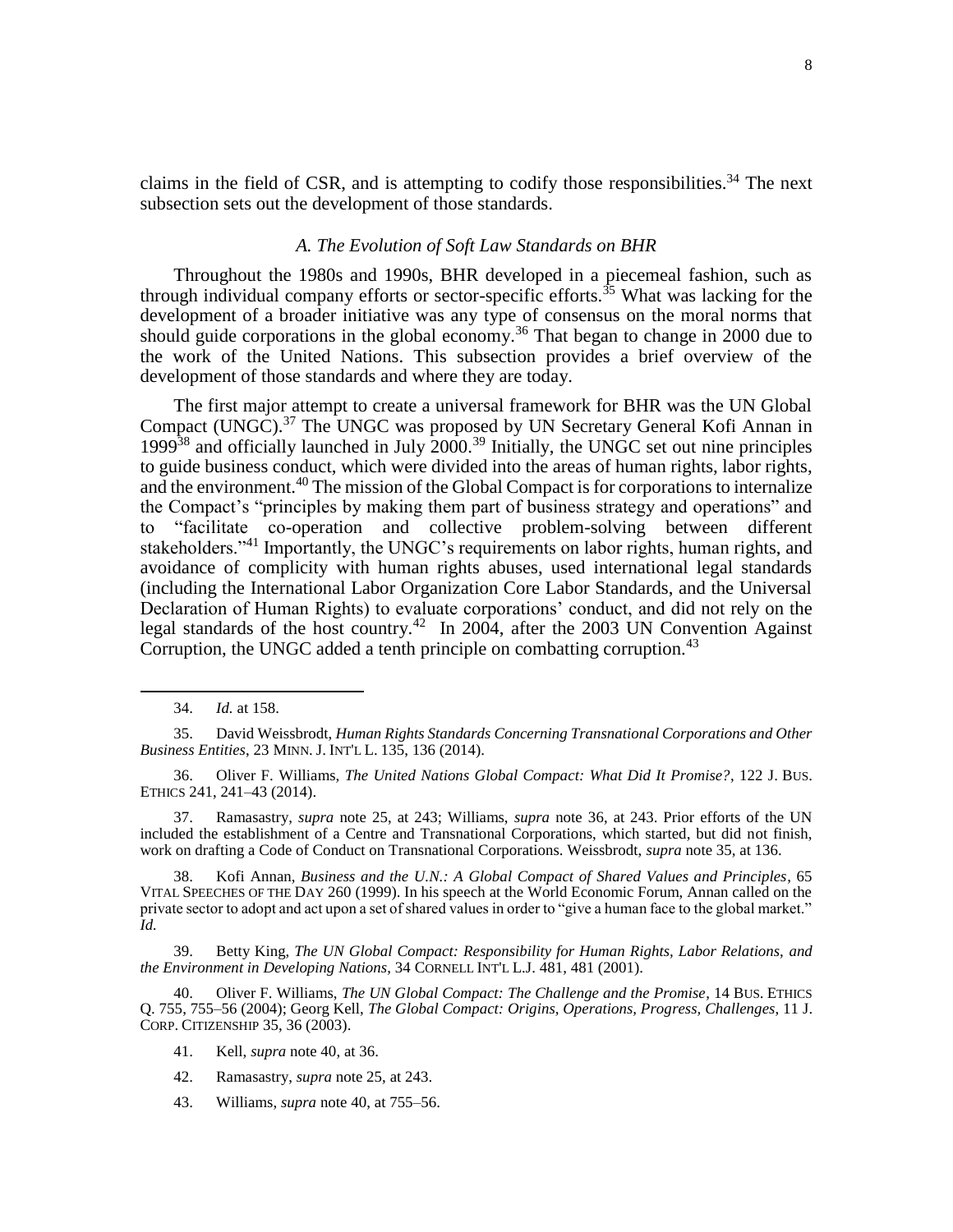The UNGC was met with a mixed reaction. Critics, including those in the BHR field, focused on the voluntary nature of the initiative, as the UNGC did not have a mechanism for monitoring compliance or a system for holding corporations accountable.<sup>44</sup> Because the UNGC principles were not binding on corporations as a form of regulation, critics viewed them as simply "pretty words."<sup>45</sup> Others argued that the UNGC allowed corporations to freely make broad claims of compliance with the principles, without having to be concerned about being held accountable for those claims.<sup>46</sup>

Proponents of the UNGC approach state that its primary goals were not regulation, but learning, dialogue, and the development of partnerships between the private, public, and civil sectors.<sup>47</sup> Through these mechanisms, they claim the UNGC has had a lasting impact by creating systematic changes in corporate behavior and encouraging positive action by corporations (whereas a regulatory approach would encourage only compliance with minimum standards).<sup>48</sup> The UNGC has also helped move the global community towards a "growing consensus . . . on shared values or moral norms."<sup>49</sup> Overall, the UNGC did not meet the demands of the BHR community and came to be associated more with CSR rather than BHR. This development, however, had the benefit of making all human rights, beyond just labor rights in the supply chain (the primary human rights focus of CSR up to that point), relevant for corporations through CSR.<sup>50</sup>

The second attempt to create a universal framework for BHR was the UN *Draft Norms on the Responsibilities of Transnational Corporations and Other Business Enterprises with Regard to Human Rights* in 2003.<sup>51</sup> The UN Sub-Commission on the Promotion and Protection of Human Rights drafted and adopted the *Draft Norms*, but the UN Commission on Human Rights only debated the *Draft Norms* and did not hold a vote on their adoption. 52 Although the *Draft Norms* were grounded in treaties and customary international law related to human rights,  $53$  their placement of human rights obligations directly on corporations became too controversial and resulted in no further action being taken on the

- 45. Susan Ariel Aaronson, *Oh, Behave!*, INT'L ECON., Mar./Apr. 2001, at 40, 47.
- 46. Williams, *supra* note 40, at 762.
- 47. Kell, *supra* note 40, at 43.
- 48. *Id.* at 44–45.

 $\overline{\phantom{a}}$ 

- 49. Williams, *supra* note 36, at 248.
- 50. Wettstein, *Great Divide, supra* note 24, at 746–47.

53. Weissbrodt & Kruger, *supra* note 51, at 913.

<sup>44.</sup> *Id.* at 757; *see also* Georg Kell, *The Global Compact: Selected Experiences and Reflections*, 59 J. BUS. ETHICS 69, 72 (2005) (noting that "the question of voluntarism versus regulation has remained one of the most contentious issues").

<sup>51.</sup> Ramasastry, *supra* note 25, at 243–44. For the history of the development of the *Draft Norms*, see David Weissbrodt & Muria Kruger, *Norms on the Responsibilities of Transnational Corporations and Other Business Enterprises with Regard to Human Rights*, 97 AM. J. INT'L L. 901, 903–07 (2003).

<sup>52.</sup> David Kinley et al., *'The Norms are Dead! Long Live the Norms!' The Politics Behind the UN Human Rights Norms for Corporations*, in THE NEW CORPORATE ACCOUNTABILITY: CORPORATE SOCIAL RESPONSIBILITY AND THE LAW 459, 461 (Doreen McBarnet et al., eds. 2007)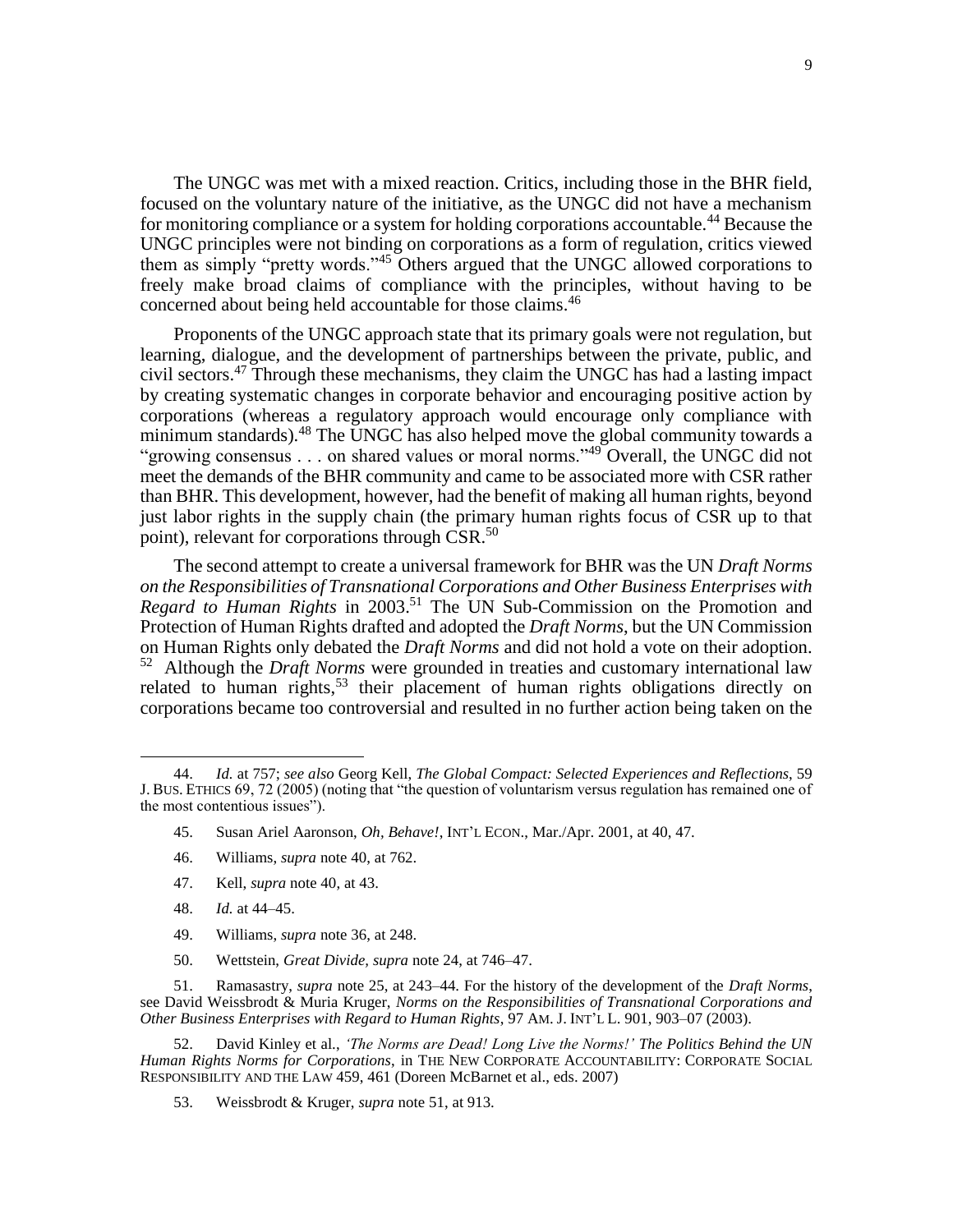*Draft Norms*. <sup>54</sup> The debates on the *Draft Norms* over issues of voluntary versus obligatory and hard law versus soft law reflected the differences in the basic approaches of the BHR and CSR fields.<sup>55</sup>

<span id="page-9-0"></span>After the UN Commission on Human Rights failed to adopt the *Draft Norms*, the UN Secretary-General appointed John Ruggie as a Special Representative on the issue of business and human rights.<sup>56</sup> This appointment led to the most significant developments in BHR to date: the 2008 United Nations Protect, Respect, and Remedy Framework<sup>57</sup> and the 2011 United Nations *Guiding Principles for Business and Human Rights* (UNGPs).<sup>58</sup> The UNGPs provide guidance for operationalizing the Protect, Respect, and Remedy framework and are credited with significantly elevating the stalled discussion on business and human rights.<sup>59</sup>

The three-pillar approach of protect, respect, and remedy provides the foundation for the UNGPs. Under the first pillar, the responsibility for protecting human rights rests with the state.<sup>60</sup> Under the second pillar, businesses have a responsibility to "respect" human rights, which means corporations should "avoid infringing on the human rights of others and should address adverse human rights impacts with which they are involved."<sup>61</sup> Finally, in the third pillar, both the state and private parties have an obligation to provide human rights abuse victims with access to remedies. $62$ 

The UNGPs quickly became the leading framework for understanding businesses' obligations towards human rights. This is not to say, however, that the UNGPs have escaped criticism. Many of the leading civil society organizations focused on human rights

56. *Id.* at 461.

 $\overline{\phantom{a}}$ 

57. John Ruggie (Special Representative of the Secretary-General), *Promotion and Protection of All Human Rights, Civil, Political, Economic*, *Social and Cultural Rights, Including the Right to Development: Protect, Respect and Remedy: A Framework for Business and Human Rights*, ¶¶ 17–26, U.N. Doc. A/HRC/8/5 (Apr. 7, 2008).

58. United Nations Human Rights Office of the High Commissioner, *Guiding Principles on Business and Human Rights: Implementing the United Nations "Protect, Respect and Remedy" Framework*, U.N. Doc. HR/PUB/11/04 (2011), [hereinafter *Guiding Principles*].

59. Wettstein, *Critical Assessment, supra* note [3,](#page-2-1) at 162–63. According to a November and December 2014 survey of 853 senior corporate executives, 83 percent of respondents agree that corporations have a human rights responsibility and 71 percent stated that corporations' responsibilities go beyond simply following local laws. ECONOMIST INTELLIGENCE UNIT, THE ROAD FROM PRINCIPLES TO PRACTICE: TODAY'S CHALLENGES FOR BUSINESS IN RESPECTING HUMAN RIGHTS 2, 4 (2015), https://www.dlapiper.com/~/media/Files/Insights/Publications/2015/03/Challenges\_for\_business\_in\_respec ting\_human\_rights.pdf [https://perma.cc/UX83-2QBA]. In the late 1990s, by contrast, there was no general recognition that companies had any human rights responsibilities. *Id.* at 4.

60. *Guiding Principles*, *supra* note 58, at 3.

61. *Id.* at 13.

<sup>54.</sup> Kinley et al., *supra* note 52, at 465–66.

<sup>55.</sup> *Id.* at 462–63.

<sup>62.</sup> *Id.* at Part III.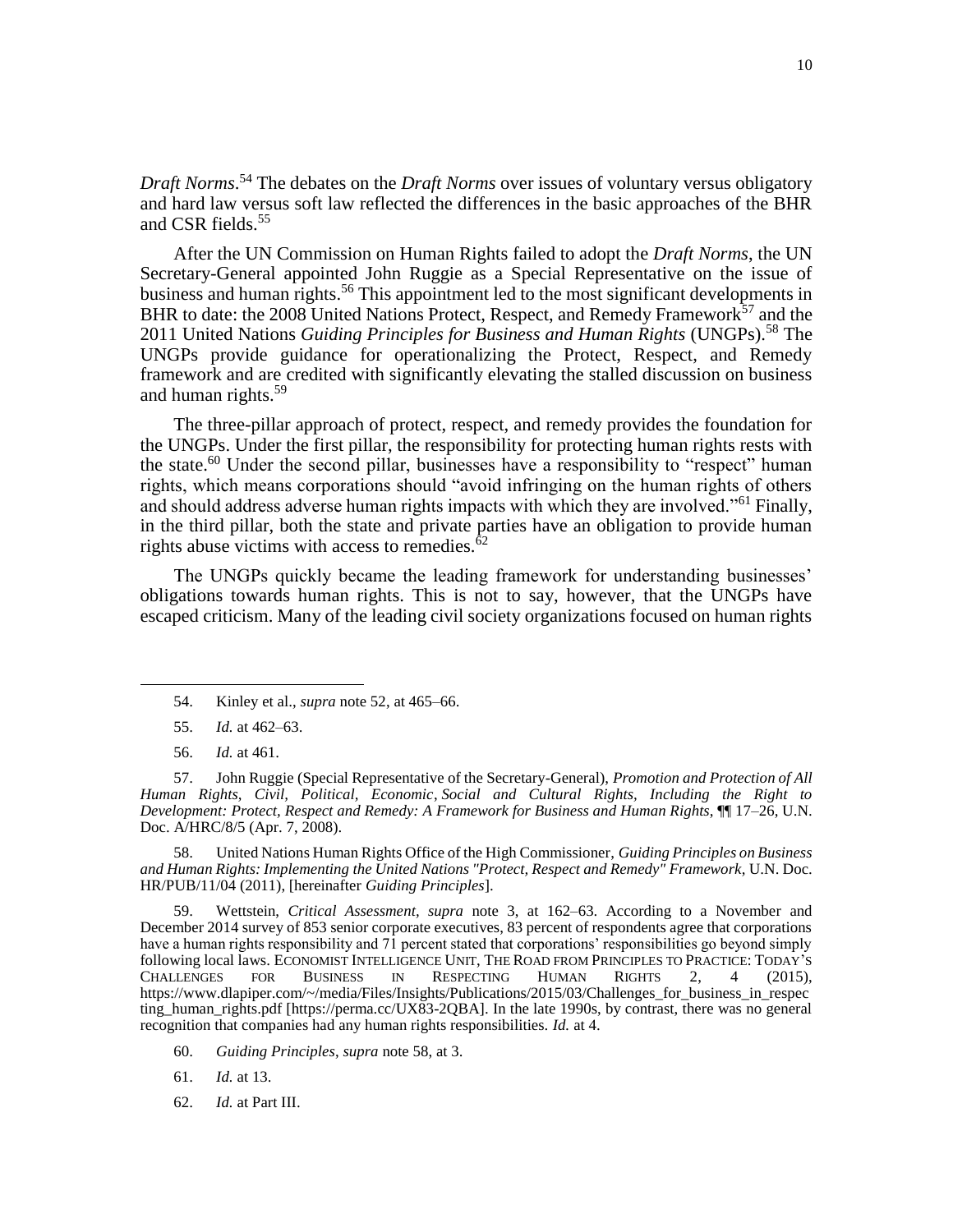strongly criticized the UNGPs.<sup>63</sup> As happened with the UNGC and the *Draft Norms*, critics noted the voluntary nature of the UNGPs.<sup>64</sup> In addition, the critics noted the failure to give corporations a positive duty to promote the realization of human rights.<sup>65</sup> Those dissatisfied with the non-binding nature of the UNGPs—and viewed the UNGPs as a continuation of the UNGC's CSR approach—have moved on to another alternative and are seeking a treaty on business and human rights.<sup>66</sup>

Overall, BHR and CSR have come together to create a model—represented by the UNGPs—that has significantly advanced human rights issues but also includes the limitations of both models. Most importantly, this approach uses a "do no harm" approach.<sup>67</sup> It focuses on a corporation using due diligence to avoid causing a human rights violation or being complicit in a human rights violation.<sup>68</sup> This approach, which is grounded in a legal liability view of BHR but without legal accountability, does not include a consideration of the potential positive impacts of business from CSR.

## <span id="page-10-0"></span>II. BUSINESS AND CORRUPTION

At the same time that BHR issues started to gain prominence, the last fifteen years have also seen a significant change in worldwide attitudes towards corruption in international business. Although the United States criminalized the payment of bribes to foreign government officials in 1977, the anti-bribery law had very little impact on international business for almost twenty years.<sup>69</sup> During those two decades, the Department of Justice (DOJ) rarely brought cases under the law, and no other nation criminalized

- 67. Ramasastry, *supra* note 25, at 240.
- 68. *Id.* at 247.

<sup>63.</sup> Larry Cata Backer, *Moving Forward the UN Guiding Principles for Business and Human Rights: Between Enterprise Social Norm, State Domestic Legal Orders, and the Treaty Law that Might Bind Them All*, 38 FORDHAM INT'L L.J. 457, 518–21 (2015); Robert C. Blitt, *Beyond Ruggie's Guiding Principles on Business and Human Rights: Charting an Embracive Approach to Corporate Human Rights Compliance*, 48 TEX. INT'L L.J. 33, 52–54 (2012).

<sup>64.</sup> Blitt, *supra* note 63, at 53 (quoting the NGO Human Rights Watch as stating that the UNGPs are simply an "endorse[ment] [of] the status quo: a world where companies are encouraged, but not obliged, to respect human rights"). As Wettstein notes, however, in one sense the UNGPs are not voluntary in that the UNGPs create human rights responsibilities for all companies irrespective of whether the company affirmatively consents to follow the principles or the company's home government requires it. Wettstein, *Critical Assessment*, *supra* note [3,](#page-2-1) at 166. However, any enforcement of the UNGPs require action by government. *Id.*

<sup>65.</sup> Santoro, *supra* note 27, at 158. In other words, corporations only have the negative duty not to infringe on the rights of others, and do not have a positive duty to contribute to improvement of human rights. Wettstein, *Critical Assessment*, *supra* not[e 3,](#page-2-1) at 169–71.

<sup>66.</sup> Ramasastry, *supra* note 25, at 248; Backer, *supra* note 63, at 522–25.

<sup>69.</sup> Wesley Cragg & William Woof, *The U.S. Foreign Corrupt Practices Act: A Study of Its Effectiveness*, 107 BUS.  $\&$  SOC'Y REV. 98, 102 (2002) (stating the conclusion from their study of the FCPA's impact from 1977 to 1995 that the FCPA "has not had a significant positive impact on general or overall standards of international business conduct of American corporations, at least with respect to bribery of foreign officials").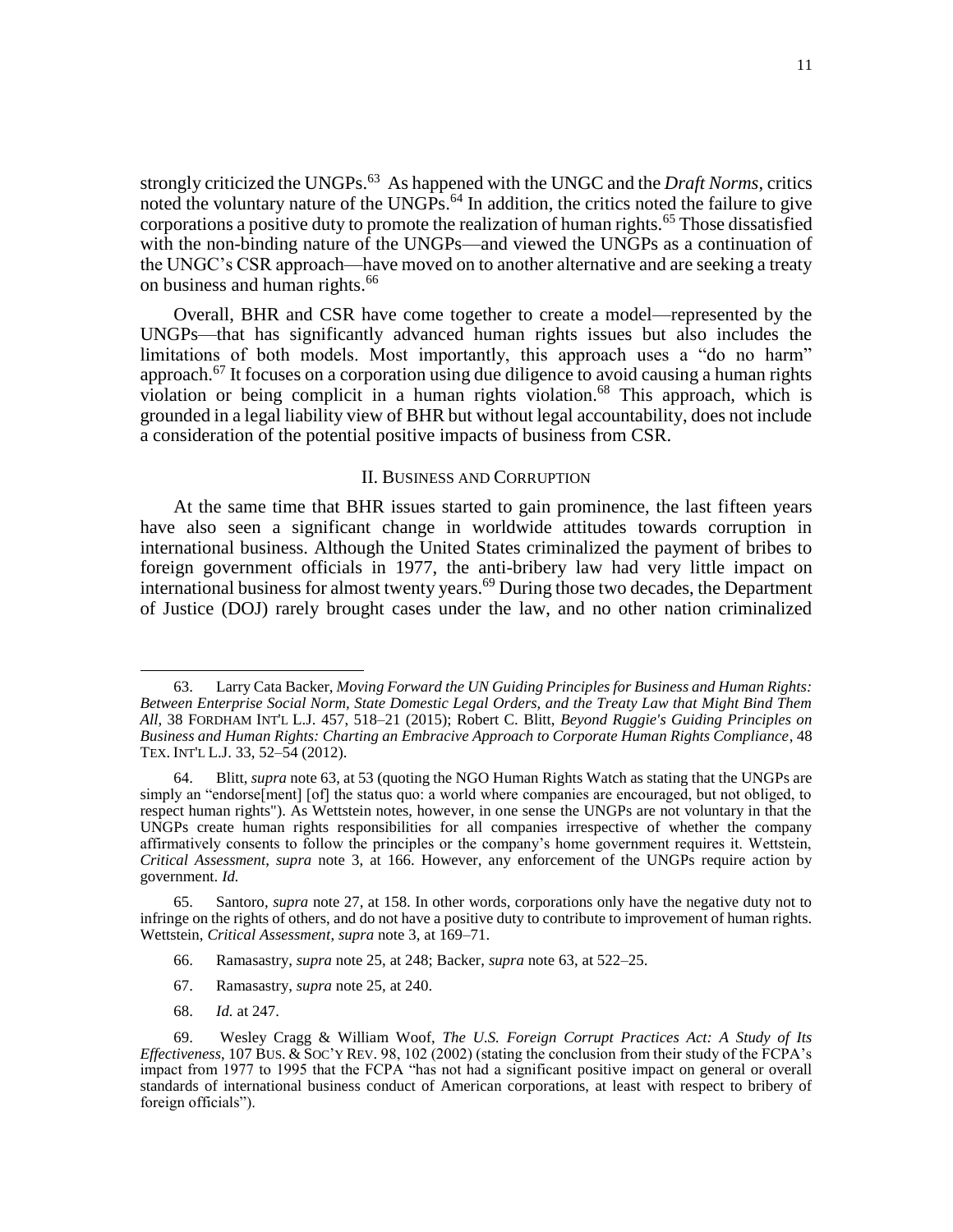<span id="page-11-0"></span>transnational bribery.<sup>70</sup> Furthermore, during this time period, international development organizations, such as the World Bank, were reluctant to address issues of corruption and treated corruption as an internal governance issue of states.<sup>71</sup>

The attitudes towards corruption began to change in the mid-1990s due to a better understanding of corruption's negative impact on economic development and its contribution to poverty.<sup>72</sup> With respect to multinational corporations, the changing attitudes led to two general developments that have shaped corporations' current approach to combatting corruption. First, there has been a significant increase in criminal law enforcement of anti-bribery statutes. This development includes increased enforcement of the anti-bribery laws in the U.S., the adoption of international conventions on corruption, and other nations adopting criminal laws consistent with the international conventions.<sup>73</sup> These criminal law changes have forced corporations to address the risk of employees or agents paying bribes. Second, major CSR initiatives changed to include combatting corruption as a social responsibility of corporations. These two developments are discussed in the following two subsections and provide an overview of the current expectations placed on corporations with respect to combatting corruption.

# *A. Criminal Law Enforcement*

# A.1. ENFORCEMENT UNDER THE FCPA

The first nation to criminalize the payment of bribes to officials of foreign countries was the United States with the passage of the Foreign Corrupt Practices Act (FCPA) in 1977.<sup>74</sup> The FCPA prohibits individuals and companies from "corruptly" giving "anything of value" to a foreign official for purposes of "obtaining or retaining business" due to some "improper advantage" or influence over the official in his or her official capacity.<sup>75</sup> However, the FCPA provides an exception for facilitation payments, which are payments to facilitate a routine government action.<sup>76</sup> In addition to the anti-bribery provisions, the

73. *See infra* Part II.A.

 $\overline{\phantom{a}}$ 

75. 15 U.S.C. § 78dd-1(a) (2012).

76. *Id.* at § 78dd-1(b). For a further discussion of the facilitation payments and anti-bribery laws, see Philip Nichols, *Are Facilitation Payments Legal?*, 54 VA. J. INT'L L. 127 (2013); *see also* Jon Jordan, *The* 

<sup>70.</sup> Lucinda A. Low et al., *The "Demand Side" of Transnational Bribery and Corruption: Why Leveling the Playing Field on the Supply Side Isn't Enough*, 84 FORDHAM L. REV. 563, 564 (2015).

<sup>71.</sup> Philip M. Nichols, *The Good Bribe,* 49 U.C. DAVIS L. REV. 647, 661–62 (2015). Subsequently, the World Bank issued guidelines prohibiting corrupt practices and has fined and debarred contractors and consultants for violations. Low et al., *supra* not[e 70,](#page-11-0) at 575–77. This policy was focused upon preventing the economic harms of corruption to a nation's citizens (e.g., distortion of public expenditures), and not with political intervention in the general relationship between citizens and their government. Nichols, *supra*, 661– 62. As one example, up until the late 1990s, many OECD countries allowed for the tax deductibility of bribes to foreign officials. Susan Rose-Ackerman, *Corruption and the Global Corporation: Ethical Obligations and Workable Strategies*, *in* TRANSNATIONAL LEGAL PROCESSES: GLOBALIZATION AND POWER DISPARITIES 149 (Michael Likosky ed., 2002).

<sup>72.</sup> Rose-Ackerman, *supra* note 71, at 151.

<sup>74.</sup> Foreign Corrupt Practices Act of 1977, Pub. L. No. 95-213, 91 Stat. 1494 (1977), amended by Pub. L. No. 100-418, 102 Stat. 1107 (1988), and Pub. L. No. 105-366, 112 Stat. 3302 (1998).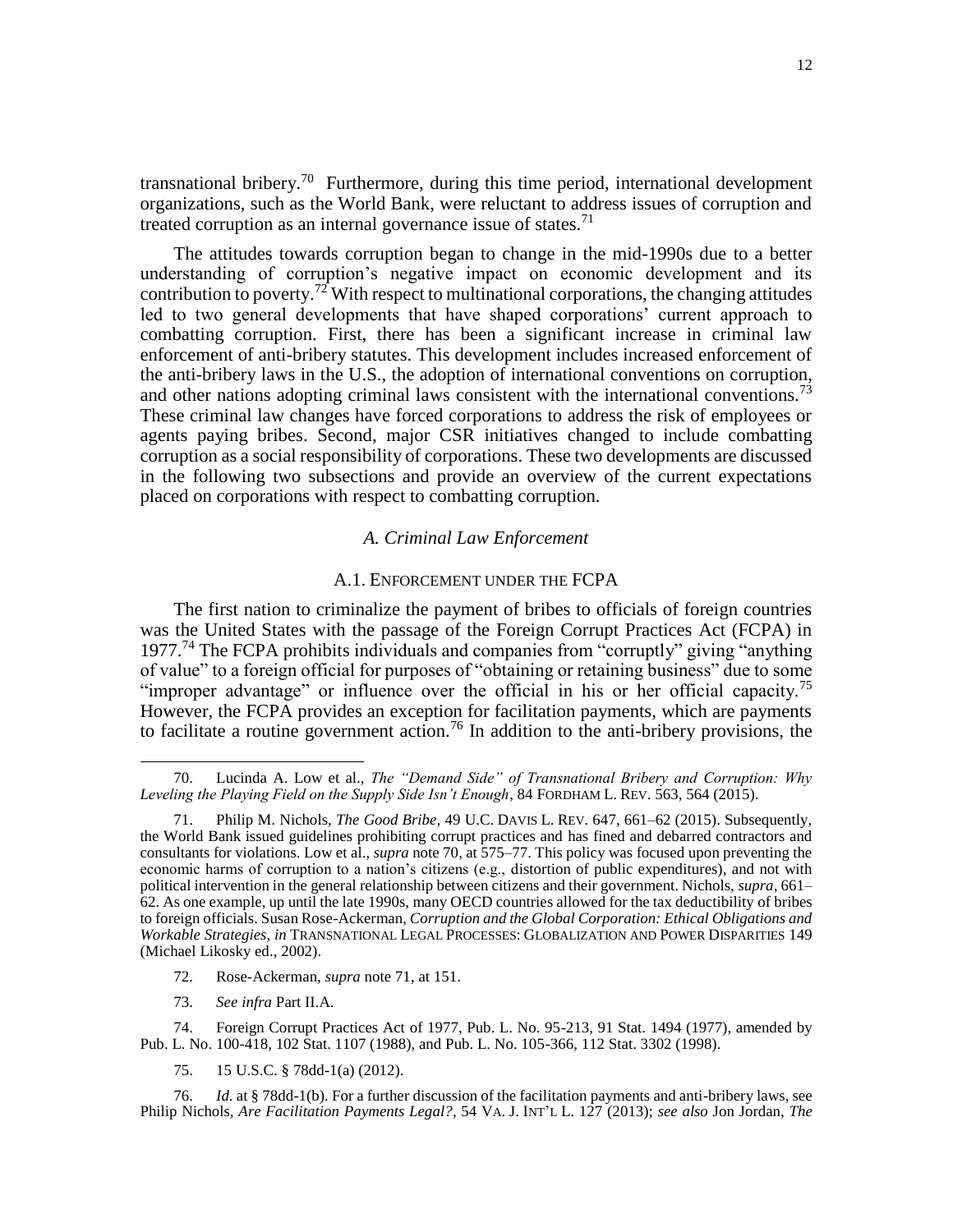FCPA also contains accounting provisions that require securities issuers to establish internal controls and maintain accurate records.<sup>77</sup> Thus, the failure to properly record payments that the government suspects were used as bribes can result in a violation of these provisions.<sup>78</sup>

<span id="page-12-0"></span>The FCPA was largely dormant for its first twenty-five years, but after the turn of the century, the US Department of Justice (DOJ) (and later the Securities and Exchange Commission (SEC)) began a string of enforcement actions that continues through to today.<sup>79</sup> Several of these enforcement actions resulted in corporations paying hundreds of millions of dollars in fines.<sup>80</sup> In addition to these high-profile cases, in 2013, the SEC announced an intention to adopt a "broken windows" approach to enforcement, which involves going after even small infractions to help push all corporations to adopt a zero tolerance approach to securities laws violations.<sup>81</sup>

If a corporation's employee or agent violates the FCPA by paying a bribe, the corporation's best hope for obtaining a favorable settlement agreement with the DOJ, or to avoid prosecution altogether, is to be able to show the DOJ that it has adopted an effective compliance program and to cooperate with the DOJ's investigation.<sup>82</sup> Thus, due to the increased enforcement environment, and the importance the DOJ places on compliance programs, corporations' compliance departments have significantly increased their attention on bribery issues.<sup>83</sup> Supporting these efforts is what Professor Koehler refers to

 $\overline{\phantom{a}}$ 

78. For an overview of both the anti-bribery provisions and the accounting provisions, see Barr Benyamin et al., *Foreign Corrupt Practices Act*, 53 AM. CRIM. L. REV. 1333, 1337–56 (2016).

The early 2000s typically saw less than ten enforcement actions per year, but "[t]here were 48 actions in 2011, 23 actions in 2012, 27 actions in 2013, 26 actions in 2014, and 20 actions in 2015." Benyamin et al., *supra* note 78, at 1385.

80. *Id.* at 1386 (stating that for 2014 enforcement actions, ". . . the average [fine] was \$156.6 million, with a range of \$2 million to \$772 million").

81. Beverley Earle & Anita Cava, *The Mystery of Declinations Under the Foreign Corrupt Practices Act: A Proposal to Incentivize Compliance*, 49 U.C. DAVIS L. REV. 567, 577 (2015).

82. The DOJ will also consider such factors as the history of similar misconduct, "pervasiveness of wrongdoing within the organization," and remedial actions. CRIMINAL DIVISION OF THE U.S. DEPARTMENT OF JUSTICE & THE ENFORCEMENT DIVISION OF THE U.S. SECURITIES AND EXCHANGE COMMISSION, A RESOURCE GUIDE TO THE U.S. FOREIGN CORRUPT PRACTICE ACT 52–53 (2012), CORRUPT PRACTICE ACT 52-53 (2012), <http://www.justice.gov/criminal/fraud/fcpa/guidance/guide.pdf> [https://perma.cc/FL74-J4XC] [hereinafter RESOURCE GUIDE]. With respect to the compliance program, the DOJ is asking: 1) is the program welldesigned?; 2) is it applied in good faith?; and 3) does it work? *Id.* at 56. Critics, however, complain that the DOJ enforcement attorneys have too much discretion in applying these factors. Peter Reilly, *Negotiating Bribery: Toward Increased Transparency, Consistency, and Fairness in Pretrial Bargaining Under the Foreign Corrupt Practices Act*, 10 HASTINGS BUS. L.J. 347, 387–88 (2014).

83. *See* Mike Koehler, *A Common Language to Remedy Distorted Foreign Corrupt Practices Act Enforcement Statistics*, 68 RUTGERS U. L. REV. 553, 557–60, 603 (2016).

*OECD's Call for an End to "Corrosive" Facilitation Payments and the International Focus on the Facilitation Payments Exception Under the Foreign Corrupt Practices Act*, 13 U. PA. J. BUS. L. 881 (2011).

<sup>77.</sup> 15 U.S.C. § 78m(a)–(b) (2012).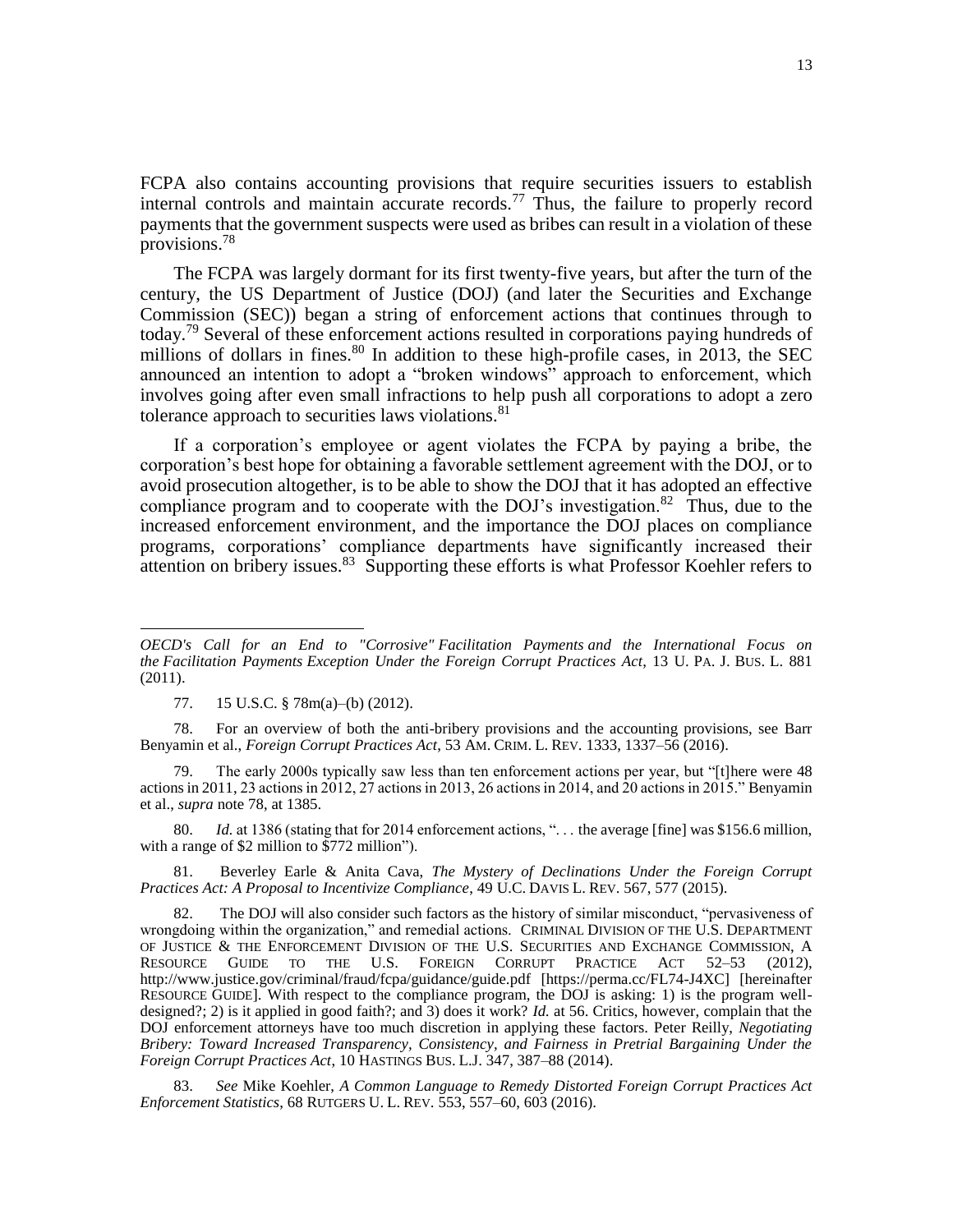as "FCPA, Inc."<sup>84</sup> This term refers to the many law, accounting, and compliance consulting firms that have developed practice areas related to FCPA compliance programs and internal investigations.<sup>85</sup> The goal of "FCPA, Inc." is to help corporations avoid paying bribes, or if an employee or agent does pay a bribe, to be able to show that the employee or agent thwarted the company's best efforts to prevent bribe payments.

## A.2. CRIMINALIZING THE PAYMENT OF BRIBES: A WORLDWIDE MOVEMENT

For over two decades, the U.S. stood alone in criminalizing the payment of bribes to foreign officials. This changed in the 1990s when the widespread recognition of the harms of corruption helped push us towards our current global anti-corruption regime.<sup>86</sup> An important event in this process was World Bank President John Wolfensohn's 1996 speech on the "cancer of corruption," which broke the World Bank's silence on the topic.<sup>87</sup> In addition to reformers from the development community that saw the harms of corruption on developing countries, U.S. businesses that believed they were losing business due to foreign competitors paying bribes were also a driving force behind the development of a global anti-corruption norm.<sup>88</sup>

The first major event in the development of the global anti-corruption norm was the adoption of the OECD *Convention on Combating Bribery of Foreign Public Officials*<sup>89</sup> in 1997.<sup>90</sup> Under the Convention, the signatory countries are obligated to criminalize the act of bribing foreign officials.<sup>91</sup> This was followed by the United Nations *Convention against Corruption* (UNCAC), which was adopted in 2003.<sup>92</sup> Among other provisions, the UNCAC requires nations to pass laws to criminalize the payment of bribes to public

 $\overline{\phantom{a}}$ 

- 86. Nichols, *supra* note 71, at 665.
- 87. *Id.* at 661.

88. Elizabeth Spahn, *Implementing Global Anti-Bribery Norms: From the Foreign Corrupt Practices Act to the OECD Anti-Bribery Convention to the U.N. Convention Against Corruption*, 23 IND. INT'L & COMP. L. REV. 1, 6–7 (2013); *see also* Rose-Ackerman 2002, *supra* note 71, at 151. The end of the cold war earlier in the 1990s also played a role, as democratic countries no longer needed to support corrupt autocracies for strategic reasons. *Id.*

89. ORG. FOR ECON. CO-OPERATION & DEV., CONVENTION ON COMBATING BRIBERY OF FOREIGN PUBLIC OFFICIALS IN INTERNATIONAL BUSINESS TRANSACTIONS (1997), [http://www.oecd.org/daf/anti-bribery/ConvCombatBribery\\_ENG.pdf](http://www.oecd.org/daf/anti-bribery/ConvCombatBribery_ENG.pdf) [https://perma.cc/PYE7-EPCM].

90. Meg Beasley, *Note: Dysfunctional Equivalence: Why the OECD Anti-Bribery Convention Provides Insufficient Guidance in the Era of Multinational Corporations*, 47 GEO. WASH. INT'L L. REV. 191, 196–97 (2015).

91. Benyamin et al., *supra* note 78, at 1365.

92. G.A. Res. 58/4 (Oct. 31, 2003), https://www.unodc.org/documents/brussels/UN\_Convention\_Against\_Corruption.pdf [https://perma.cc/G7FU-SB25].

<sup>84.</sup> *Id.* at 560.

<sup>85.</sup> *Id.* at 557–58. Many news publications have also noted that providing FCPA advice to corporations is a "growth industry," "good business," and a "crown jewel practice[]" area. *Id.* at 558–59.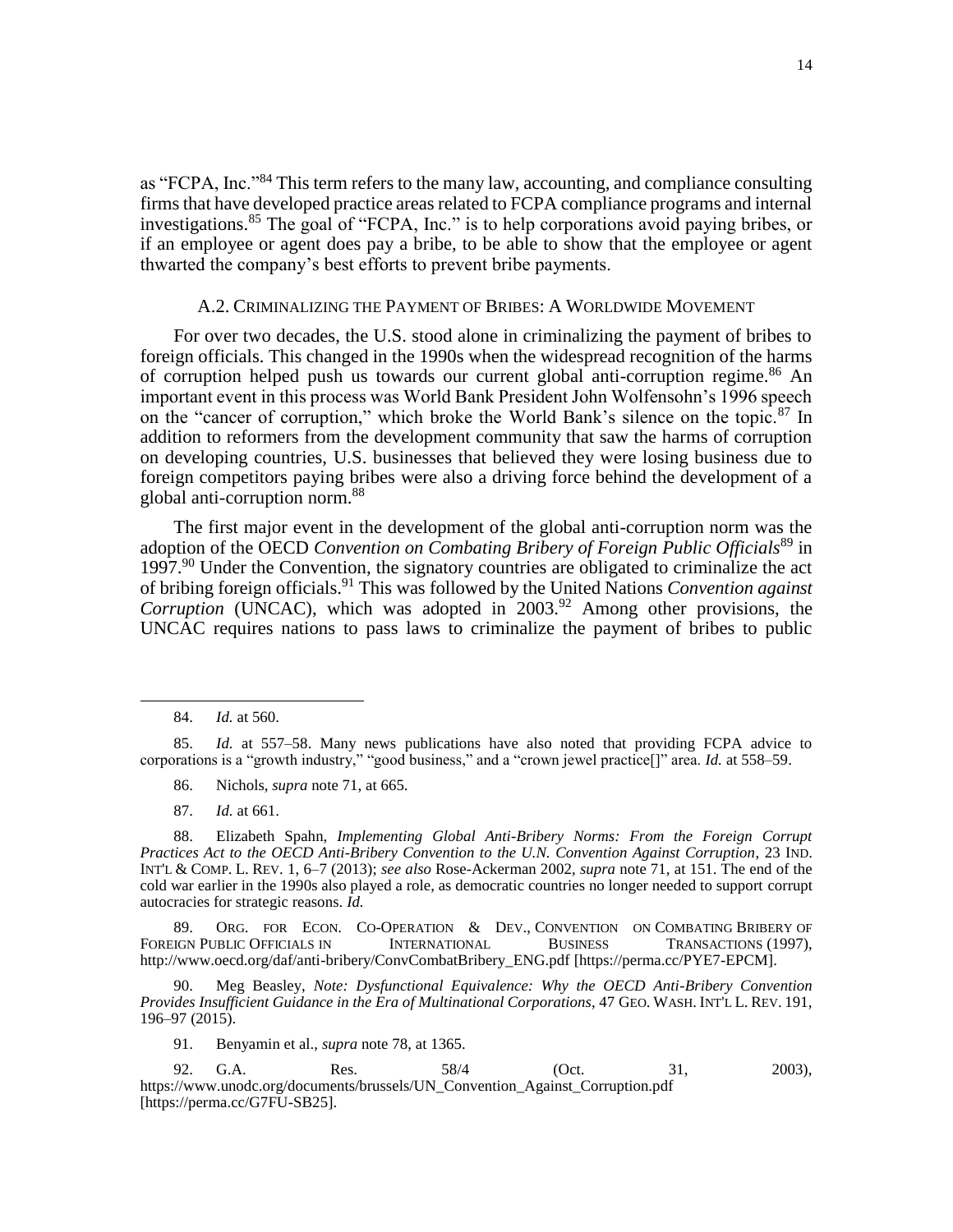officials "in order to obtain or retain business or other undue advantage in relation to the conduct of international business."<sup>93</sup>

Following these conventions, several countries have adopted new anti-bribery laws, such as Brazil, China, India, and the United Kingdom.<sup>94</sup> One of the most publicized was the United Kingdom Bribery Act (UKBA) of 2010, which—at least on paper—is more onerous than the FCPA.<sup>95</sup> The UKBA covers not only bribes to foreign officials, but also bribes to private individuals or entities (commercial bribery). <sup>96</sup> In addition, it does not include an exception for facilitation payments. The UKBA does, however, create an "adequate procedures" defense. Under this defense, a corporation can avoid liability by presenting evidence that it had adopted an appropriate compliance program at the time of the wrongful payment.<sup>97</sup>

Overall, the criminalization of transnational bribery encourages corporations to undertake efforts, or at least the appearance of efforts, to ensure that their employees and agents do not pay bribes. The corporation's obligation to combat corruption is simply to ensure that it is not a part of a corrupt transaction. Even if a corporation receives benefits from operating in a corrupt environment, its only obligation is to ensure that it is not involved in the payment of any bribes. These developments have had the unintended effect, however, of causing corporations to view corruption as only a criminal law matter, and therefore a legal compliance issue. Thus, a corporation's anti-bribery efforts typically run parallel to, and do not intersect with, its other CSR initiatives, including its efforts to respect human rights. In addition, as discussed in the next subsection, the major, global CSR initiatives seem to reinforce that approach.

# *B. Corporate Social Responsibility Initiatives*

There is a wide range of initiatives that attempt to provide guidance to corporations on what it means to act socially responsibly. In general, these initiatives provide principles or guidelines of responsible business conduct that corporations voluntarily adopt. Although many of these initiatives did not initially include combatting corruption as a matter of CSR, the topic was added around the same time as the emergence of the global anti-corruption norm.

The changed attitudes towards corruption that led to the UNCAC and increased criminal law enforcement also led to changes in the field of CSR. Coinciding with the developments in criminal law described above,<sup>98</sup> various CSR initiatives were modified to include anti-corruption principles. One of the most well-known CSR initiatives is the UN

<sup>93.</sup> *Id.* at Article 16.

<sup>94.</sup> Earle & Cava, *supra* note 81, at 585.

<sup>95.</sup> Spahn, *supra* note 88, at 21 (describing the UKBA as "the strictest and most feared criminal antibribery law"); Benyamin et al., *supra* note [78,](#page-12-0) at 1370 (stating that the UKBA "has been widely received as one of the most far-reaching anti-bribery laws of any country or international organization").

<sup>96.</sup> Benyamin et al., *supra* note 78, at 1370.

<sup>97.</sup> *Id.*

<sup>98.</sup> *See supra* Part II.A.2.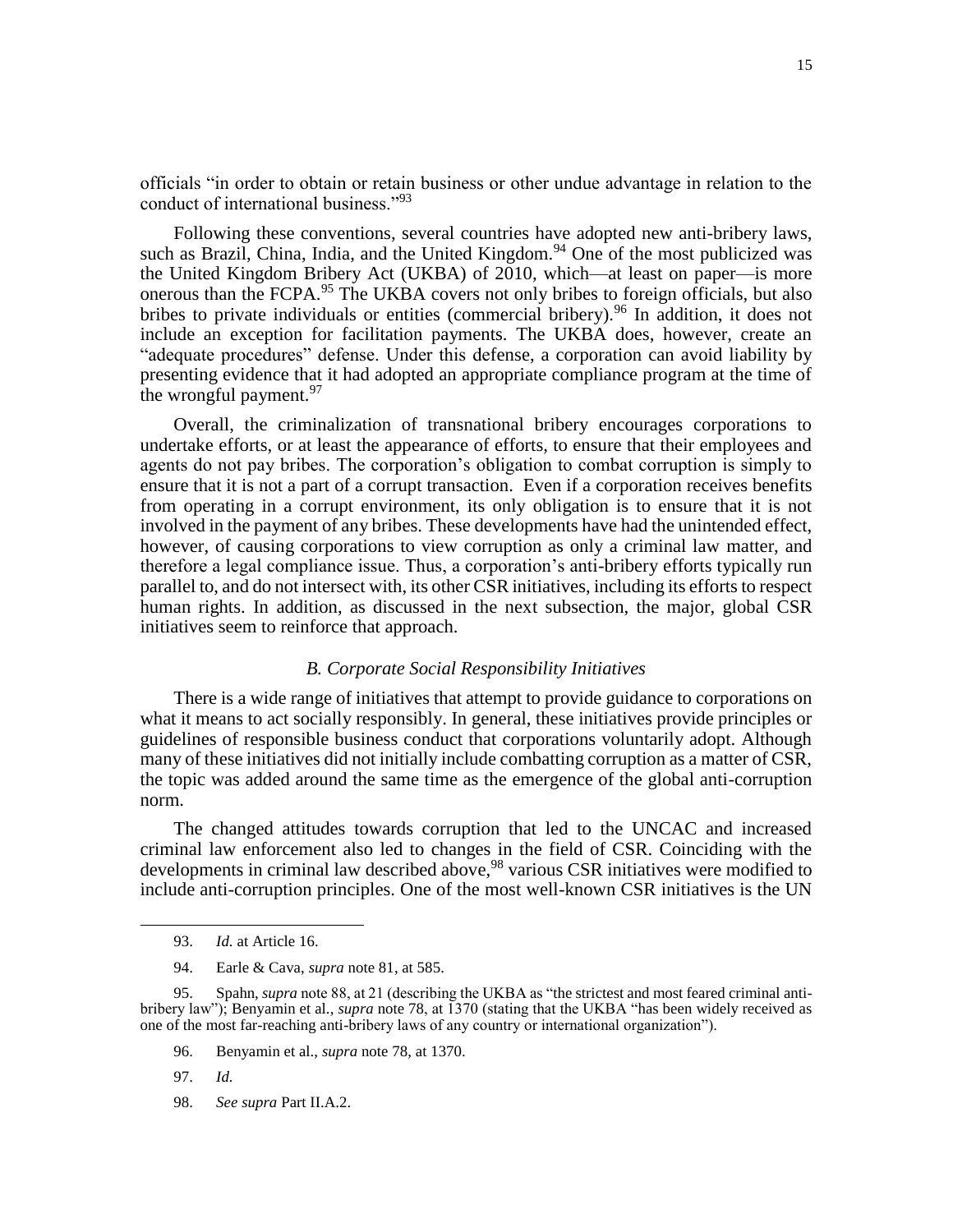Global Compact (UNGC).<sup>99</sup> The Global Compact was officially launched in 2000 with nine principles, which were divided into the categories of human rights, labor rights, and the environment.<sup>100</sup> Members of the anti-corruption field, however, argued that little progress could be made on the Global Compact's nine principles if corruption was not brought under control.<sup>101</sup> Thus, in 2004, a  $10<sup>th</sup>$  Principle was added to the Global Compact that stated "[b]usinesses should work against corruption in all its forms, including extortion and bribery."<sup>102</sup>

Others have echoed this need to address corruption in order to make progress towards other CSR goals. For example, one commentator stated that "[i]f ending corruption is not treated as a prerequisite to all corporate [CSR] efforts, CSR practitioners will continue to work upon a foundation of quicksand . . . "<sup>103</sup> However, as discussed below, the most influential CSR standards have defined combatting corruption as simply ensuring that the corporation is not directly involved in a bribe payment; a directive that matches that from the criminal law.

In addition to the UNGC, two of the most influential CSR standards in the past decade are the Global Reporting Initiative (GRI) and the *ISO 26000: 2010 Guidance on Social Responsibility*. The GRI is the leading standard for sustainability reporting by organizations. Through sustainability reports—also referred to as non-financial reports corporations disclose their policies, management processes, and actual performance on matters related to the corporation's social and environmental performance.<sup>104</sup> Similar to the UNGC, the GRI did not include corruption and bribery in its original standards in the late 1990s but added those issues in later versions of the standards as the global anticorruption norm took hold.<sup>105</sup> In the current set of standards, corporations are required to report on anti-corruption matters only if the corporation determines that corruption is a

103. *Id.* at 408.

<sup>99.</sup> *See supra* notes 37–50 and accompanying text (discussing the United Nations Global Compact in the context of the business and human rights movement). The UNGC currently counts over 9,000 companies as members. UNITED NATIONS GLOBAL COMPACT, <https://www.unglobalcompact.org/> [https://perma.cc/C77P-37S5] (last visited October 10, 2016).

<sup>100.</sup> *See supra* note 40 and accompanying text (discussing the initial version of the Global Compact).

<sup>101.</sup> Peter Eigen, *Removing a Roadblock to Development: Transparency International Mobilizes Coalitions Against Corruption*, INNOVATIONS, Spring 2008, at 29.

<sup>102.</sup> Mohamed A. Arafa, *Battling Corruption Within a Corporate Social Responsibility Strategy*, 21 IND. INT'L & COMP. L. REV. 397, 406 n. 52 (2011) (quoting Principle 10, UNITED NATIONS GLOBAL COMPACT, https://www.unglobalcompact.org/what-is-gc/mission/principles/principle-10 [https://perma.cc/3RJS-JNBB].

<sup>104.</sup> The most recent set of GRI standards define sustainability reporting as: "Sustainability reporting, as promoted by the GRI Standards, is an organization's practice of reporting publicly on its economic, environmental, and/or social impacts, and hence its contributions – positive or negative – towards the goal of sustainable development." GLOBAL REPORTING INITIATIVE (GRI), CONSOLIDATED SET OF GRI SUSTAINABILITY REPORTING STANDARDS 2016, 3 (2016), <https://www.globalreporting.org/standards> [https://perma.cc/QL6W-B4BJ][hereinafter GRI STANDARDS].

<sup>105.</sup> David Hess & Thomas Dunfee, *Taking Responsibility for Bribery: The Multinational Corporation's Role in Combating Corruption*, *in* BUSINESS AND HUMAN RIGHTS: DILEMMAS AND SOLUTIONS 269 (Rory Sullivan ed. 2003).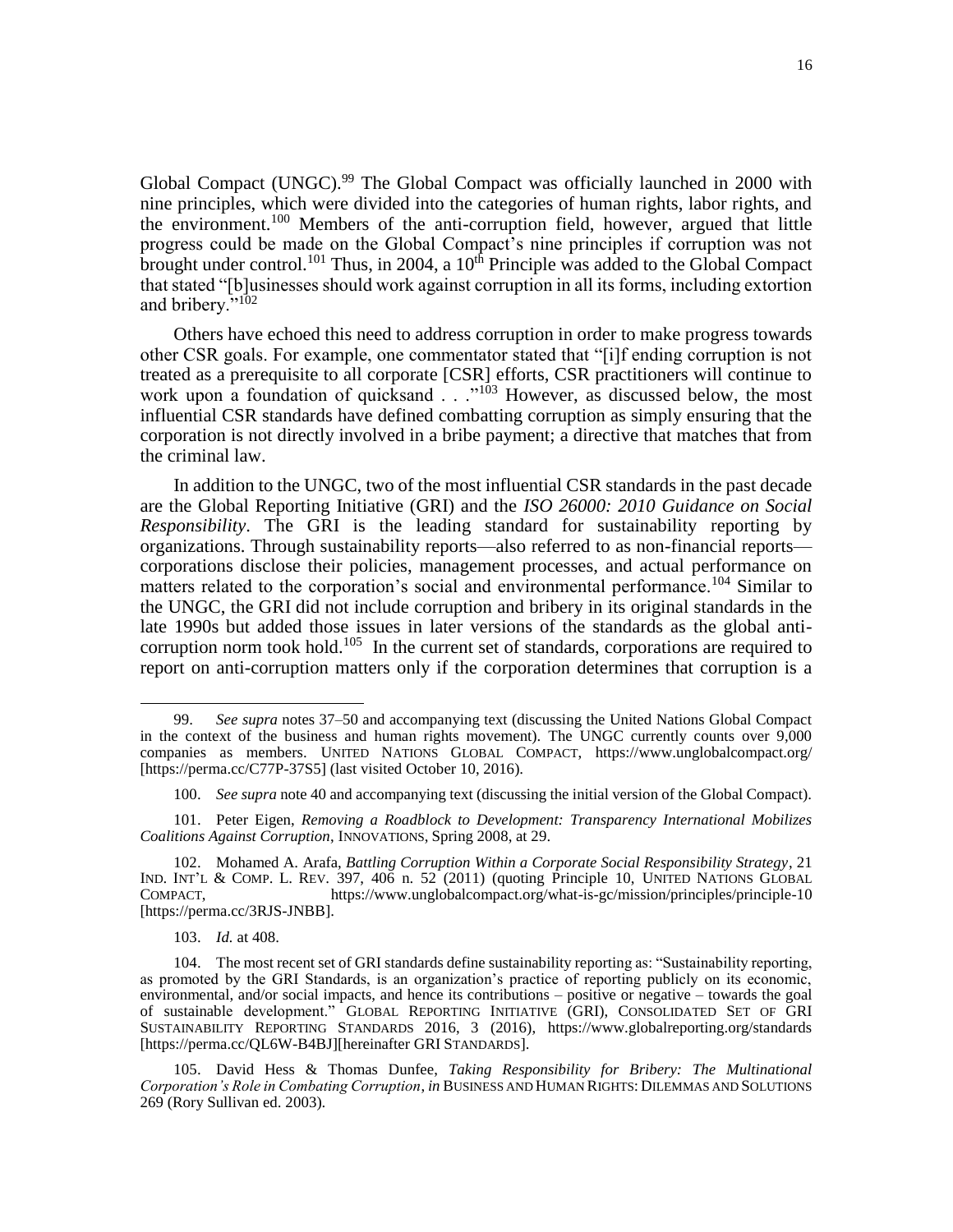material issue for it.<sup>106</sup> If corruption is a material topic for the corporation, then it should report on (1) its "management approach" (which includes a description of the policies and procedures it uses for risk assessments and a description of its policies on anti-corruption communications and trainings for employees and business partners);<sup>107</sup> (2) the results of the corruption risk assessments for its operations;<sup>108</sup> (3) details on who (e.g. board of directors members, employees, and business partners) has received anti-corruption trainings and communications;<sup>109</sup> and (4) any instances of corruption uncovered and the result of those discoveries (e.g., employee disciplinary action and legal cases).<sup>110</sup> Also included within the "management approach" recommended disclosures is whether the corporation participates in "collective action to combat corruption."<sup>111</sup>

The *ISO 26000: Guidance on Social Responsibility* was the result of a lengthy, multistakeholder process to determine the meaning of social responsibility and identify best practices.<sup>112</sup> Although the International Organization for Standardization (ISO) typically creates standards to help ensure efficiency, quality, and safety in organizations' products and services,<sup>113</sup> the ISO created the *Guidance on Social Responsibility* to provide general guidance to organizations of all sizes and in all locations.<sup>114</sup> The guidelines have only had one edition (created in 2010) and have always included anti-corruption. Under ISO 26000, corporations are encouraged to adopt practices to ensure that their employees, and others they do business with, do not pay bribes.<sup>115</sup>

Overall, the CSR initiatives mirror the focus of criminal law enforcement, which is to encourage corporations to adopt compliance programs to ensure that the corporation is not connected to a bribe transaction. It is a compliance focus. These initiatives foster the basic

108. *Id.* at 7.

 $\overline{\phantom{a}}$ 

- 109. *Id.* at 8.
- 110. *Id.* at 9.

113. *About ISO*, INTERNATIONAL ORGANIZATION FOR STANDARDIZATION, https://www.iso.org/aboutus.html [https://perma.cc/K4N9-KXSA].

<sup>106.</sup> GLOBAL REPORTING INITIATIVE (GRI), GRI 205: ANTI-CORRUPTION 2016, 4–5 (2016), <https://www.globalreporting.org/standards> [https://perma.cc/NHE6-TRE8]. "In sustainability reporting, materiality is the principle that determines which relevant topics are sufficiently important that it is essential to report on them." GRI STANDARDS, *supra* note 104, at 10. Materiality is defined as "topics that: reflect the reporting organization's significant economic, environmental, and social impacts; or substantively influence the assessments and decisions of stakeholders." *Id.*

<sup>107.</sup> GRI 205: ANTI-CORRUPTION 2016, *supra* note 106, at 3. The standards on anti-corruption reporting also direct corporations to the standard "GRI 103: Management Approach," which provides additional detail on these issues that are generic enough to apply to potential topics (e.g., human rights, nondiscrimination, etc.). *Id.*

<sup>111.</sup> *Id.* at 6. This disclosure item requires the corporation to disclose the "collective action initiatives in which the corporation participates," its strategy behind its involvement in these activities, and a "description of the main commitments of these initiatives." *Id.*

<sup>112.</sup> David Hess, *Enhancing the Effectiveness of the Foreign Corrupt Practices Act Through Corporate Social Responsibility*, 73 OHIO ST. L.J. 1121, 1125 (2012).

<sup>114.</sup> ISO, *ISO 26000: Guidance on Social Responsibility* 1 (Nov. 1, 2010).

<sup>115.</sup> *Id.* at 49.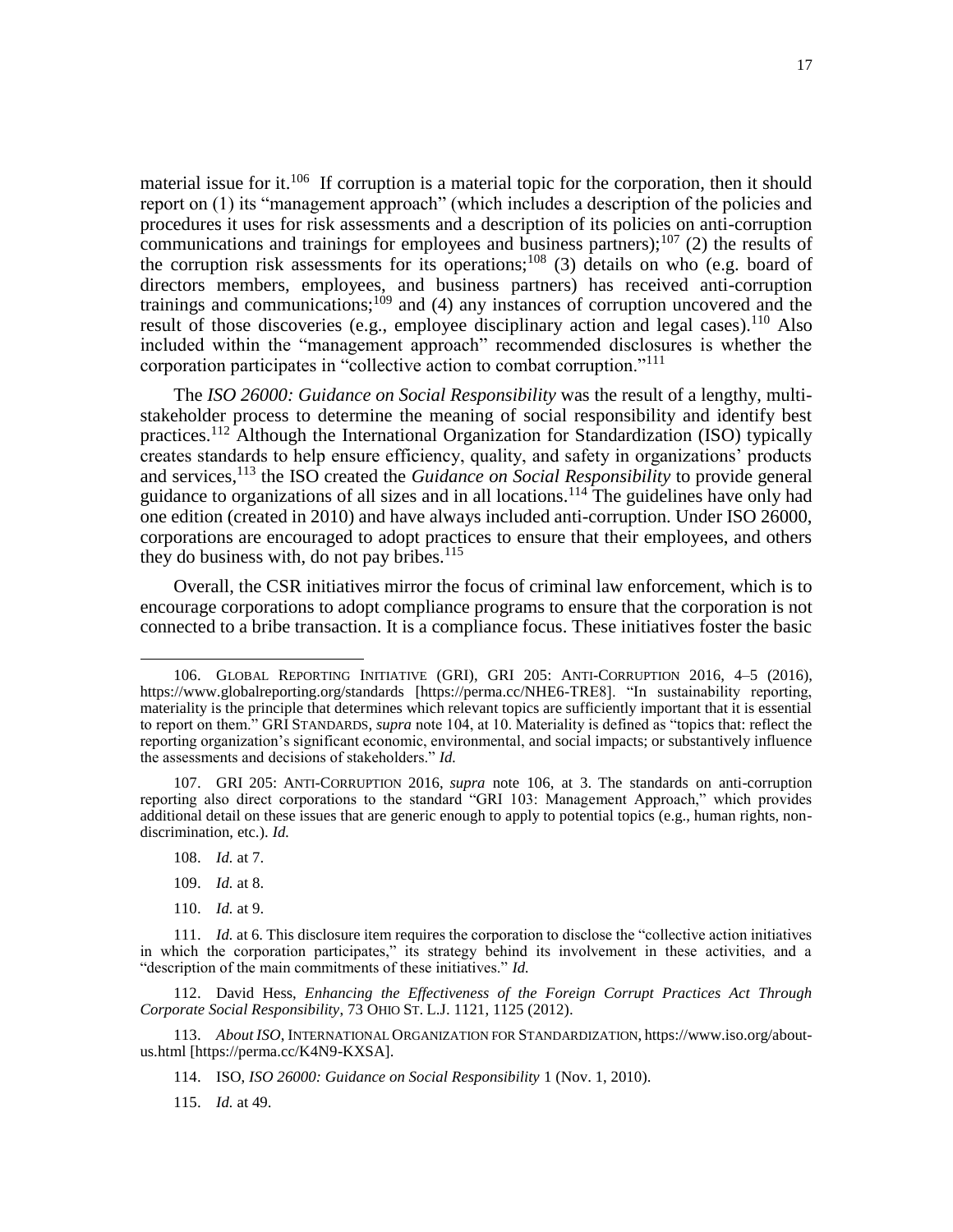assumption that corporations must sometimes operate in corrupt environments (as opposed to corporations being a corrupting influence), and therefore corporations have the responsibility to ensure that the corporation's employees or agents do not give into the demand for bribes. The initiatives do not encourage corporations to take on a greater role in combatting corruption related to its business activities.

# III. CORRUPTION AND HUMAN RIGHTS

Not long ago, many scholars believed that corruption could have a positive impact on a country's economic development and therefore improve the lives of those in that country.<sup>116</sup> These economists believed that corruption "greases the wheels" of the economy by correcting government failures and inefficiencies.<sup>117</sup> A complete review of the empirical evidence, however, shows that the "greases the wheels" hypothesis is supported by only by anecdotal evidence, and that most studies show that corruption slows economic development.<sup>118</sup> For example, corruption does not allow the private sector to bypass inefficient regulations; instead, the opportunity to extract bribes from the private sector incentivizes corrupt officials to impose more inefficient regulations to create more opportunities to extract bribes.<sup>119</sup>

Even if corruption has no impact on economic growth, corruption is harmful due to its other negative impacts on societies, such as waste and misallocation of government resources.<sup>120</sup> For instance, governments are more likely to invest in "white elephant" projects, which are investments in capital-intensive projects that give government officials many opportunities to extract significant bribes, rather than invest in education or healthcare initiatives.<sup>121</sup> As a result, researchers measuring economic growth not in terms of GDP *per capita*, but in terms of a "genuine investment" (a measure of an economy's ability to sustain living standards over time) find a strong negative relationship with corruption. $^{122}$ 

<sup>116.</sup> Elizabeth Spahn, *Nobody Gets Hurt?*, 41 GEO.J.INT'L L. 861, 864– 65 (2010) [hereinafter Spahn, *Nobody Gets Hurt?*].

<sup>117.</sup> Toke S. Aidt, *Corruption, Institutions, and Economic Development*, 25 OXFORD REV. ECON. POL'Y 271, 273 (2009).

<sup>118.</sup> Aidt provides a review of the evidence at both the microeconomic and macroeconomic levels, and finds that the evidence supports the view that corruption hampers. *Id.* at 275–84, 288. Aidt interprets the macroeconomic evidence as showing that corruption has almost zero impact on economic growth in countries with poor governance (as "things cannot get much worse") and a negative impact on economic growth in countries with otherwise stronger governance. *Id.* at 283.

<sup>119.</sup> Spahn, *Nobody Gets Hurt?*, *supra* note 116, at 866–67. Aidt identifies a "fallacy of efficient corruption" and states, "it is, at best, misleading to argue that corruption can be efficient when, in fact, the very purpose of many of the most unwieldy and inefficient government interventions are caused by corrupt government officials in the first place. At worst, such an argument is dangerous because it encourages tolerance of corruption." Aidt, *supra* note 117, at 274–75.

<sup>120.</sup> Aidt, *supra* note 117, at 283–84.

<sup>121.</sup> Spahn, *Nobody Gets Hurt?*, *supra* note 116, at 869–70.

<sup>122.</sup> Aidt, *supra* note 117, at 284–88.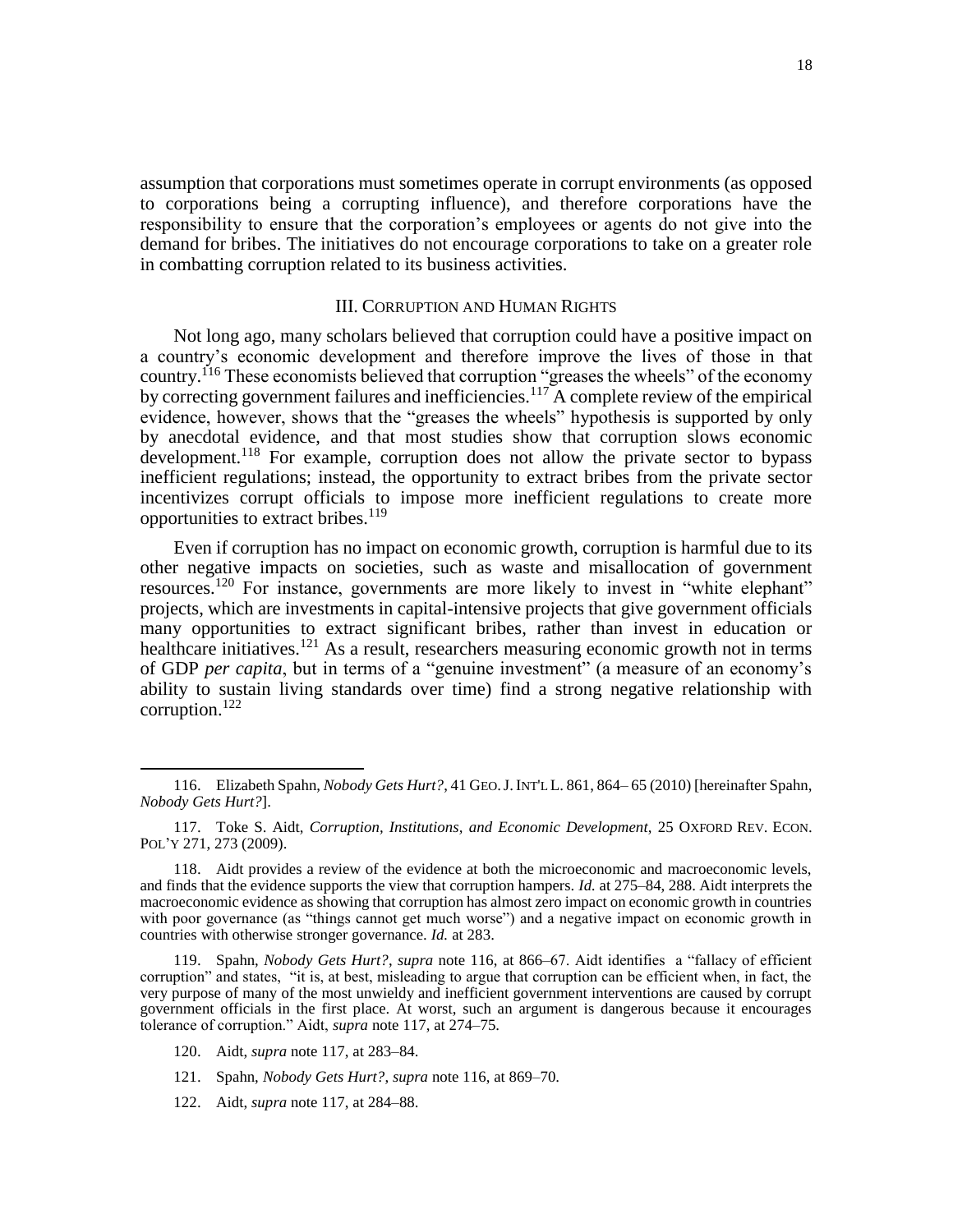Overall, scholars and policymakers have reached a consensus on the negative impact of corruption on societies, and have started the project of explicating its connection to more specific harms.<sup>123</sup> For example, in the United States, the Assistant Attorney General has even stated that combating corruption is a matter of national security for the United States.<sup>124</sup> One of the harms that has received increased attention is the negative impact of corruption on human rights. As discussed below, even if corruption did improve a country's economic development, it would come at too high of a cost due to the negative impact on human rights.

In recent years, scholars and special interest groups have focused on framing corruption's negative impact on a country as human rights violations. In 2009, the International Council on Human Rights (ICHR) and Transparency International (TI) published a report showing the connection between corruption and human rights for the purpose of raising "awareness among key stakeholders and the public of the links between corruption and human rights, thereby diminishing public tolerance of corruption and strengthening public support for anticorruption measures."<sup>125</sup> The focus of the report was on corruption's impact on the ability of governments to meet their human rights obligations to respect (i.e., not deprive individuals of rights), protect (i.e., prevent third parties from violating individual's rights), and fulfill (i.e., positive obligation to provide basic needs).<sup>126</sup> The report showed the micro level links between corruption and its negative impact on the rights to non-discrimination, a fair trial, political participation, adequate food, adequate housing, health, education, and other rights recognized in international treaties.<sup>127</sup> To better understand the connection, the report distinguished between corrupt acts that directly or

124. Assistant Attorney General Leslie R. Caldwell stated:

Leslie R. Caldwell, Assistant Attorney General, Assistant Attorney General Leslie R. Caldwell Speaks at Duke University School of Law (Oct. 23, 2014), https://www.justice.gov/opa/speech/assistant-attorneygeneral-leslie-r-caldwell-speaks-duke-university-school-law [https://perma.cc/N8UJ-HRX5].

125. INTERNATIONAL COUNCIL ON HUMAN RIGHTS (ICHR) & TRANSPARENCY INTERNATIONAL (TI),<br>CORRUPTION AND HUMAN RIGHTS: MAKING THE CONNECTION 1 (2009), AND HUMAN RIGHTS: MAKING THE CONNECTION 1 (2009), http://www.ichrp.org/files/reports/40/131\_web.pdf [https://perma.cc/3X5T-HCL8].

126. *Id.* at 25–26.

 $\overline{\phantom{a}}$ 

127. *Id.* at 31–61. The report also found that corruption has the greatest negative impact on women, children, minorities, and other disadvantaged groups (e.g., indigenous peoples, migrant workers, and the poor). *Id.* at 7.

<sup>123.</sup> *See generally* ALEXANDRA ADDISON WRAGE, BRIBERY AND EXTORTION: UNDERMINING BUSINESS, GOVERNMENTS, AND SECURITY (2007).

Foremost, corrupt countries are less safe. Corruption thwarts economic development, traps entire populations in poverty, and leaves countries without a credible justice system. Corrupt officials who put their personal enrichment before the benefit of their citizenry create unstable countries. And as we have seen time and again, unstable countries become the breeding grounds and safe havens for terrorist groups and other criminals who threaten the security of the United States. . . . For all of these reasons, fighting foreign corruption is not a service we provide to the global community, but rather a necessary enforcement action to protect our own national security interests and the ability of our U.S. companies to compete on a global scale.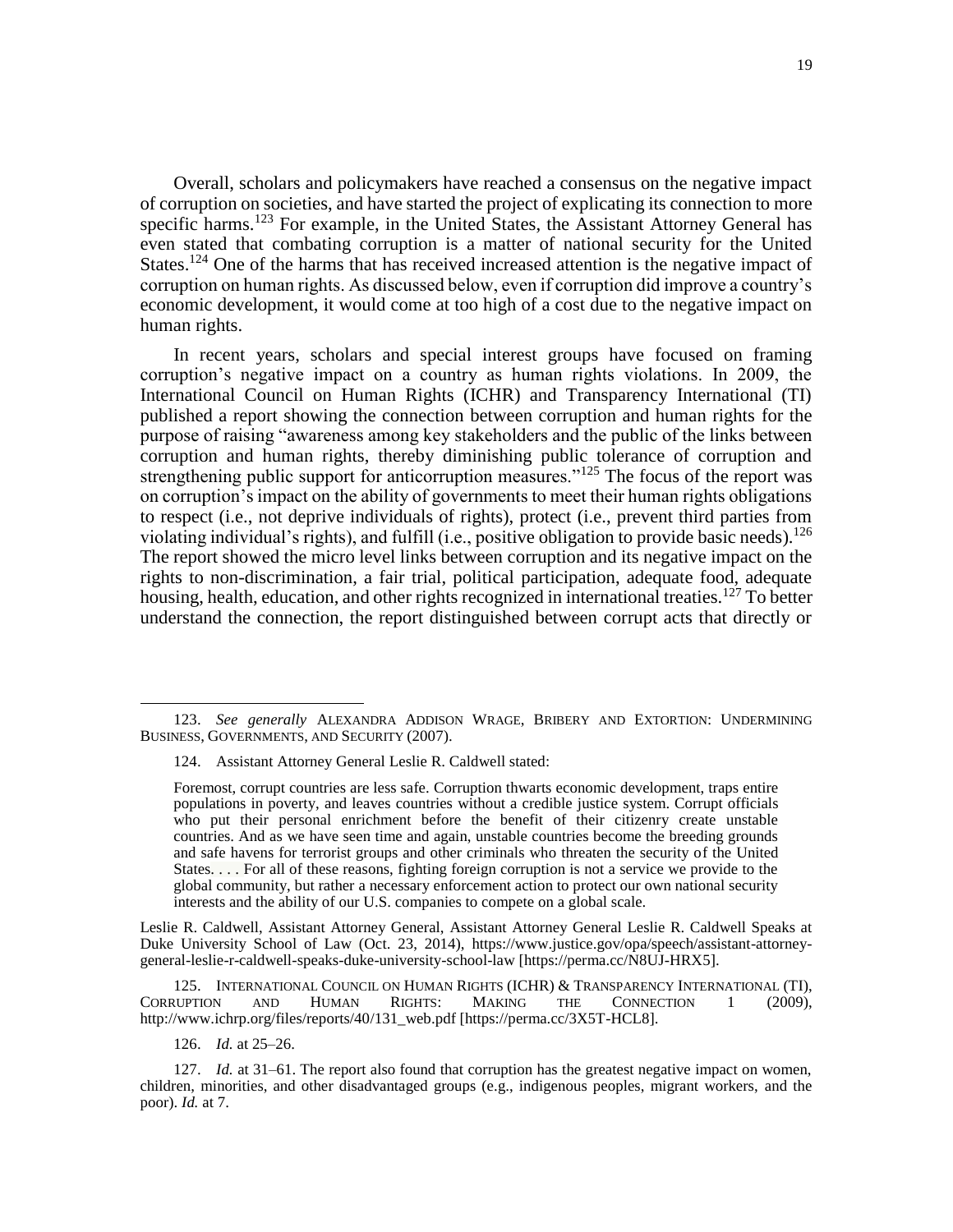indirectly violate a human right and those acts that have only a more remote connection to a human rights violation.<sup>128</sup>

- *Direct violations.* Direct violations occur when "a corrupt act is deliberately used as a means to violate right."<sup>129</sup> An example of a direct violation would be a business paying a bribe to a judge to win a case.<sup>130</sup> The human right violation would be that the other party to the lawsuit has had their right to a fair trial violated.<sup>131</sup>
- *Indirection violations*. Indirect violations occur when corruption is an "essential factor contributing to a chain of events that eventually leads to violation of a right."<sup>132</sup> In other words, a corrupt act is a "necessary condition for the violation."<sup>133</sup> For example, if a business pays a bribe to a government official to avoid certain regulations (e.g., health and safety regulations) and an individual is harmed in a manner that the regulation was designed to protect against, then the corrupt payment indirectly caused the violation of a right to health.
- *Remote violations*. This is when corruption is just one of several factors contributing to the violation and it has a more remote connection to the violation.<sup>134</sup> For example, corruption may influence the result of a political election (which directly violates political participation rights), but may also result in remote violations due to the actions of the corruptly elected official.<sup>135</sup>

This distinction between direct, indirect, and remote violations helps us to better understand the causal link between corruption and human rights violations.<sup>136</sup> Especially important for the purposes of this Article is recognizing the impact of indirect violations. For example, in the tragedies in the apparel industry discussed earlier, corruption is indirectly linked to violations of human rights of health and life.<sup>137</sup> Included within this indirect connection to human rights violations is that efforts undertaken by corporations and NGOs to prevent human rights violations are often rendered ineffective due directly to corruption. Being aware of the different possible types of connections between corruption and human rights allows us to identify those connections in practice, and, as discussed

- 128. *Id.* at 27–28.
- 129. *Id.* at 27.
- 130. *Id.*

 $\overline{\phantom{a}}$ 

- 131. *Id.*
- 132. *Id.*
- 133. *Id.*
- 134. *Id.* at 28.
- 135. *Id.*
- 136. *Id.* at 26–28.

137. *See supra* notes [8–](#page-3-0)20 and accompanying text (discussing the Rana Plaza building collapse and other tragedies).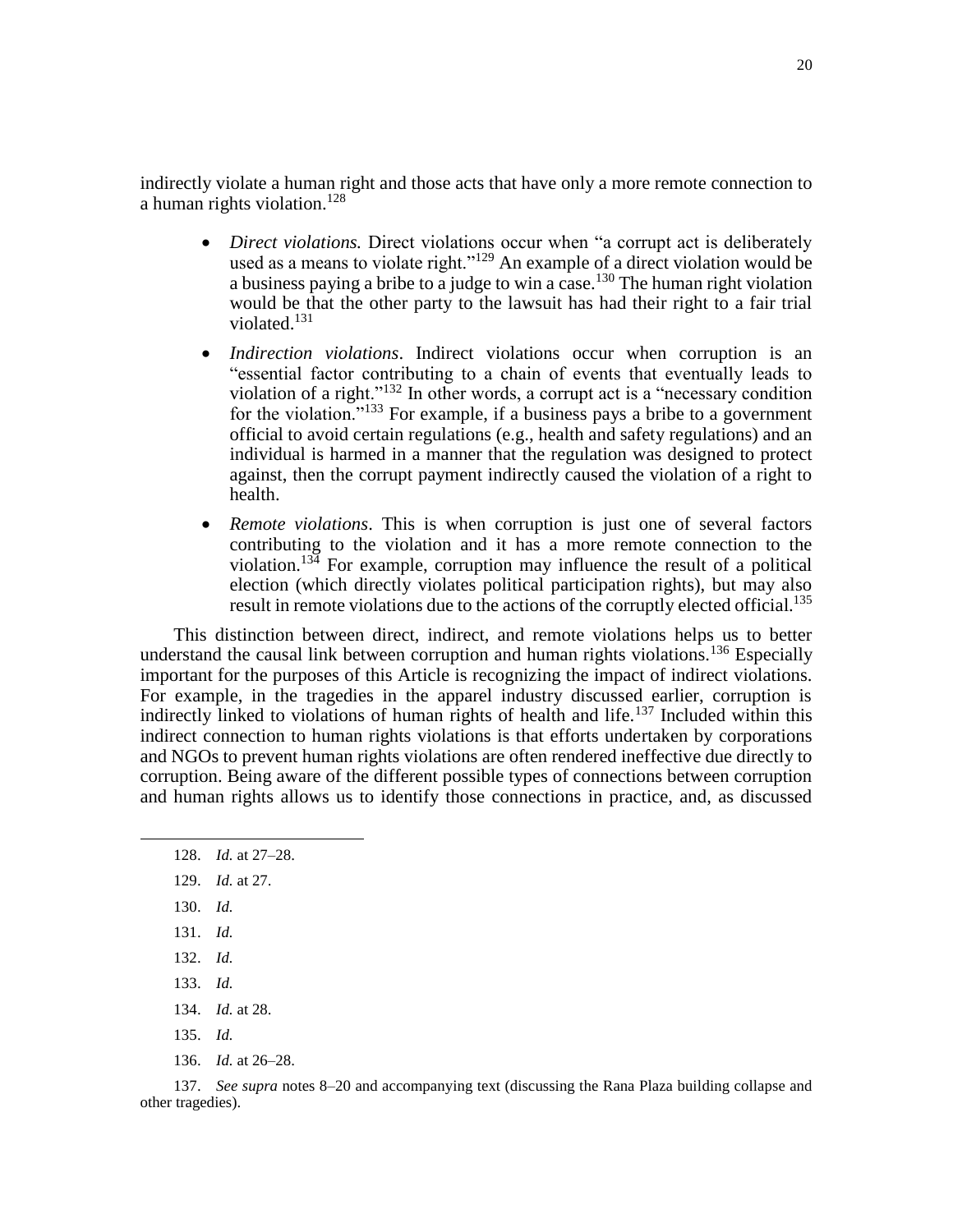further below, allows us to see how corruption impacts a corporation's efforts to respect human rights.

The United Nations has also taken a more active role in identifying the connections between corruption and human rights. This work began in 2003 with the appointment of a Special Rapporteur to draft a comprehensive report on the impact of corruption on human rights.<sup>138</sup> The Special Rapporteur's mandate ended just three years later in 2006, but the UN continued to promote work on the issue.<sup>139</sup> In 2013, the United Nations Office of the High Commissioner for Human Rights passed a resolution recognizing "that corruption constitutes one of the obstacles to the effective promotion and protection of human rights," and requested that an Advisory Committee draft a research report "on the issue of the negative impact of corruption on the enjoyment of human rights."<sup>140</sup> The Advisory Committee issued their final report in 2015, which stated that "nearly every human right can be affected by corruption."<sup>141</sup> The Advisory Committee report builds on the ICHR and TI report's discussion of direct, indirect, and remote connections between corruption and human rights,<sup>142</sup> and goes on to state that "it is of minor importance whether a single act of corruption leads to a violation of human rights in a strictly judicial sense."<sup>143</sup> Instead, what is of importance is the "negative impact" of corruption on human rights, which includes the role of corruption in "aggravating an already existing human rights violation concerning specific groups."<sup>144</sup>

Building off of the work of Office of the High Commissioner for Human Rights, this Article argues that it is now time to consider the role of the private sector in combating corruption to protect human rights. Currently, reforms focused on business and corruption and business and human rights run mostly in parallel. In addition, as shown above, both focus on "do no harm" (do not pay a bribe and do not violate human rights), and do not take the next step of positive action. The next section discusses why business, corruption, and human rights issues need to be integrated.

<sup>138.</sup> UNITED NATIONS HUMAN RIGHTS OFFICE OF THE HIGH COMMISSIONER, FORMER SUB-COMMISSION SPECIAL RAPPORTEUR ON CORRUPTION AND ITS IMPACT ON THE FULL ENJOYMENT OF HUMAN RIGHTS,<http://www.ohchr.org/EN/Issues/Development/GoodGovernance/Pages/FormerSRCorruption.aspx> [https://perma.cc/P2KY-X2EZ].

<sup>139.</sup> UNITED NATIONS HUMAN RIGHTS OFFICE OF THE HIGH COMMISSIONER, THE HUMAN RIGHTS<br>CORRUPTION 6-7 (2013).  $CORRUPTION$  6–7 (2013), [http://www.ohchr.org/Documents/Issues/Development/GoodGovernance/Corruption/HRCaseAgainstCorru](http://www.ohchr.org/Documents/Issues/Development/GoodGovernance/Corruption/HRCaseAgainstCorruption.pdf) [ption.pdf](http://www.ohchr.org/Documents/Issues/Development/GoodGovernance/Corruption/HRCaseAgainstCorruption.pdf) [https://perma.cc/9YLH-CLP8] [hereinafter OHCHR, *Human Rights*].

<sup>140.</sup> Human Rights Council Res. 23/9, U.N. Doc. A/HRC/RES/23/9, at 2 (June 20, 2013).

<sup>141.</sup> U.N., Human Rights Council, Final Report of the Human Rights Council Advisory Committee on the Issue of the Negative Impact of Corruption on the Enjoyment of Human Rights, ¶ 18, U.N. Doc. A/HRC/28/73 (Jan. 5, 2015), [hereinafter HRC, Final Report].

<sup>142.</sup> *See id.* ¶ 29 (discussing direct and indirect connections between corruption and human rights violations).

<sup>143.</sup> *Id.* ¶ 21.

<sup>144.</sup> *Id.* ¶ 20(b).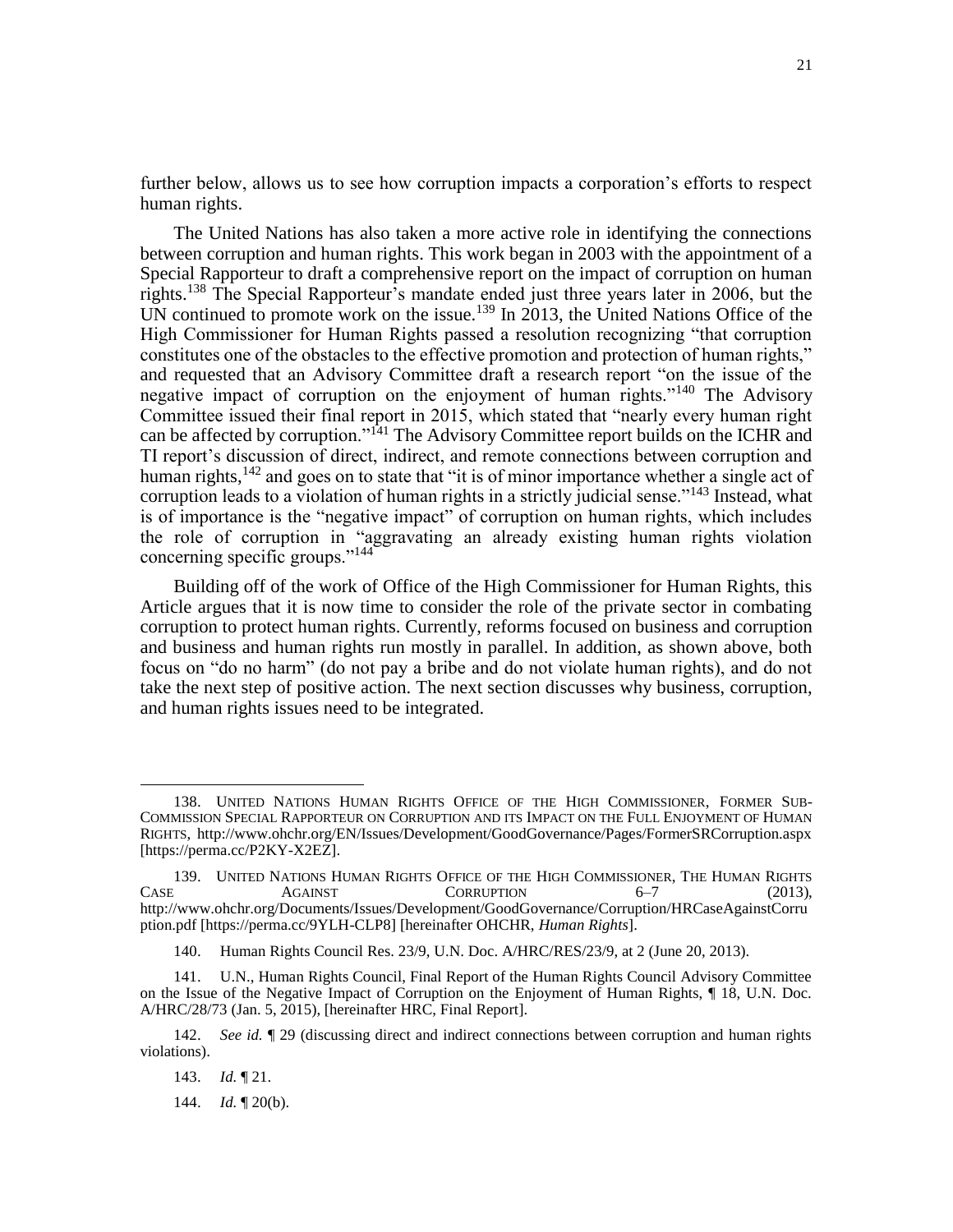#### IV. BUSINESS, CORRUPTION, AND HUMAN RIGHTS

In the prior Parts, this Article discussed the developments in the areas of business and human rights, business and corruption, and corruption and human rights. In business and human rights, the focus is currently centered on corporations "respecting" human rights under UNGPs. In the area of combating corruption, developments in criminal anti-bribery laws and in the CSR field push corporations to adopt compliance programs to ensure that employees, agents, and others with whom the corporation has a business relationship (e.g., suppliers), are not paying bribes. Finally, in the area of corruption and human rights, there is increased recognition that corruption has a significant negative impact on human rights. This section argues that to improve corporations' ability to respect human rights, we must discuss business, corruption, and human rights together. This will not only improve corporations' human rights performance but also their ability to combat corruption. Overall, by discussing business, corruption, and human rights together, we develop a new idea of what it should mean for corporations to combat corruption.

# *A. Business, Corruption, and Human Rights in the Ready Made Garment Industry*

Business and human rights cover a wide (and growing) range of rights and situations. To discuss the issues of business, corruption, and human rights, this Article will focus primarily on human rights issues related to labor in the supply chain. This Article focuses on these issues because labor issues in the supply chain, and especially in the garment industry, historically have received the most attention from the general public. In garment factories in developing countries, the employees often face a variety of health and safety hazards due to the factory environment (e.g., fire hazards, exposure to hazardous chemicals) and working conditions (e.g., forced and excessive overtime). In addition, these factories are often found in countries with high levels of corruption.

### A.1. ROOT CAUSES OF HUMAN RIGHTS VIOLATIONS

Developing a system that ensures factories are in compliance with human rights standards requires an understanding of why factories go out of compliance. Corporations and interested stakeholders are recognizing that the problems at these factories are not simply due to unethical local managers, but that well-intentioned factory managers are often pressured into using wrongful practices. By understanding these root causes of noncompliance, we can work to correct those problems and reduce the incentives for factory managers to violate human rights policies.

One well-known root cause results from the ordering practices of buyers that create time and cost pressures on factories. Multinational corporations often give factories very little lead-time and impose financial penalties for missing strict deadlines.<sup>145</sup> When under such time and cost pressures, even the most well-intentioned factory managers may succumb to the pressures to violate the rules.

<sup>145.</sup> RICHARD M. LOCKE, THE PROMISE AND LIMITS OF PRIVATE POWER: PROMOTING LABOR STANDARDS IN A GLOBAL ECONOMY 13 (2013).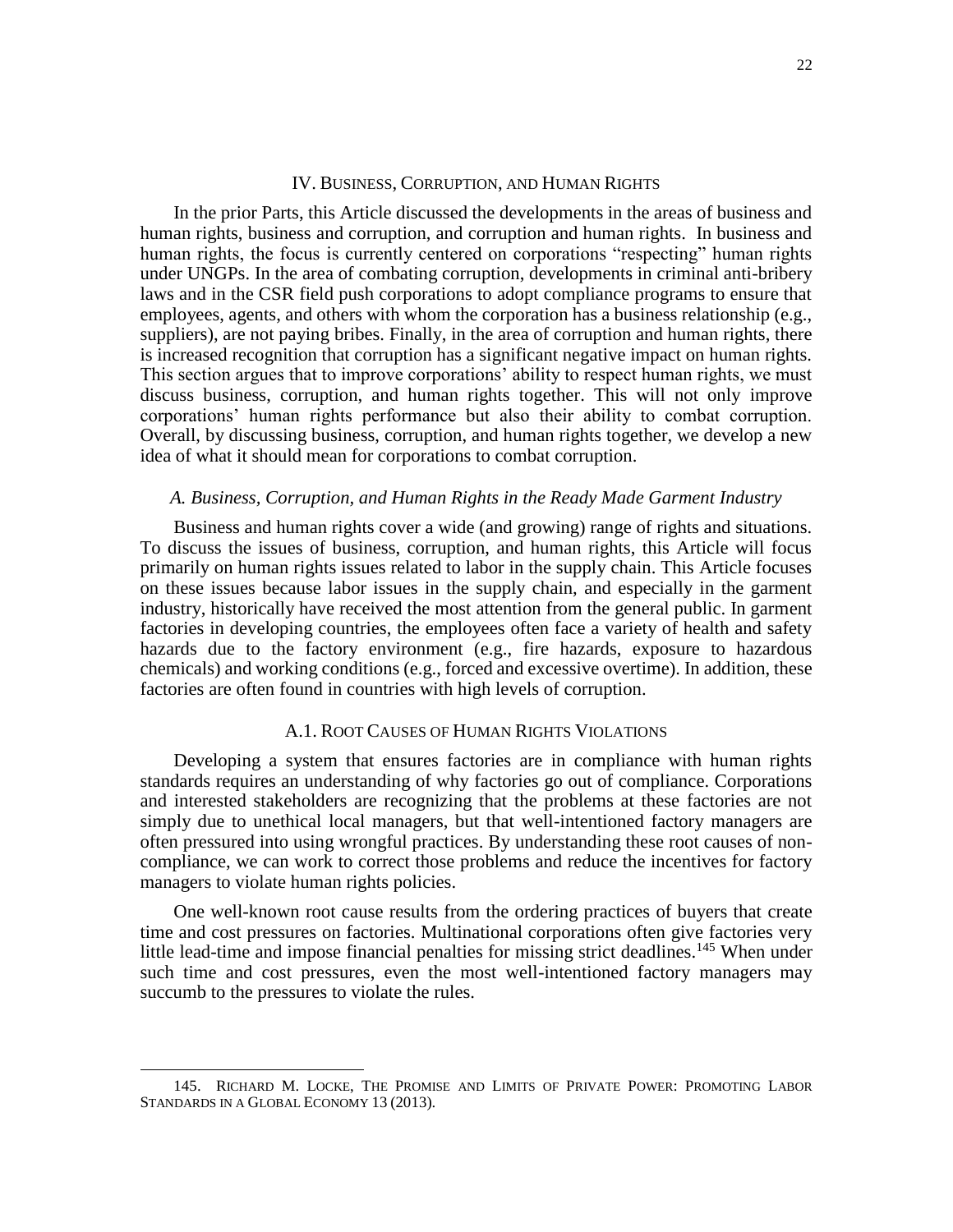A less well-understood pressure comes from local infrastructure problems. For example, Bangladesh's infrastructure problems cause inconsistent access to electricity.<sup>146</sup> These unexpected energy shortages impair a factory's ability to meet buyer deadlines.<sup>147</sup> In response, the factory managers face significant pressure to bend the rules to meet their contractual obligations.<sup>148</sup>

A common response by factories to any of these time pressures is the use of subcontracting.<sup>149</sup> Subcontracting involves a factory contracting out portions of a buyer's order (often the most basic level work) to smaller factories.<sup>150</sup> In most cases, those smaller factories have the lowest level of working conditions.<sup>151</sup> While subcontracting is always occurring—Labowitz and Baumann-Pauly state that "the business of garment production in its current form would not be possible without subcontracting"<sup>152</sup>—the pressure to meet buyer deadlines adds to their use.<sup>153</sup> The energy infrastructure issues create another problem. The factories do not have an incentive to invest in more productive machines (which would reduce the use of subcontracting), and the cycle continues.<sup>154</sup> Solving the infrastructure problem cannot occur without controlling corruption. Labowitz and Baumann-Pauly state "[t]here is little doubt that corruption is a key limiting factor in expanding much-needed infrastructure."<sup>155</sup>

Another root cause is the current conditions of the buildings. Labowitz and Baumann-Pauly call for international buyers and others to create a fund to be used for building repairs and remediation for factories that fail compliance audits.<sup>156</sup> Even if adopted, their proposal will be significantly limited by corruption. Corruption was a major cause of the factory

148. *Id.*

- 149. *Id.* at 25–26.
- 150. *Id.* at 17–18.
- 151. *Id.* at 17

- 153. *Id.* at 25–26.
- 154. *Id.* at 25.
- 155. *Id.* at 42.
- 156. *Id.* at 48.

<sup>146.</sup> SARAH LABOWITZ & DOROTHÉE BAUMANN-PAULY, BUSINESS AS USUAL IS NOT AN OPTION: SUPPLY CHAINS AND SOURCING AFTER RANA PLAZA, 42 (2014), [http://www.stern.nyu.edu/sites/default/files/assets/documents/con\\_047408.pdf](http://www.stern.nyu.edu/sites/default/files/assets/documents/con_047408.pdf) [https://perma.cc/2DSL-D6KQ].

<sup>147.</sup> *Id.* at 25.

<sup>152.</sup> *Id.* at 17. Subcontracting occurs because the large factories take orders far larger than they can make, and then subcontract out the basic (low margin) work of those contracts to the meet the buyer's deadlines. *Id.* at 17–18. This system allows the larger factories to increase their margins and have greater access to capital (since bank financing is based on the factory's sales volume). *Id.* at 25. The small subcontracting factories can survive on the low margins because their business model does not require significant capital investment or developing relationships with international buyers. *Id.* at 19. The international buyers are, of course, aware of subcontracting generally, but some claim that they seek to be purposefully ignorant about the problem as it relates to their orders. *Id.* at 21.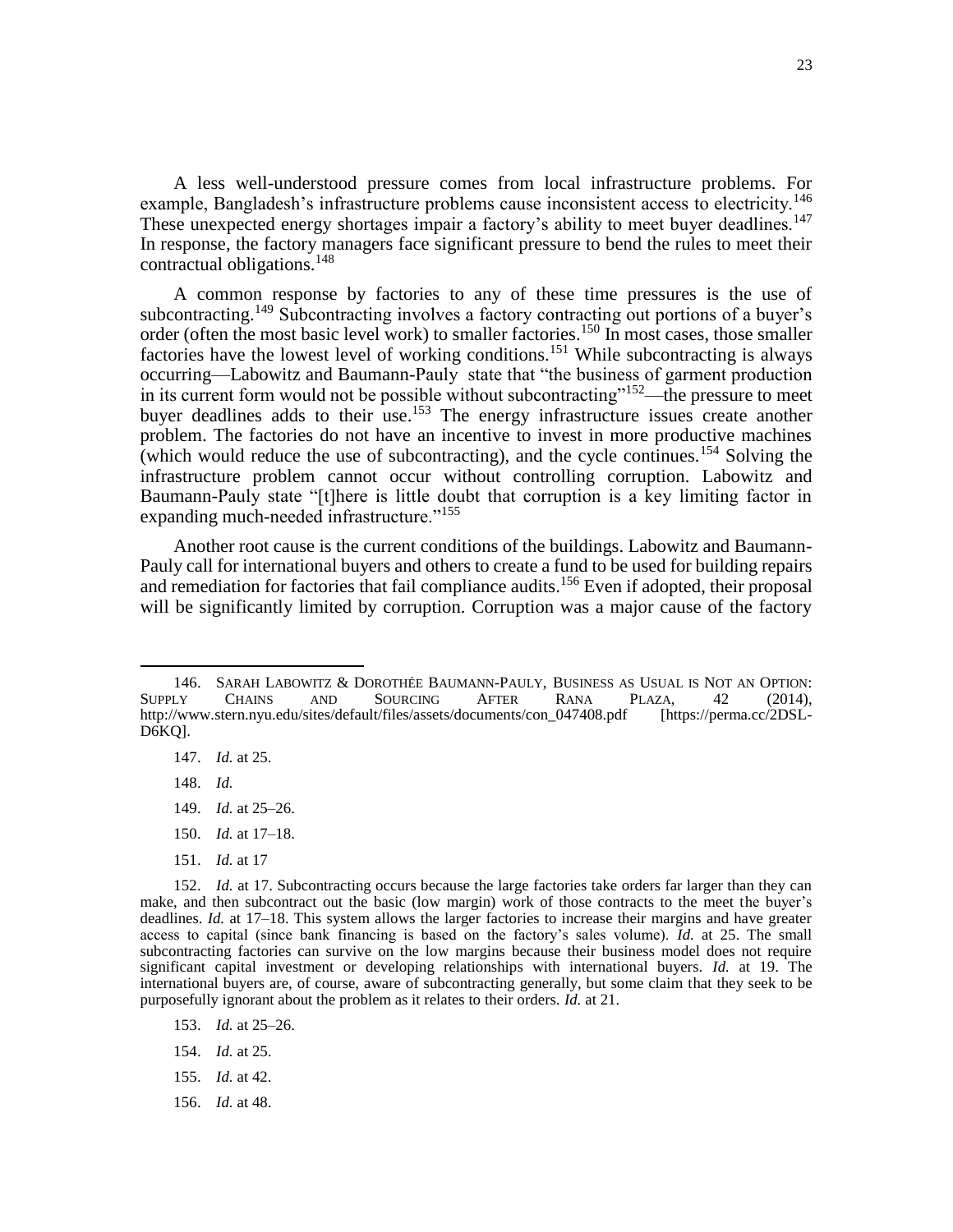fires and building collapse tragedy in Bangladesh and Pakistan<sup>157</sup> and would be expected to be an impediment to remediation. In countries with high levels of corruption, building codes are easily violated, contracts may be given to companies unqualified to do the work and other problems that will impact the quality of the remediation efforts.<sup>158</sup> Overall, this brief analysis shows that certain root causes are outside of the corporation's direct control and cannot be corrected without addressing issues of corruption. The next subsection further illustrates this problem.

#### A.2. SUPPLY CHAIN COMPLIANCE AUDITS: CORRUPTION AS BARRIER TO SOLUTIONS

As a solution for human rights problems in the supply chain, many push for MNCs to monitor the conditions of their suppliers' factories. First, corporations establish policies designed to ensure the protection of workers' rights.<sup>159</sup> Then, the corporation hires independent monitors to audit the factories to ensure they meet the established requirements.<sup>160</sup> If a violation is discovered, the factory must remediate the problem to continue its business relationship with the corporation.<sup>[61</sup> These compliance audits have become the centerpiece of most efforts to improve labor rights in the supply chain. For example, in response to the Rana Plaza factory collapse two initiatives formed: Bangladesh Accord on Fire and Building Safety ("Accord") and the Alliance for Bangladesh Worker Safety ("Alliance"). Both rely on compliance audits to ensure safe factories.<sup>162</sup>

These initiatives, however, just like the system of auditing factories before them, have their limitations. First, the initiatives cover only a limited number of factories. For example, in Bangladesh, an April 2014 study claimed that less than 2,000 of the more than 5,000 factories were audited.<sup>163</sup> In addition, those factories that are not reached by the initiatives are likely to be those factories where workers face the greatest health and safety risks. Second, the audits themselves have flaws in their design. Labowitz and Baumann-Pauly looked at the design of the initiatives and argued that the initiatives will have a limited impact because they focus only on "rapid" inspections, do not address the common indirect sourcing patterns (i.e., subcontracting), and do not cover labor rights.<sup>164</sup> Third, in practice,

161. Marisa Anne Pagnattaro, *Labor Rights are Human Rights: Direct Action is Critical in Supply Chains and Trade Policy*, 10 S.C. J. INT'L L. & BUS. 1, 11 (2013).

 $\overline{\phantom{a}}$ 

164. *Id.* at 10–11.

<sup>157.</sup> *See supra* notes [8–](#page-3-0)20 and accompanying text.

<sup>158.</sup> *See generally* TRANSPARENCY INT'L, GLOBAL CORRUPTION REPORT 2005: CORRUPTION IN CONSTRUCTION AND POST-CONFLICT RECONSTRUCTION (Diana Rodriguez et al. eds., 2005), [http://www.transparency.org/whatwedo/publication/global\\_corruption\\_report\\_2005\\_corruption\\_in\\_constru](http://www.transparency.org/whatwedo/publication/global_corruption_report_2005_corruption_in_construction_and_post_conflict) [ction\\_and\\_post\\_conflict](http://www.transparency.org/whatwedo/publication/global_corruption_report_2005_corruption_in_construction_and_post_conflict) [https://perma.cc/2MW4-47RW].

<sup>159.</sup> *See generally* JILL ESBENSHADE, MONITORING SWEATSHOPS: WORKERS, CONSUMERS, AND THE GLOBAL APPAREL INDUSTRY 1–12 (2004).

<sup>160.</sup> Lesley K. McAllister, *Regulation by Third-Party Verification*, 53 B.C. L. REV. 1, 17 (2012) (stating that "[e]ach year, tens of thousands of social audits are commissioned by hundreds of brand-name companies and retailers in these sectors"); *see generally* JILL ESBENSHADE, *supra* note 159.

<sup>162.</sup> *Id.* at 27–30.

<sup>163.</sup> LABOWITZ & BAUMANN-PAULY, *supra* note 146, at 6.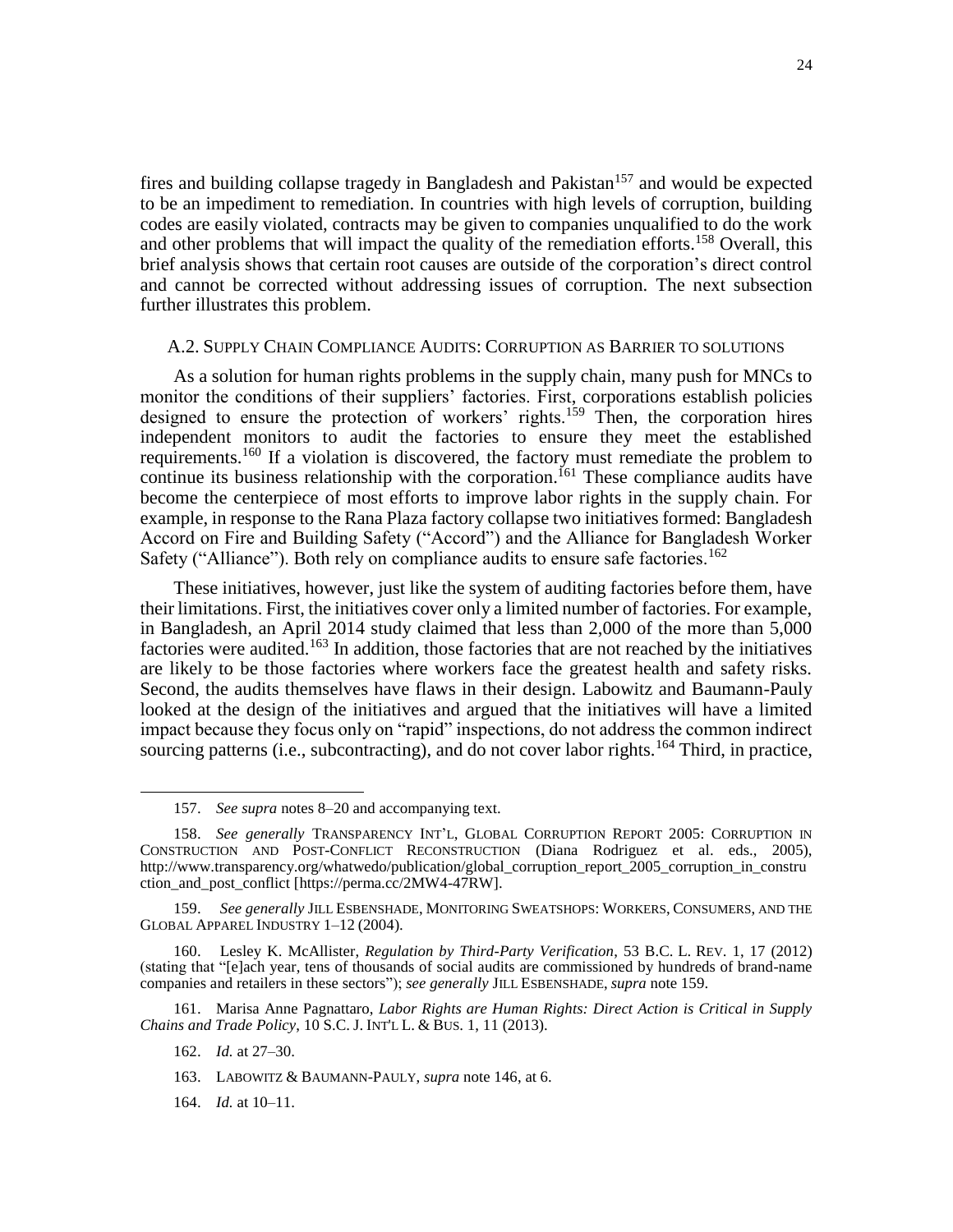factory managers have a wide variety of tricks to fool auditors, such as coaching employees on how to respond to auditor questions,<sup>165</sup> and falsely claiming that products made in an unaudited factory were made in the factory currently being audited.<sup>166</sup>

Further challenges to the usefulness and reliability of a system built on compliance audits can be identified if issues of corruption are considered. In countries with high levels of corruption, including Bangladesh, auditors may be easily bribed.<sup>167</sup> The bribes may originate with the auditor or factory management. For example, an auditor may extort a bribe payment by threatening to give the factory a failing grade.<sup>168</sup> Or, in response to the auditor discovering a deficiency, factory managers may offer a bribe in exchange for the auditor ignoring the problem.<sup>169</sup> In other cases, the bribe may be paid by a consultant hired by the factory to help it pass an audit. $170$ 

Corruption can also influence the reliability of audits indirectly. Certain health and safety issues at a factory are outside the scope of compliance audits and auditors must rely on the actions of local government officials for those matters.<sup>171</sup> Examples include issuing building permits and conducting building safety inspections,<sup>172</sup> both of which can be heavily influenced by corruption. As discussed above, corruption allowed the Rana Plaza building to violate local building codes by increasing its height by multiple stories.<sup>173</sup> Transparency International Bangladesh has cataloged a variety of other ways corruption impacts factories, such as lax fire inspections in return for purchasing fire safety equipment from specified sellers.<sup>174</sup> Bribes are also used to receive factory design approvals, have officials ignore worker payment irregularities, and other violations of the law.<sup>175</sup>

Similar problems exist in other countries. In Pakistan, where factory fires are relatively common, it is well known that local government building inspectors accept bribes to ignore

167. *Id.* (stating that "[b]ribery offers are not unheard-of."); *see also* AFL-CIO, RESPONSIBILITY OUTSOURCED: SOCIAL AUDITS, WORKPLACE CERTIFICATION AND TWENTY YEARS OF FAILURE TO PROTECT WORKER RIGHTS 26–27 (2013), <http://www.aflcio.org/content/download/77061/1902391/CSReport.pdf> [https://perma.cc/SPP6-UKKD] (noting allegations of social auditors being bribed in other countries).

168. CHINA LABOR WATCH, CORRUPT AUDITS DAMAGE WORKERS RIGHTS: A CASE ANALYSIS IN BUREAU VERITAS FACTORY AUDITS, 3, 5–6 (Dec. 2009), [http://www.chinalaborwatch.org/upfile/2009\\_12\\_9/2009bvcorruption1209.pdf](http://www.chinalaborwatch.org/upfile/2009_12_9/2009bvcorruption1209.pdf) [https://perma.cc/94WJ-CV4Z].

- 170. *Id.* at 6–7.
- 171. Clifford & Greenhouse, *supra* note 166, at A1.
- 172. *Id.*

- 173. *See supra* note 13 and accompanying text.
- 174. Mawla et al., *supra* note 14, at 7–8.
- 175. *Id.* at 5–7.

<sup>165.</sup> Kishanthi Parella, *Outsourcing Corporate Accountability*, 89 WASH. L. REV. 747, 774–76 (2014); Declan Walsh & Steven Greenhouse, *Certified Safe, Karachi Factory Quickly Burned*, N.Y. TIMES, Dec. 8, 2012, at A1.

<sup>166.</sup> Stephanie Clifford & Steven Greenhouse, *Fast and Flawed Inspections of Factories Abroad*, N.Y. TIMES, Sept. 2, 2013, at A1.

<sup>169.</sup> *Id.* at 5, 8.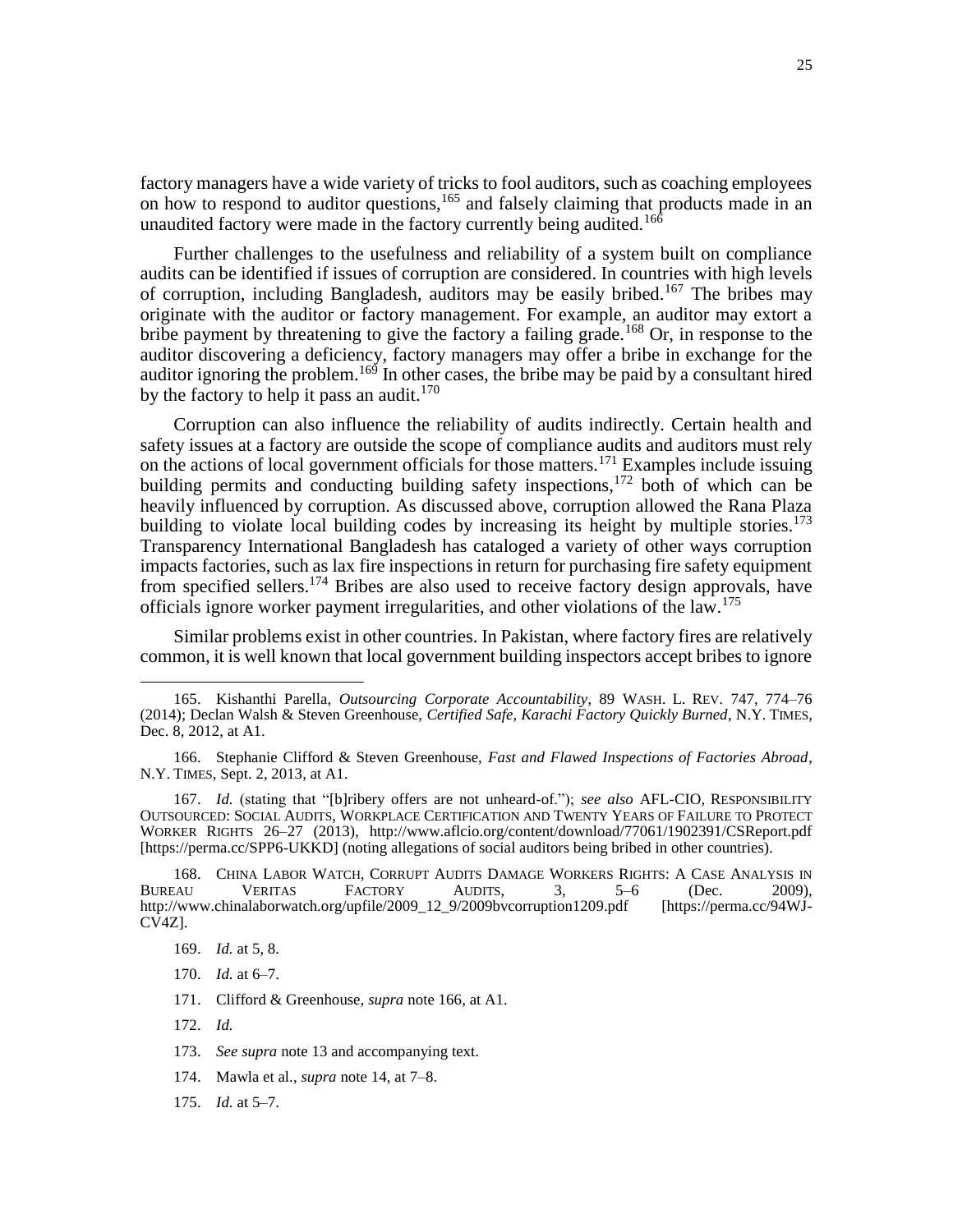violations of health and safety regulations.<sup>176</sup> In both Cambodia and Indonesia, the government is responsible for factory audits, and there are reports that corruption significantly affects the credibility of inspectors' reports.<sup>177</sup>

These examples show how a corporate social initiative designed to help the corporation respect human rights—the use of compliance audits—is severely limited by the presence of corruption. This is not to say that compliance audits in the current environment do not provide any benefits. However, implementing plans to conduct more and more audits without addressing the issue of corruption is unlikely to create significant change. The use of audits is similar to a doctor treating only the symptoms of a patient's chronic disease and not the disease itself. In other words, a sustainable model for respecting human rights is not achieved by simply using a deterrence-based approach and conducting more factory audits. Instead, the root causes must be identified and addressed. Corruption should be recognized as a root cause and should be addressed in any reform proposal related to human rights in the ready-made garment industry.

In summary, the attempts to improve the working conditions in garment factories are limited by corruption—directly, indirectly, and remotely. Placing a corruption perspective on business and human rights issues shows that corruption is not an issue that can be ignored when seeking solutions to address human rights concerns in the supply chain. Corporations must ensure that they are not contributing to the corrupt environment by implementing compliance programs to ensure that their employees or agents are not paying bribes, but that is not enough. Corruption is a root cause of a local environment that lacks the necessary background institutions to prevent human rights abuses, and therefore requires CSR to replace government action. Corruption, however, is also a barrier to those CSR initiatives. Thus, this Article argues that in all their initiatives to improve their human rights performance, corporations must investigate the potential for corruption to limit the effectiveness of those CSR initiatives. The next section builds on these concerns and uses the example of human trafficking in the supply chain to further discuss a corporation's responsibility to combat corruption beyond just ensuring it is not involved in a corrupt transaction.

## *B. The Problem of Business and Human Trafficking*

In recent years, human trafficking, forced labor, and modern slavery have become significant topics in both CSR and BHR.<sup>178</sup> It is a challenging problem that affects almost

<sup>176.</sup> Declan Walsh, *Anger Rolls Across Pakistani City in Aftermath of Factory Fire*, N.Y. TIMES, Sept. 14, 2012, at A6.

<sup>177.</sup> Ockert Dupper et al., *The Interaction of Labour Inspection and Private Compliance Initiatives:*  $se$  *Study of Better Work Indonesia*, 21 BETTER WORKS 1, 20–21 (June 2016), A *Case Study of Better Work Indonesia*, 21 BETTER WORKS 1, <https://betterwork.org/global/wp-content/uploads/2016/07/Discussion-paper-21.pdf>

<sup>[</sup>https://perma.cc/K8ZK-YMHZ]; HUMAN RIGHTS WATCH, "WORK FASTER OR GET OUT": LABOR RIGHTS ABUSES IN CAMBODIA'S GARMENT INDUSTRY (March 2015), [https://www.hrw.org/report/2015/03/11/work](https://www.hrw.org/report/2015/03/11/work-faster-or-get-out/labor-rights-abuses-cambodias-garment-industry)[faster-or-get-out/labor-rights-abuses-cambodias-garment-industry](https://www.hrw.org/report/2015/03/11/work-faster-or-get-out/labor-rights-abuses-cambodias-garment-industry) [https://perma.cc/MKK9-2EK3].

<sup>178.</sup> *See generally*, Katherine Taken Smith & Teresa Betts, *Your Company May Unwittingly be Conducting Business with Human Traffickers: How Can You Prevent This?*, 58 BUS. HORIZONS 225 (2015); E. Christopher Johnson Jr., *Business Lawyers Are in a Unique Position to Help Their Clients Identify Supply-Chain Risks Involving Labor Trafficking and Child Labor*, 70 BUS. LAW. 1083 (2015); Nicola Jägers &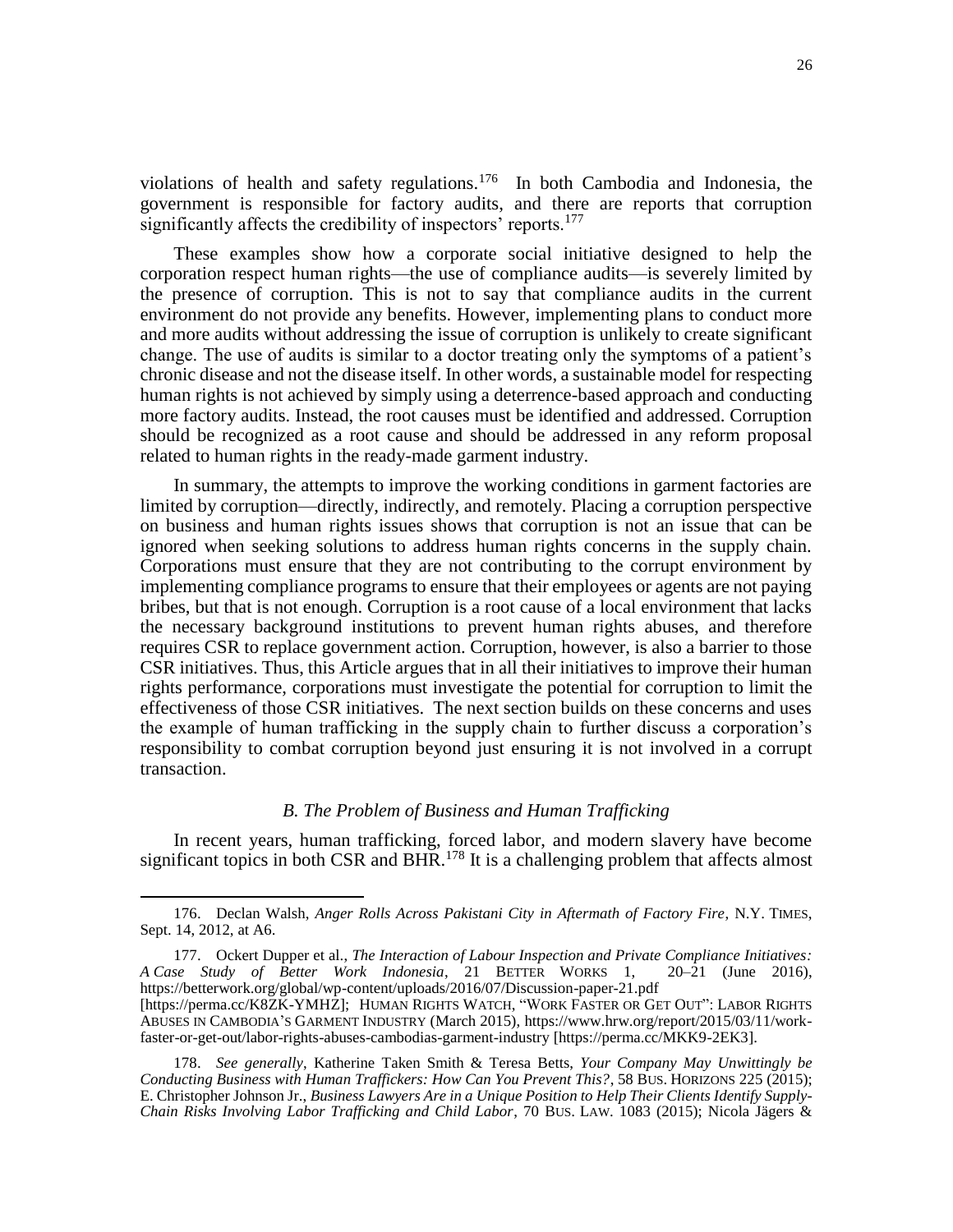all companies with complex supply chains.<sup>179</sup> There are no easy solutions to the problem, as even companies dedicated to removing forced labor from their supply chains are unable to achieve the goal.<sup>180</sup> The issue has also become the focus of government regulation. The first legislative attempt to deal with the problem of human trafficking was the 2010 California Transparency in Supply Chains Act  $(CTSCA)$ , <sup>181</sup> which requires corporations to disclose their efforts (if any) to prevent the use of slavery and human trafficking in their supply chain.<sup>182</sup> Similar legislation requiring corporate disclosure on supply chain efforts was passed in the United Kingdom with the Modern Slavery Act of 2015.<sup>183</sup> Also in 2015, the US government updated the Federal Acquisition Regulations (FAR) for all federal government contractors to require compliance with human trafficking rules.<sup>184</sup>

The goal of these laws and regulations is for corporations to adopt practices designed to prevent the use of slavery or trafficked labor in their supply chains. Failing to address the issue of corruption, however, will severely limit the effectiveness of these corporate efforts. First, corruption is one of the major factors that creates an environment that allows human trafficking to develop and persist.<sup>185</sup> A high level of corruption in a country is a

180. *See id.* (discussing Patagonia's challenges in trying to stop the use of human trafficking in its supply chain).

181. CAL. CIV. CODE § 1714.43 (2017).

 $\overline{\phantom{a}}$ 

182. Jägers & Rijken, *supra* note 178, at 60. The CTSCA requires retail and manufacturing corporations doing business in California and with over \$100 million in gross receipts, to make certain disclosures. KAMALA D. HARRIS, CA DEP'T OF JUSTICE, THE CALIFORNIA TRANSPARENCY IN SUPPLY CHAINS ACT: A RESOURCE GUIDE 11-21 (2015), https://oag.ca.gov/sites/all/files/agweb/pdfs/sb657/resourceguide.pdf [https://perma.cc/K5RF-EDT3]. In 2014, California estimated that approximately 1,700 companies were subject to the law. *Id.* at 3. The disclosures must be placed on the company's website with a conspicuous link on its homepage. *Id.* at 5. The disclosures include details on the company's efforts "to identify, assess and manage the risks of human trafficking in its product supply chain," if the company audits its suppliers for compliance with company standards, trainings for supply chain management employees on human trafficking, and other procedures used to ensure compliance with company standards. *Id.* at iii.

183. Amol Mehra & Katie Shay, *Corporate Responsibility and Accountability for Modern Forms of Slavery*, 14 J.INT'L CRIM.JUST. 453, 463 (2016). This Act requires similar disclosures to those in the CTSCA. *See* HOME OFFICE, TRANSPARENCY IN SUPPLY CHAINS ETC.: A PRACTICAL GUIDE 11 (2015), https://www.gov.uk/government/uploads/system/uploads/attachment\_data/file/471996/Transparency\_in\_Su pply\_Chains\_etc\_\_A\_practical\_guide\_\_final\_.pdf [https://perma.cc/TNH2-5SR7].

184. The FAR regulations prohibit certain practices by contractors (and their subcontractors or agents), such as charging employees recruitment fees, and require certain contractors to adopt compliance programs designed to prevent and detect the use of trafficked persons. Johnson Jr., *supra* note 178, at 1109– 12. For an overview of the rules requirements (e.g., actions prohibited and required compliance measures), see also, Lyndsey Conrad et al., *Mandated Corporate Responsibility for Human Trafficking: New Federal Acquisition Regulation Steps Up Supply Chain Accountability*, 60 ST. LOUIS L.J. 73, 87–92 (2015).

185. A report by Transparency International sates:

Conny Rijken, *Prevention of Human Trafficking for Labor Exploitation: The Role of Corporations*, 12 NW. U. J. INT'L HUM. RTS. 47 (2014); Erika R. George & Scarlet R. Smith, *In Good Company: How Corporate Social Responsibility Can Protect Rights and Aid Efforts to End Child Sex Trafficking and Modern Slavery*, 46 N.Y.U. J. INT'L L. & POL. 55 (2013).

<sup>179.</sup> Gillian B. White, *All Your Clothes Are Made with Exploited Labor*, ATLANTIC (June 3, 2015), [https://www.theatlantic.com/business/archive/2015/06/patagonia-labor-clothing-factory](https://www.theatlantic.com/business/archive/2015/06/patagonia-labor-clothing-factory-exploitation/394658/)[exploitation/394658/](https://www.theatlantic.com/business/archive/2015/06/patagonia-labor-clothing-factory-exploitation/394658/) [https://perma.cc/7VPS-JC4X].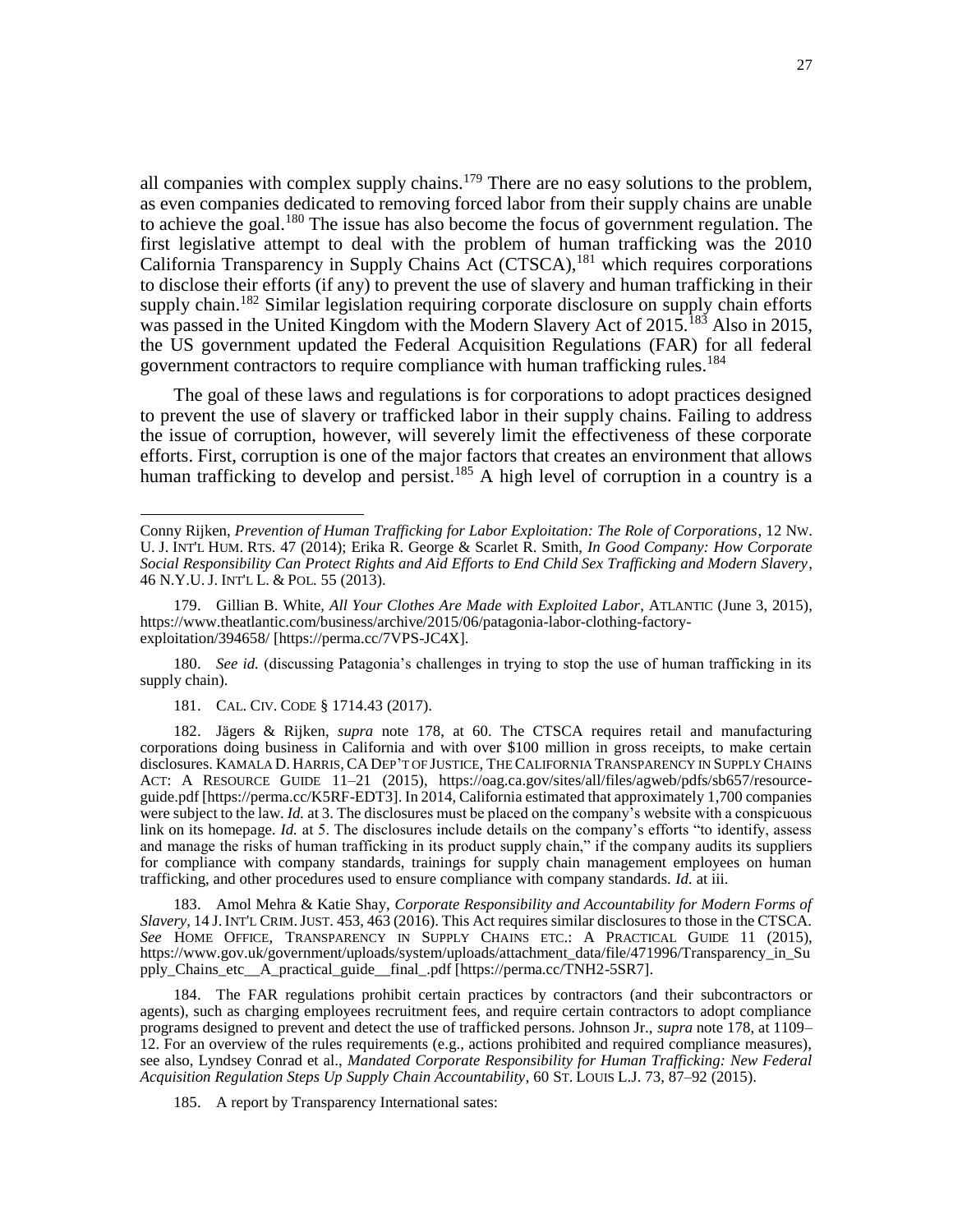strong predictor of human trafficking.<sup>186</sup> For migrant laborers hoping to leave a country to work elsewhere, a significant amount of paperwork is needed, which creates multiple opportunities for government officials or labor brokers to use bribery to move the process along.<sup>187</sup> Thus, in countries with high levels of corruption, the workers have a strong incentive to avoid the official process and use unofficial channels to seek employment in a foreign country.<sup>188</sup> Unfortunately, it is these unofficial channels that are more likely to result in forced or bonded labor for that worker.<sup>189</sup> In addition, corruption in the destination country allows workers to be allowed into the country under fraudulent contracts that can also result in bonded labor.<sup>190</sup>

186. VERITÉ, CORRUPTION & LABOR TRAFFICKING IN GLOBAL SUPPLY CHAINS 3 (2013), <https://www.verite.org/sites/default/files/images/WhitePaperCorruptionLaborTrafficking.pdf> [https://perma.cc/43JG-WCLK].

187. *Id.* at 4–5.

 $\overline{\phantom{a}}$ 

188. *Id.* at 4. In reference to employment migration from Myanmar to Malaysia, one study stated:

[T]he majority of workers from Myanmar migrating abroad choose informal recruitment channels that use smuggling routes into destination countries like Malaysia and Thailand because of the perceived high cost of corruption associated with the formal process that is invariably passed on to workers through upfront fees or salary deductions after they start work. The cost to workers is perceived to be the same as the formal channels but alternative channels avoid much of the complicated paperwork and deployment is reportedly faster.

THE FREEDOM FUND & VERITÉ, AN EXPLORATORY STUDY OF THE ROLE OF CORRUPTION IN INTERNATIONAL LABOR MIGRATION 15 (Jan. 2016), https://www.verite.org/sites/default/files/images/Verite-Report-Intl-Labour-Recruitment 0.pdf [https://perma.cc/5U52-XUYS].

189. VERITÉ, *supra* note 186, at 4. Public officials may still be involved in human trafficking, such as by recruiting victims, helping move victims across borders, and by falsifying documents. INT'L BAR ASSOC., *supra* note 185, at 24–28.

190. VERITÉ, *supra* note 186, at 5–6. The Verité report states, "[c]orruption in countries like Nepal, India, Bangladesh, Indonesia and the Philippines is a root cause of the forced and bonded labor that occurs in the factories and on the farms and plantations of receiving countries in Southeast Asia and the Middle East in particular, which also have high levels of corruption." *Id.* at 6.

Many experts indicate that if it were not for corruption, human trafficking would not have expanded so rapidly in the wake of globalisation. Corruption allows the trafficking process to remain protected from prosecution and facilitates the victimisation of innocent people . . . Corruption assists the victim's movements within a country and across borders. When trafficking is discovered, corruption results in laws and judicial processes being disregarded. . . . In recent decades, the growth of public sector corruption has correlated closely with the rise in human trafficking.

TRANSPARENCY INTERNATIONAL, CORRUPTION AND HUMAN TRAFFICKING 2 (June 2011), https://www.transparency.org/whatwedo/publication/working\_paper\_corruption\_and\_human\_trafficking [https://perma.cc/K2SW-TQDA]. *See also* INT'L BAR ASSOC., HUMAN TRAFFICKING AND PUBLIC CORRUPTION: A REPORT BY THE IBA'S PRESIDENTIAL TASK FORCE AGAINST HUMAN TRAFFICKING 15–16 (Sept. 2016), [http://www.ibanet.org/Committees/task\\_force.aspx](http://www.ibanet.org/Committees/task_force.aspx) [https://perma.cc/4LPD-BZ9A] (stating that "[c]orruption and human trafficking are indisputably linked" and "[c]orruption enables human trafficking to flourish"); M. Bashir Uddin, *Human Trafficking in South Asia: Issues of Corruption and Human Security*, 2 INT'L J. SOC. WORK & HUM. SERV. PRAC. 18, 24 (2014) (arguing that: "[c]orruption, human trafficking and human security are inextricably linked to each other. Corruption causes or perpetuates trafficking, and trafficking causes human insecurity").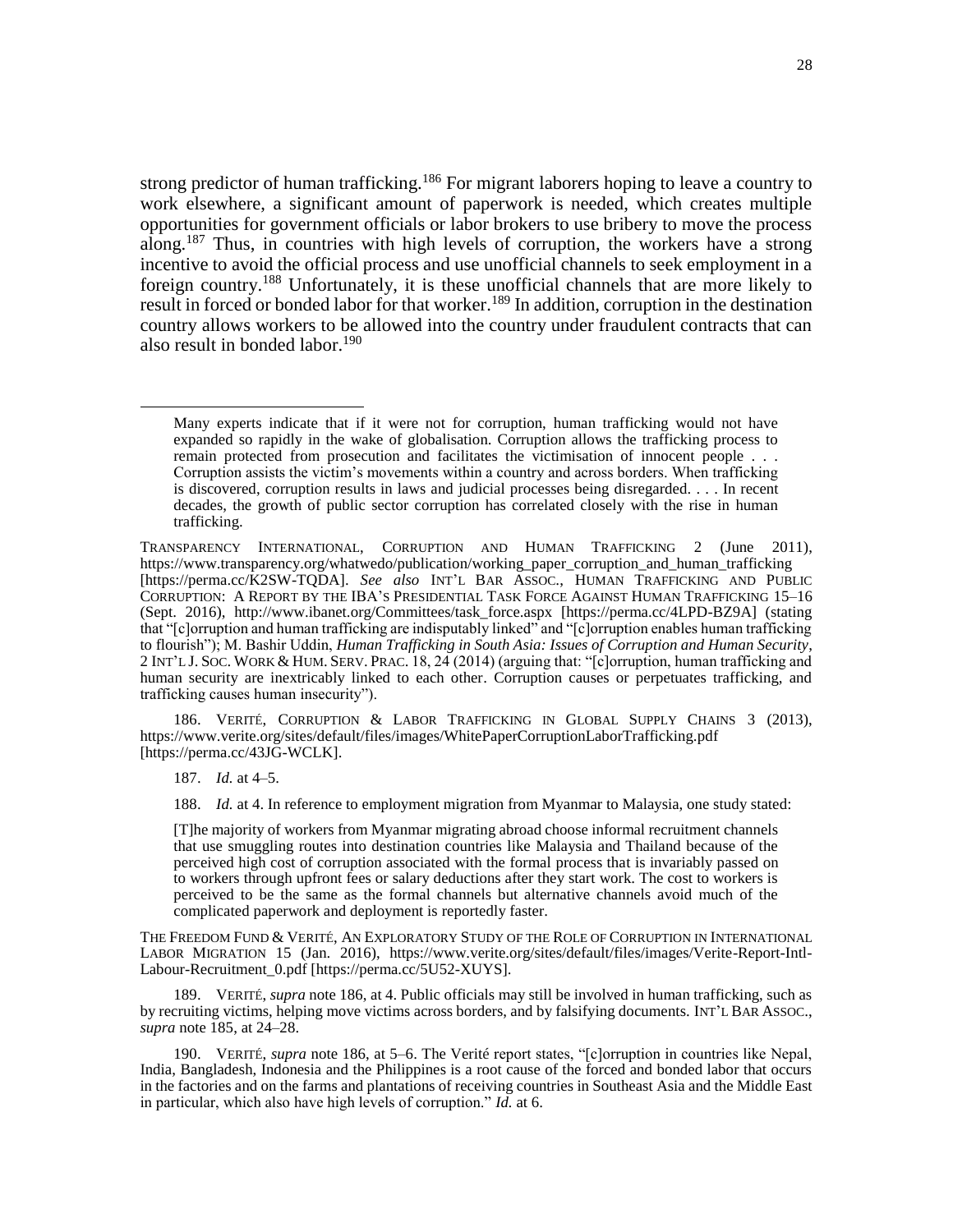Second, corruption frustrates the use of regulatory efforts to combat human trafficking. A recent study of human trafficking stated that although there are many policies in place to protect workers, the protections are "easily and regularly circumvented through corrupt means."<sup>191</sup> Another report stated that victims often believe that it is futile to seek government help due to corruption.<sup>192</sup> Thus, the victims "conclude that their only option is to keep quiet and submit."<sup>193</sup>

Overall, it is clear that reducing human trafficking in corporations' supply chains requires combatting corruption. A recent study by Freedom Fund and Verité stated: "While undoubtedly many policies and procedures still need reform, corruption must be fought as a phenomenon that all too frequently and easily attaches itself to any processes and institutions regardless of the stated purpose and apparent wisdom of policies. Unintended consequences must be expected."<sup>194</sup> The report concludes by stating:

Now that global attention is squarely focused on reducing the severe, systematic exploitation of migrant workers in multiple sectors and countries around the world, it is imperative that the scourge of corruption that plagues so many recruitment processes and policies be addressed directly. Simply put, migrants' rights cannot be successfully fulfilled without addressing corruption. The many illegal corrupt payments described in this report add up to more than a crushing financial burden on vulnerable workers; they represent a glaring legal and reputational risk for companies throughout the world with supply chain partners that source workers through recruitment systems similar to those described in this report. Companies cannot be sure of protecting their legal and reputation integrity without squarely taking on the challenge of corruption in their labor supply chain.<sup>195</sup>

### V. TOWARDS A NEW RESPONSIBILITY TO COMBAT CORRUPTION

By integrating businesses' responsibilities to combat corruption and to respect human rights, a new responsibility to combat corruption emerges. This new responsibility recognizes that not only does corruption have a negative impact on human rights issues connected to a business, but that combatting corruption is necessary for corporations to be able to respect human rights. This Part discusses what that new responsibility should entail.

Before considering this new responsibility, the first subsection below discusses how incorporating human rights concerns into corporations' current internal anti-corruption efforts can assist in improving corporations' compliance programs. The second subsection moves beyond improving existing anti-corruption efforts and argues that this new

<sup>191.</sup> FREEDOM FUND & VERITÉ, *supra* note 188, at 21.

<sup>192.</sup> INT'L BAR ASSOC., *supra* note 185, at 18.

<sup>193.</sup> *Id.*

<sup>194.</sup> FREEDOM FUND & VERITÉ, *supra* note 185, at 21.

<sup>195.</sup> *Id.* at 22. Likewise, International Bar Association concluded that "[c]orruption facilitates every aspect of trafficking, from recruitment to transportation and exploitation. Corruption aids impunity through the obstruction of justice. Anti-trafficking efforts need to fully incorporate a focus on anti-corruption." INT'L BAR ASSOC., *supra* note 185, at 38.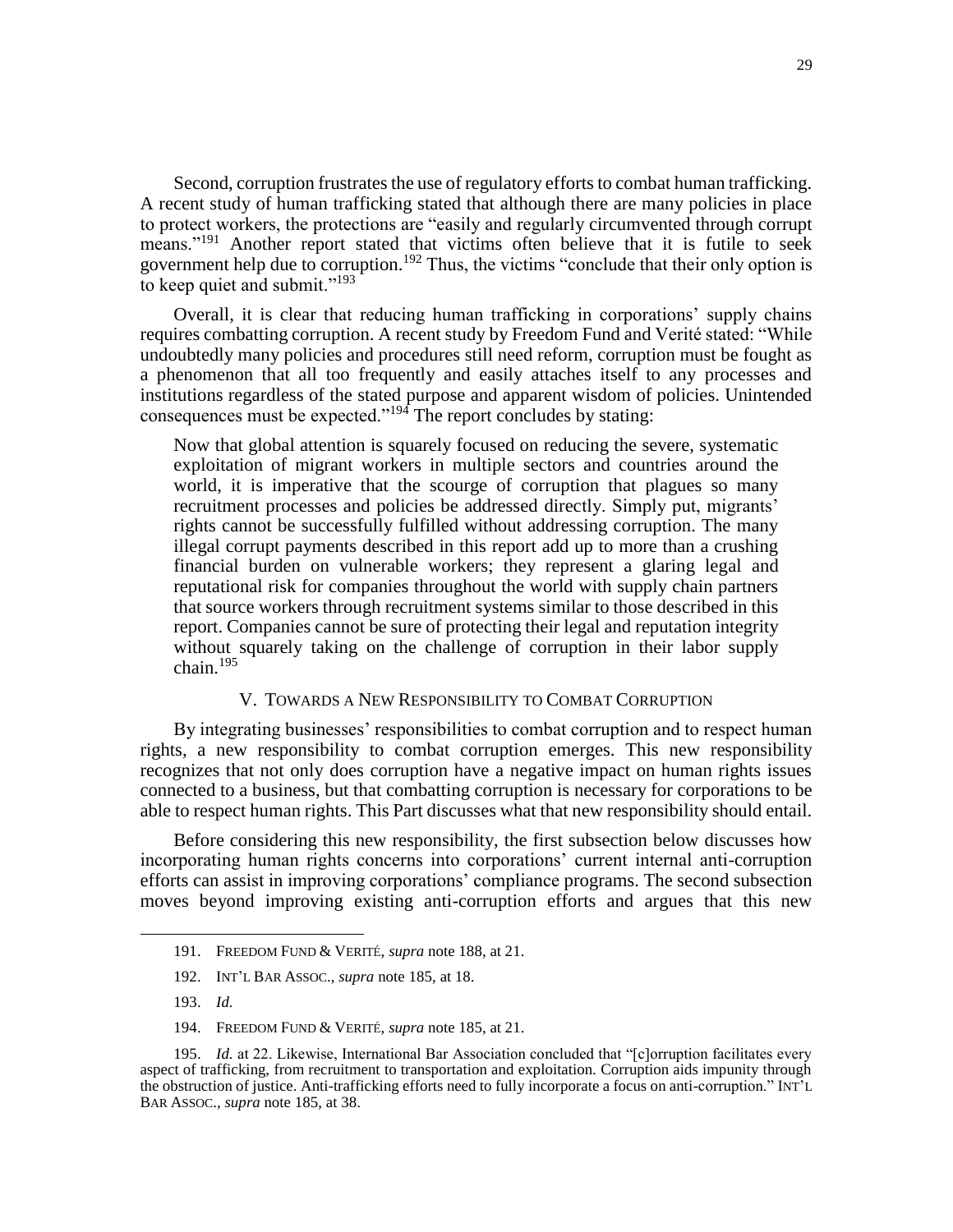responsibility to combat corruption requires corporations to take action to reduce corruption in the environment where the corporations, or businesses connected to corporations through their supply chains, operate.

# *A. Improving Compliance Programs through a Human Rights Perspective on Corruption*

## A.1. COMPLIANCE PROGRAMS: THE NEED FOR IMPROVEMENT

Despite the increased enforcement of anti-bribery laws and the entering into force of the UNCAC, the issue of corruption still remains a significant problem for business and it is unclear if corporations are taking sufficient action to ensure that they are not a party to a corrupt transaction. Some corporations simply seek to avoid the problem as much as possible by avoiding doing business in regions of the world that have high levels of corruption.<sup>196</sup> Although this may remove the corporation from the problem, it may actually worsen the problem in those regions because corporations with less of a concern with corruption increase their business in those areas.<sup>197</sup>

Some companies will still use bribes if the competitive situation requires it. For example, in Ernst and Young's 2016 Global Fraud Survey, thirteen percent of Chief Financial Officers (CFOs) and sixteen percent of other finance team members admitted that they "would offer cash payments to win or retain business."<sup>198</sup> Presumably, these statements are driven, at least in part, by the belief that the bribe payments are necessary because their competitors are likely to use such payments. For example, almost one-quarter of respondents to one survey indicated that they had lost business to companies that are willing to pay bribes. $199$ 

For the companies that are attempting to prevent their involvement in corrupt payments, the level of commitment to anti-corruption is often inadequate. Even if a company has adopted a compliance program, the program risks ineffectiveness by not being actively implemented or updated.<sup>200</sup> For example, one compliance consultant stated

<sup>196.</sup> ALIXPARTNERS, COMBATING CORPORATE CORRUPTION: THE 2015 ANTICORRUPTION SURVEY 1 (May 2015), http://legacy.alixpartners.com/en/LinkClick.aspx?fileticket=fyJITCy6fZk%3d&tabid=635 (finding that 34% of respondents to their survey "said they had avoided doing business in regions with high risk of corruption") [https://perma.cc/FP9K-UBB4].

<sup>197.</sup> Andrew Brady Spalding, *Unwitting Sanctions: Understanding Anti-Bribery Legislation as Economic Sanctions Against Emerging Markets*, 62 FLA. L. REV. 351, 397 (2010).

<sup>198.</sup> ERNST & YOUNG, CORPORATE MISCONDUCT – INDIVIDUAL CONSEQUENCES: GLOBAL ENFORCEMENT FOCUSES THE SPOTLIGHT ON EXECUTIVE INTEGRITY: 14<sup>TH</sup> GLOBAL FRAUD SURVEY 14 (2016), http://www.ey.com/Publication/vwLUAssets/ey-global-fraud-survey-2016/\$FILE/ey-global-fraud-surveyfinal.pdf [https://perma.cc/9TEW-4EN8].

<sup>199.</sup> ALIXPARTNERS, *supra* note 196, at 1 (finding that 22% of respondents to their survey "said they thought their companies had lost business or customers because a competitor had made an illicit payment to a government official").

<sup>200.</sup> *Id.* at 2 (finding that, during the 12 months before the survey, 22% of companies had not reviewed their compliance program and 52% had not received a third-party risk assessment). A former DOJ prosecutor stated:

You would be surprised at the number of companies that walk through our doors that have fantastic corporate compliance programs on paper, but find themselves in big trouble even though they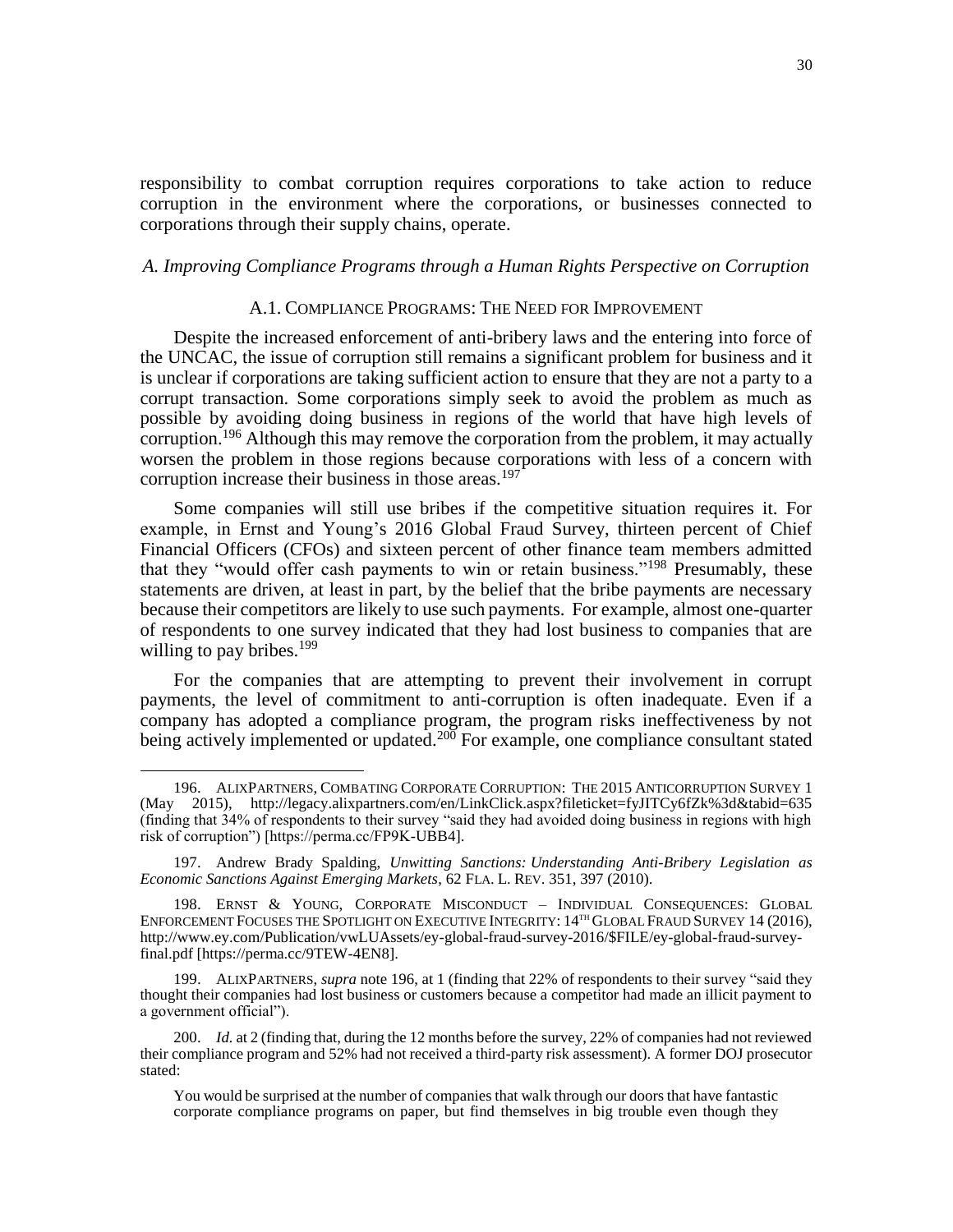that companies often believe that they have an effective compliance program due to their adoption of policies and procedures, but the program is likely ineffective because they have not followed through with the appropriate risk assessments and trainings.<sup>201</sup> The failure to conduct an adequate risk assessment is a commonly cited problem with compliance program implementation. In fact, some companies are not even assessing the specific risks of corruption in a country before making an investment.<sup>202</sup> According to one survey, onethird of companies do not have a formal process for identifying if third parties that the company does business with (including vendors and suppliers) create a risk of corruption.<sup>203</sup> Another survey finds that even for those companies that conduct due diligence on third-party risks, those due diligence efforts fall short due to reasons such as lack of comprehensiveness or failure to adequately address any issues discovered.<sup>204</sup>

For many companies, anti-corruption is not a priority, and it is only when the company directly faces a bribery situation that the company actively responds. One recent empirical study shows that corporations typically take a reactive approach to anti-bribery measures.<sup>205</sup> That is, despite the increased publicity of anti-bribery laws and their enforcement, corporations do not adopt a proactive compliance program (focused on preventing bribe payments) even when operating in countries with a high risk of corruption. Instead, it is only when the corporation is directly confronted with the possibility of a corrupt payment that the corporation responds by implementing the program.<sup>206</sup>

In the United States, for example, some commentators argue that this is expected, as companies are uncertain about what benefits they will receive from DOJ enforcement attorneys for adopting compliance program features. Professor Koehler argues that if the reward is only a lower sanction, as opposed to no sanction, then compliance officials have a difficult time convincing executives to provide their department with the necessary

202. ERNST & YOUNG, *supra* note 198, at 25 (finding that 36% of respondents were examining country specific risks in their anti-corruption due diligence process).

203. KPMG, *supra* note 201, at 7–8.

204. KROLL & ETHISPHERE, THE YEAR OF GLOBAL EXPANSION AND ENFORCEMENT: 2016 ANTI-BRIBERY AND CORRUPTION BENCHMARKING REPORT 7 (2016), http://www.kroll.com/en-us/2016-abc-report [https://perma.cc/J92H-Y9J7].

205. Christian Hauser & Jens Hogenacker, *Do Firms Proactively Take Measures to Prevent Corruption in Their International Operations?*, 11 EURO. MGMT. REV. 223, 227–28, 233–34 (2014).

206. *Id.* at 233–34.

were obvious, patently obvious, red flags of criminal conduct that were there to see but were not because of either deliberate ignorance or conscious disregard, or when a well-intentioned compliance officer raises the tough question with the sales executive. In this situation, she was bullied into not following, and did not demand answers, did not demand accountability and senior management.

J. Paul McNulty et al., *What an Effective Corporate Compliance Program Should Look Like*, 9 J.L. ECON. & POL'Y 375, 382–83 (2013).

<sup>201.</sup> KPMG INT'L, ANTI-BRIBERY AND CORRUPTION: RISING TO THE CHALLENGE IN THE AGE OF GLOBALIZATION 10 (2015), [https://home.kpmg.com/content/dam/kpmg/pdf/2016/06/tr-anti-bribery](https://home.kpmg.com/content/dam/kpmg/pdf/2016/06/tr-anti-bribery-corruption-survey-2015.pdf)[corruption-survey-2015.pdf](https://home.kpmg.com/content/dam/kpmg/pdf/2016/06/tr-anti-bribery-corruption-survey-2015.pdf) [https://perma.cc/95NG-8JH9].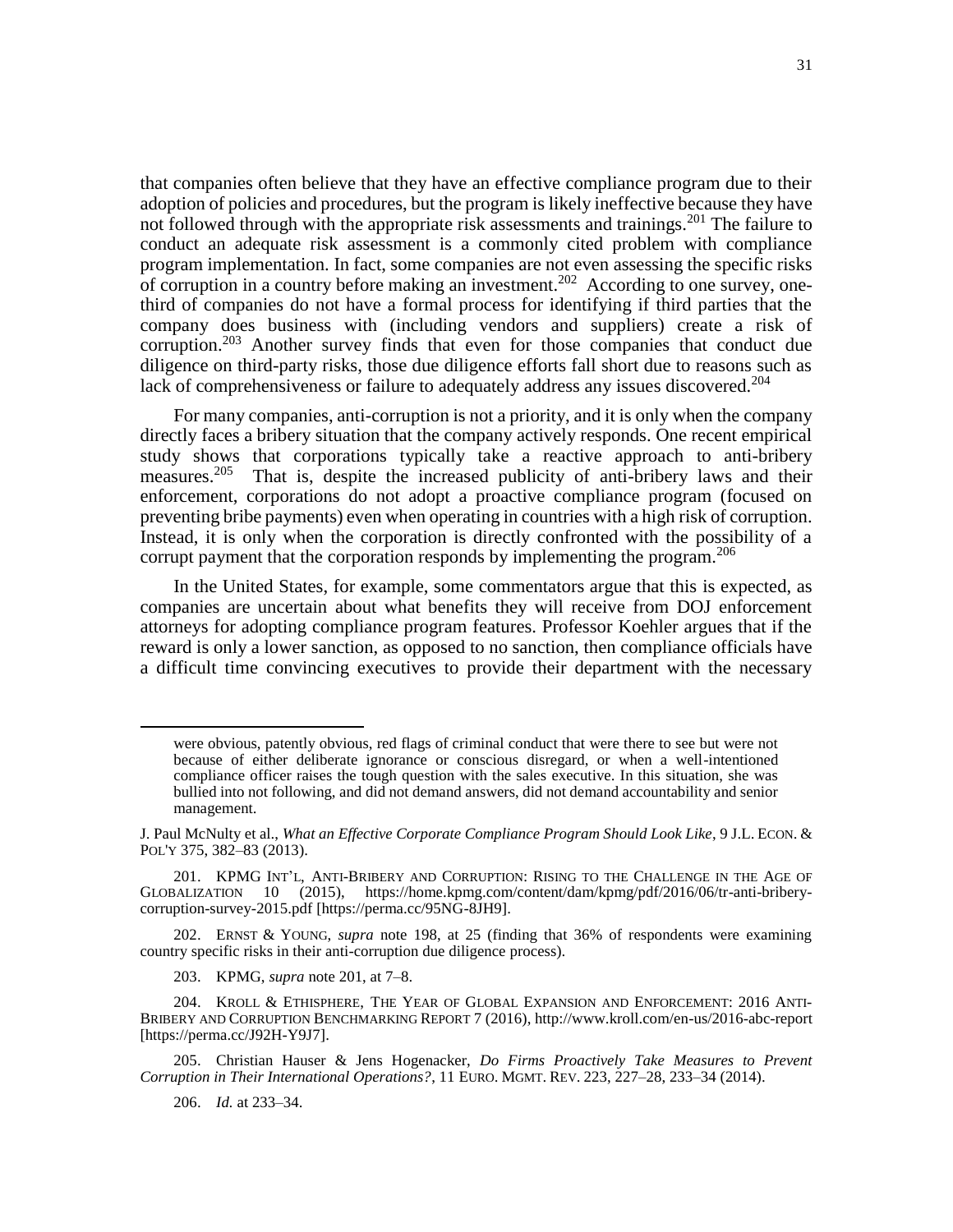resources.<sup>207</sup> Likewise, the Chamber of Commerce (a fierce critic of current FCPA enforcement practices) argues that because a compliance program could provide the company with information on bribe payments that must then be disclosed, the company is "dissuaded from instituting a rigorous FCPA compliance program for fear that the return on such an investment will be only to expose the company to increased liability and will do little to actually protect the company."<sup>208</sup> Underlying these arguments is the assumption that corporations view anti-bribery from strictly a legal compliance view. The next section discusses why having only a legal compliance perspective can create problems in some situations, and how integrating business, corruption, and human rights can provide an alternative motivation that helps resolve some of those problems.

# A.2. CHANGING THE MOTIVATION TO COMBAT CORRUPTION: BUSINESS, CORRUPTION AND HUMAN RIGHTS

Currently, the primary motivation for combating corruption is fear of a criminal law enforcement action. Even assuming that a corporation's only obligation with respect to combatting corruption is to avoid actions that would violate anti-bribery criminal laws, adding a human rights perspective to anti-corruption can assist in improving those efforts by moving anti-bribery beyond just a legal compliance viewpoint.

What is currently missing from anti-corruption efforts, and may contribute to corporation's lack of motivation to improve compliance programs, is a widespread understanding of the harms and immorality of corruption. In general, it seems that many corporate actors view anti-corruption as simply a regulation imposed on business, and not an ethical obligation. This becomes problematic when corporate actors view anti-bribery laws as illegitimate. A significant body of academic research shows that actors feel less of an obligation to follow laws that they view as illegitimate. $209$ 

Corporate actors give a wide variety of reasons for viewing anti-bribery laws as illegitimate – even if these reasons are demonstrably false. These corporate actors may view the use of bribes in international business as a matter of cultural differences between countries,  $2^{10}$  or as a victimless crime.  $2^{11}$  These views contribute to corporate actors questioning the legitimacy of the U.S. DOJ, or other home country government, regulating the use of bribes in a foreign country (especially if the corporate actor's perception is that bribery is a common practice in that country). If the anti-bribery laws are viewed as illegitimate, then there is less motivation for the corporate actors to follow the law. Thus,

<sup>207.</sup> Mike Koehler, *Revisiting a Foreign Corrupt Practices Act Compliance Defense*, 2012 WIS. L. REV. 609, 655.

<sup>208.</sup> U.S. CHAMBER INST. FOR LEGAL REFORM, RESTORING BALANCE: PROPOSED AMENDMENTS TO THE FOREIGN CORRUPT PRACTICES ACT 13–14 (2010).

<sup>209.</sup> For a review of the research, see generally, Tom R. Tyler, *Legitimacy and Criminal Justice: The Benefits of Self-Regulation*, 7 OHIO ST. J. CRIM. L. 307 (2009); Tom R. Tyler, *Psychological Perspectives on Legitimacy and Legitimation*, 57 ANN. REV. PSYCHOL. 375 (2006).

<sup>210.</sup> Spahn, *Nobody Gets Hurt?, supra* note 116, at 894.

<sup>211.</sup> *Id.* at 898–99; David Hess & Cristie L. Ford*, Corporate Corruption and Reform Undertakings: A New Approach to an Old Problem*, 41 CORNELL INT'L L.J. 307, 320 (2008).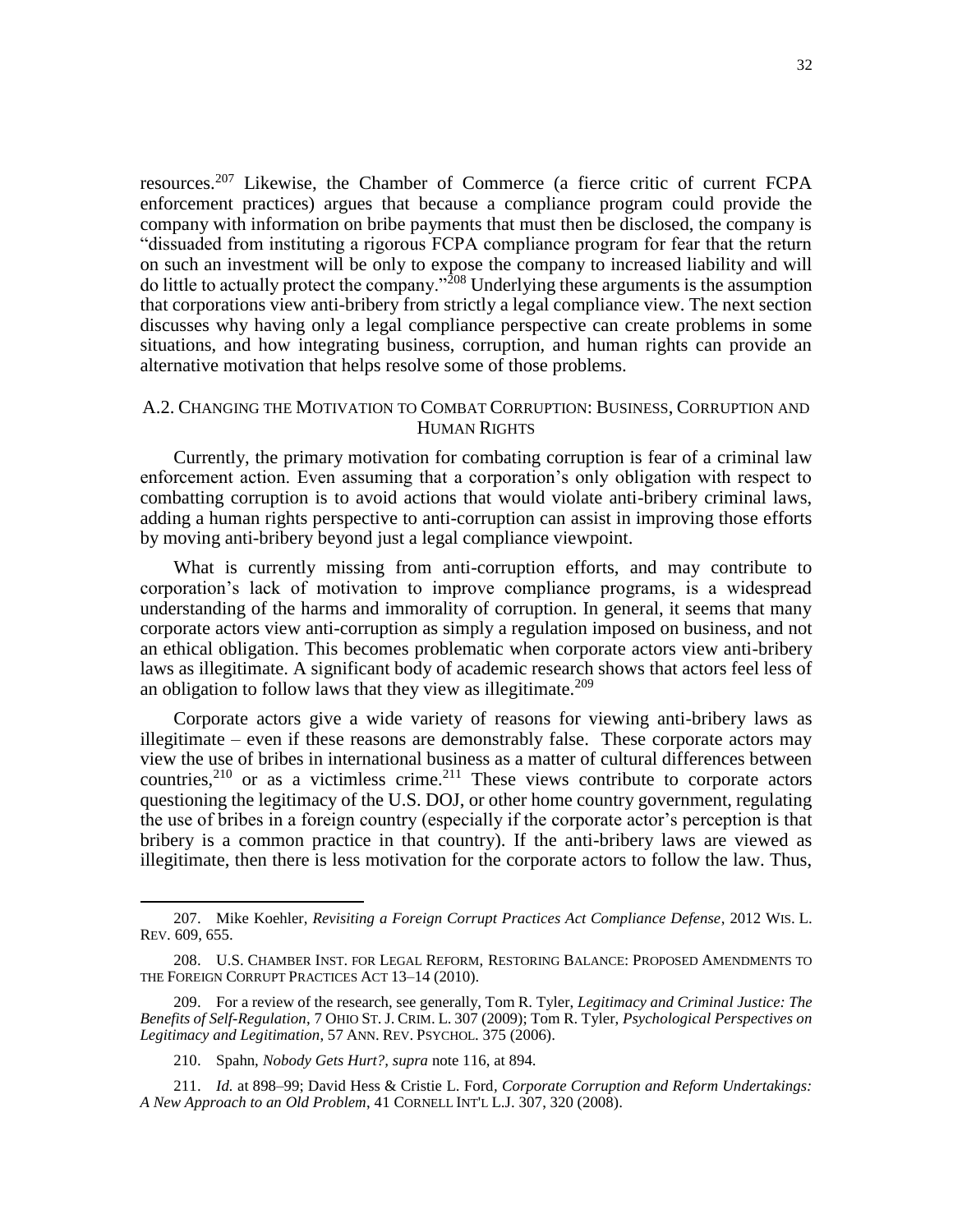for example, a manager may ignore obvious red flags that an employee or agent is paying a bribe when there is an incentive to do so (e.g., winning a contract or avoiding costly regulation).<sup>212</sup> In addition, as discussed in the preceding subsection, the corporation may be unwilling to spend the time and resources necessary to implement a rigorous compliance program to prevent bribe payments.

At the individual level, employees and agents in the field have strong incentives to believe these faulty views of corruption. A significant challenge faced by compliance professionals is that employees often find it easy to rationalize corrupt payments. A former international sales executive that served over a year in prison for violating the FCPA argues that employees operating in countries at high-risk for corruption often go through a several stage process.<sup>213</sup> First, the employee may view "compensation and compliance as a zero sum game," where the employee must decide between paying a bribe to win business or not paying the bribe and losing the contract without a realistic chance of finding a replacement opportunity.<sup>214</sup> Due to their financial incentives for making sales and the risk of job loss for missing their sales numbers, employees start to believe that management favors sales over compliance.<sup>215</sup> At this point, the employee "might embrace the *illusion*  that bribery has no victims, or even that it is a win-win at the field level."<sup>216</sup>

A human rights perspective on issues of corruption should help to change the attitudes of corporate actors towards corruption. A human rights perspective forces corporate actors out of the view of corruption as a victimless crime. The harms are not just slower economic development, but violations of human rights. Bringing a human rights perspective to corruption refocuses attention on the victims. Typically, a corporation's focus is on avoiding a criminal law enforcement action, which is accomplished by adopting a compliance program. A human rights perspective, however, asks corporations to also focus on the victims of corruption.<sup>217</sup> By forcing corporations to consider the human rights violations caused by corruption, "the social impact of corruption is made visible." <sup>218</sup> As Professor Spahn states, however, "[a]bstract arguments about harm to society as a whole are generally not effective in motivating people to change profitable, entrenched

 $\overline{\phantom{a}}$ 

217. The Human Rights Council report states:

The situating of anti-corruption measures within the criminal law narrows the focus to the perpetrators. The purpose of criminal proceedings is — broadly speaking — to determine the person responsible for the offence. Focusing criminal proceedings on the perpetrator can lead to a loss of focus on the victim of the corruption.

HRC, *Final Report*, *supra* note 141, ¶ 25.

218. *Id.* ¶ 27.

<sup>212.</sup> Hess & Ford*, supra* note 211, at 320–21.

<sup>213.</sup> RICHARD BISTRONG, BEHIND THE BRIBE: WHAT COMPLIANCE OFFICERS CAN LEARN FROM A FIRST HAND ACCOUNT OF THE DARK SIDE OF INTERNATIONAL BUSINESS, A GRC WHITEPAPER FROM THE NETWORK 4–6 (2015).

<sup>214.</sup> *Id.* at 4.

<sup>215.</sup> *Id.* at 5.

<sup>216.</sup> *Id.* [emphasis in original]; *see also* Hess & Ford, *supra* note 211, at 319–22 (discussing the rationalizations individuals may use when paying a bribe).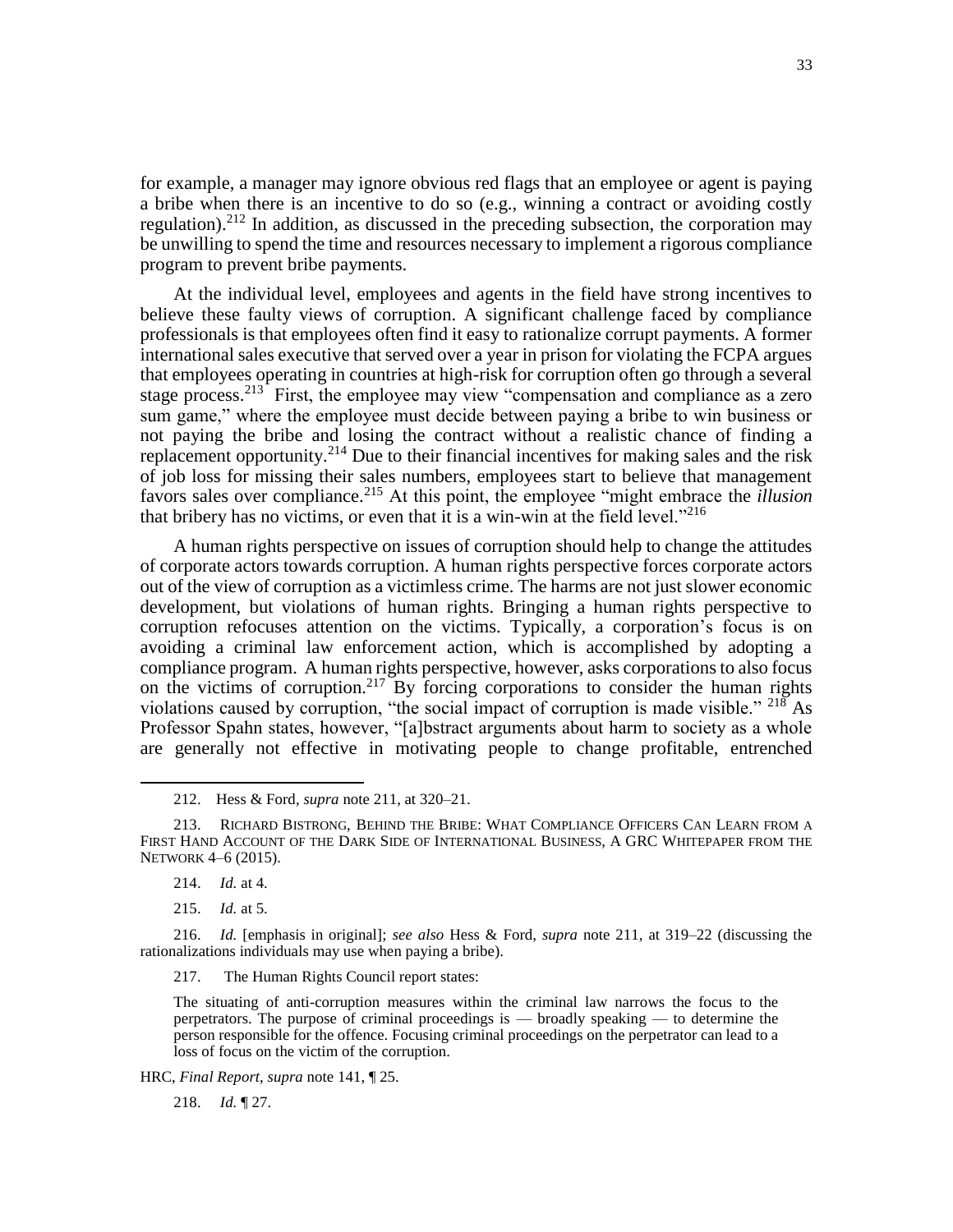behaviors."<sup>219</sup> Instead, corporate actors—from the board level on down to the employees in the field—need to more concretely see the causal link between corruption and the impact on the victims. $220$ 

The negative effects of corruption are not always easy to see. As identified in the ICHR and TI 2009 report, corruption impacts human rights in direct, indirect, and remote ways.<sup>221</sup> As we move from direct impacts to remote impacts, the causal relationship between corruption and its harm becomes more complex and difficult to conceive. Thus, the question is, how can we move beyond abstract arguments of corruption's negative impact on society, and show corporate actors how corruption impacts worker safety in developing countries, $222$  allows human trafficking to persist, $223$  and impacts other human rights problems.

First, corporations need to integrate their anti-bribery compliance programs and their efforts to conduct human rights due diligence. Not only will this strengthen the moral foundations of anti-corruption efforts, it will also enhance the effectiveness of corporate efforts to respect human rights through due diligence processes. One recent report finds that corporations prefer to address human rights by integrating those processes into existing company systems.<sup>224</sup> This is not to say that the programs should entirely overlap, but that the two processes can benefit each other. For example, a key difference between existing anti-bribery compliance programs and human rights due diligence processes is the framing of the risk analysis. For anti-bribery programs, the focus is on the legal risk to the company. Human rights due diligence programs, on the other hand, should not focus on the legal and reputation risks to the company, but on the risks to the rights' holders. This Article is not suggesting that anti-bribery compliance programs change their focus, but that they expand their focus.

 $\overline{\phantom{a}}$ 

221. *See supra* notes 128–136 and accompanying text (discussing the different connections between corruption and human rights violations).

222. *See supra* Part IV.A.1 and Part IV.A.2 (discussing corruption as a cause of safety violations in garment factories and a barrier to possible solutions).

223. *See supra* Part IV.B (discussing corruption as a root cause for human trafficking persistence and a barrier to possible solutions).

<sup>219.</sup> Spahn, *Nobody Gets Hurt?*, *supra* note 116, at 892.

<sup>220.</sup> Recently, one group of psychologists argued that, unlike many other crimes, individuals involved in corrupt transactions do not see the causal connection between their wrongful behavior and the impact on the victim. Eduardo Salcedo-Albarán et al., *Feelings, Brain and Prevention of Corruption*, 3 INT'L J. PSYCHOL.RES. 1, 1 (2008). They argue that a general argument to actors that "corruption is harmful because it affects society as a whole" will not be effective because the causal link is very complex and the impact will not resonate heavily with many actors. *Id.* at 12–13. In addition, it relies on a moral argument of what the actor should do. *Id.* at 13. A more effective approach, they argue, would be to show actors the actual victims, and not rely on abstract arguments. *Id.* The researchers conclude by stating, "[i]n the specific case of corruption it would seem useful (i) to present the concrete victims that suffer the final consequences and (ii) to show the causal links that tie a present act of corruption with its victims." *Id.* at 14.

<sup>224.</sup> GLOB. BUS. INITIATIVE ON HUMAN RIGHTS & INST. FOR HUMAN RIGHTS & BUS., STATE OF PLAY: THE CORPORATE RESPONSIBILITY TO RESPECT HUMAN RIGHTS IN BUSINESS RELATIONSHIPS 5 (2012) <https://www.ihrb.org/pdf/state-of-play/State-of-Play-Full-Report.pdf> [https://perma.cc/E5QP-P8N8].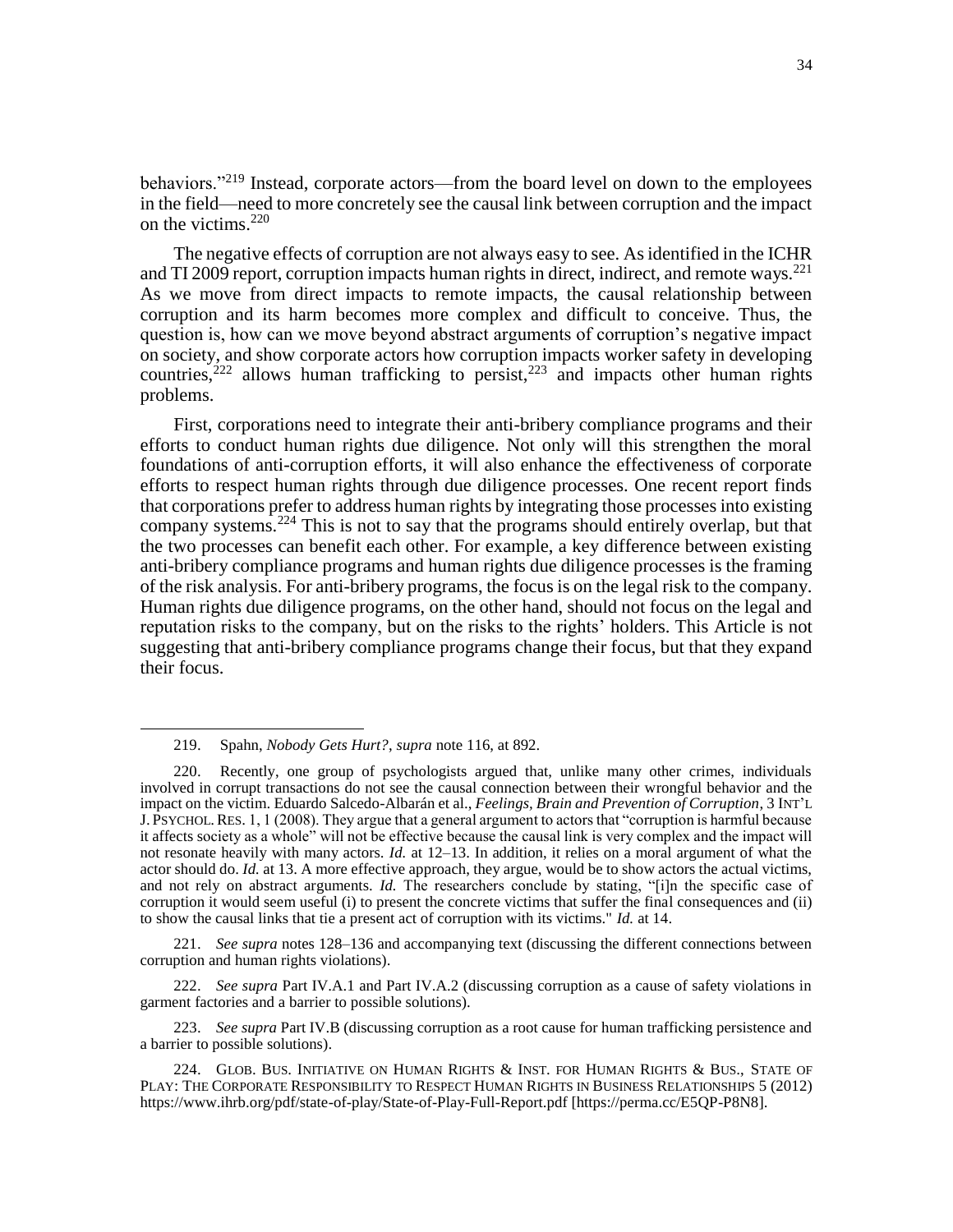Integrating human rights into anti-corruption programs can occur in multiple ways. For example, compliance training—for employees, suppliers, and other business partners—can incorporate human rights concerns. By doing so, those receiving the training can better understand why corporations are expected to combat corruption and the harms of contributing to a corrupt system. Likewise, risks assessments for corruption in certain geographic regions can be expanded to examine how corruption in that environment creates human rights risks related to the company's operations.

Second, human rights advocacy special interest groups, institutional investors pressuring corporations to improve their human rights performance, and other external stakeholders should include anti-corruption in their human rights campaigns and not treat corruption as a separate issue. The goal is to push corporations to treat anti-bribery laws not as illegitimate intrusions on local business practices, but as a necessary component for preventing human rights violations. Under this perspective, participating in corrupt acts should be viewed as similar to being complicit in human rights violations by the local government.

With this different perspective, corporations will hopefully be motivated to fight corruption not just to avoid criminal liability but also to protect human rights. This is a positive motivation that can influence employee behavior. Implementing a rigorous compliance program and taking actions to avoid corruption in the organization's supply chain will not be viewed by the corporation as an intrusive regulatory requirement that stands in the way of business goals, but as a moral obligation to help prevent human rights violations.

# *B. Expanding the Responsibility to Combat Corruption*

The second implication of integrating business, corruption, and human rights is that we should move towards a new responsibility to combat corruption that goes beyond a legal compliance perspective. This new responsibility requires corporations to proactively combat corruption in the local environment in order to respect human rights. Understanding the moral justification for this new responsibility, as well as the scope of this responsibility, requires a new way of thinking about corporate responsibility. This new way of thinking requires an understanding of the social connection model of responsibility, which is also tied to the developing ideas on political corporate social responsibility.

# B.1. STRUCTURAL INJUSTICE AND THE SOCIAL CONNECTION MODEL OF RESPONSIBILITY

Iris Marion Young's concept of a social connection model of responsibility provides a useful model for thinking through a corporation's responsibility to combat corruption when corruption is intimately tied to its human rights impacts. Her model is concerned with assigning responsibility in relation to injustices in the world.<sup>225</sup> It is an attempt to deal with the problem that "[p]eople have difficulty reasoning about individual responsibility with relation to outcomes produced by large-scale social structures in which millions participate,

<sup>225.</sup> Iris Marion Young, *Responsibility and Global Labor Justice: A Social Connection Model*, 23 SOC. PHIL. & POL'Y 102, 110 (2006) [hereinafter Young, *Social Connection*].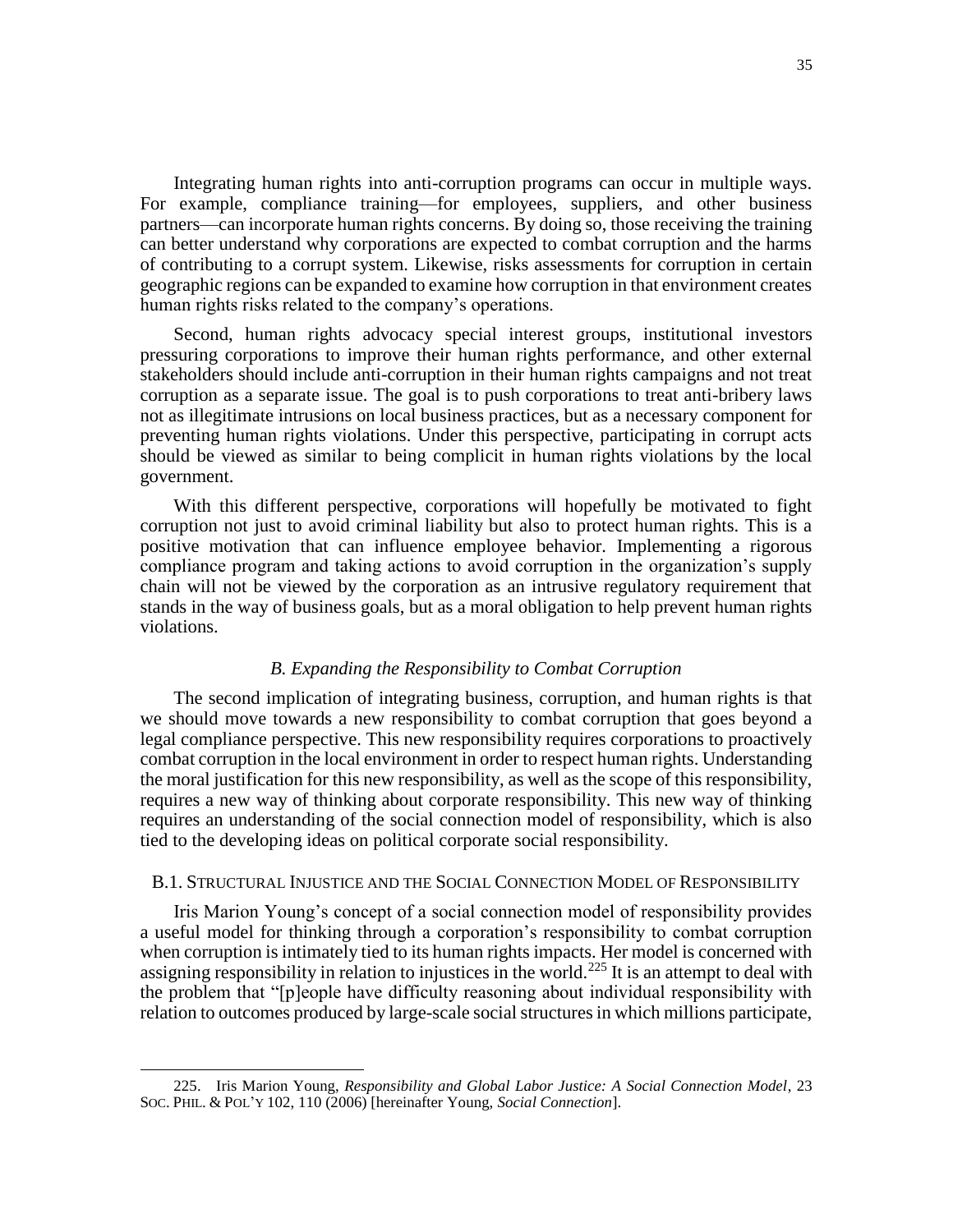but of which none are the sole or primary cause." $^{226}$  In short, her social connection model of responsibility states that "all agents who contribute by their actions to the structural processes that produce injustice have responsibilities to work to remedy these injustices."<sup>227</sup>

Young developed her model in response to the question of why consumers in the United States, and other developed countries, feel a responsibility to improve the working conditions of workers in garment factories in distant countries.<sup>228</sup> She found inadequacies in the existing views on how to assign responsibility for these injustices.<sup>229</sup> Some philosophers proposed a restrictive view that extended responsibility only to those individuals under a shared system of government.<sup>230</sup> Others held a more expansive view and believed our responsibilities are the same for all human beings, without regard to whether or not they belong to the same political community.<sup>231</sup> Young took a middle position and focused on an actor's connection to the harm. For Young's model, "[r]esponsibility in relation to injustice thus derives not from living under a common constitution, but rather from participation in the diverse institutional processes that produce structural injustice."<sup>232</sup> It is the connection to the harm that creates responsibility, not an intentional relationship with the human rights violator. $^{233}$ 

Young's model is focused on "structural injustice."<sup>234</sup> These are situations where the combined operation of various actors creates "social processes [that] put large categories of persons under a systematic threat of domination or deprivation of the means to develop and exercise their capacities."<sup>235</sup> The structural injustice results not from the actions of one corporation or one factory owner, but from various individuals and organizations pursuing their own interests "within given institutional rules and accepted norms."<sup>236</sup> It is not that those in the system intend to treat others unjustly (and most may actually intend the

- 227. Young, *Social Connection*, *supra* note 225, at 102–03.
- 228. Young, *Global Labor Justice*, *supra* note 226, at 367–68.
- 229. Young, *Social Connection*, *supra* note 225, at 104.
- 230. *Id.* at 103.

- 231. *Id.* at 104. Young referred to this as the "cosmopolitan-utilitarian model." *Id.*
- 232. *Id.* at 119.

- 234. Young, *Social Connection*, *supra* note 225, at 103.
- 235. *Id.* at 114.
- 236. *Id.*

<sup>226.</sup> Iris Marion Young, *Responsibility and Global Labor Justice*, 12 J. POL. PHIL. 365, 374 (2004) [hereinafter Young, *Global Labor Justice*].

<sup>233.</sup> During a discussion of her ideas, Young stated that she selected the term "social connection" over "social relation" because "I am trying to invoke the objective connectedness that the structures produce, even though I might not want a relationship with some of the people in it." Farah Brown & Lydia Tomitova, *Responsibility and Global Labor Justice: Analytical Summary*, CARNEGIE COUNCIL FOR ETHICS IN INT'L AFFAIRS (March 23, 2004), http://www.carnegiecouncil.org/publications/articles\_papers\_reports/4973.html [https://perma.cc/SS5K-PKUZ].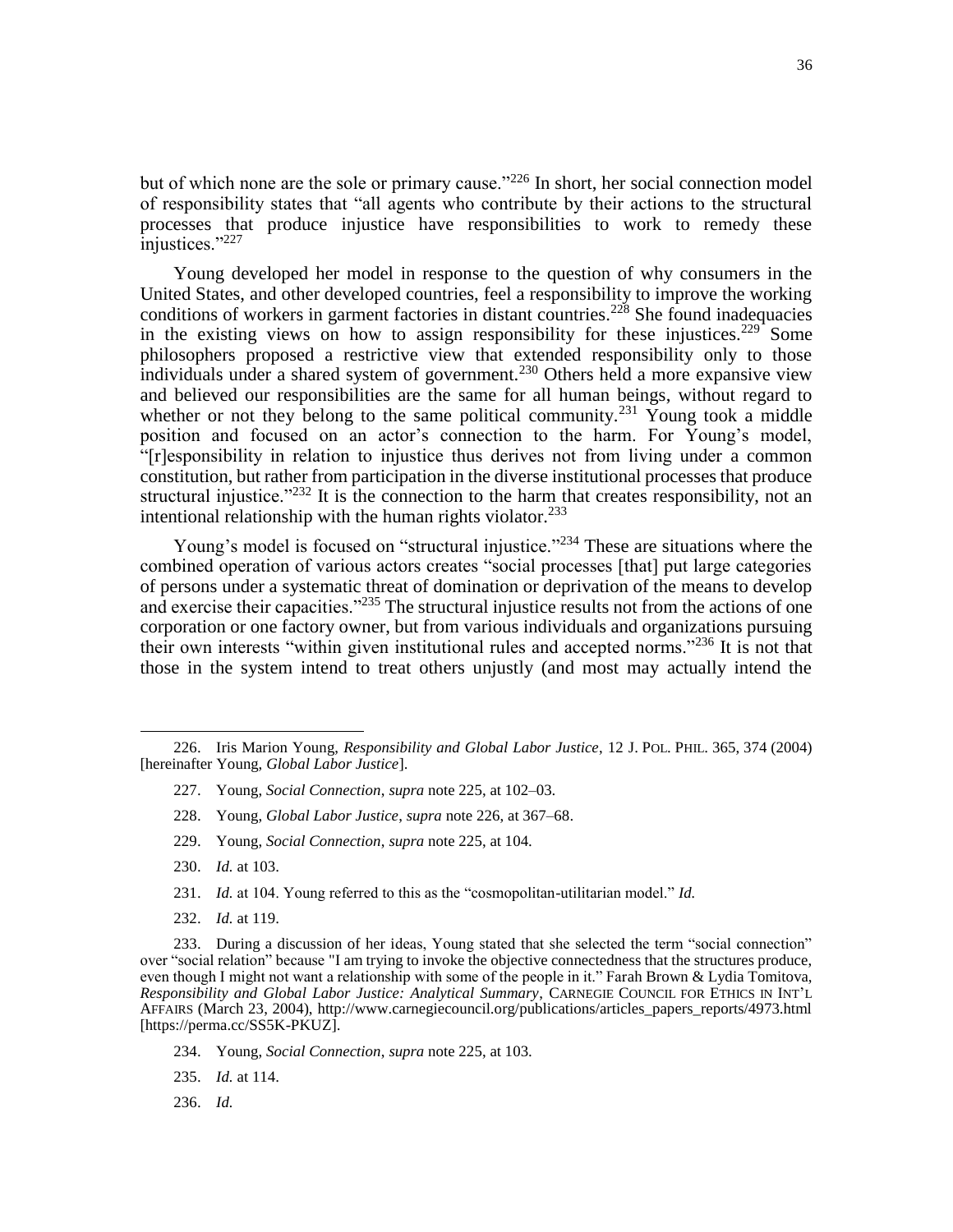opposite), but their actions within the system create the result nonetheless.  $237$  Thus, everyone that participates in that particular system bears some level of responsibility for the unjust outcome it generates. $238$ 

Endemic corruption creates a system of structural injustice that is extremely difficult for any country to break free from. The developing work on corruption and human rights discussed above outlines the injustice.<sup>239</sup> For example, corporate buyers in the ready made garment industry become connected to the system through local factories that are able to avoid labor laws, safety regulations, and building codes, due to corruption.

#### B.2. DIFFERENCES FROM A LIABILITY MODEL

The social connection model is in direct contrast to what Young refers to as the "liability model."<sup>240</sup> However, it is important to note that the social connection model is intended to supplement the liability model, not replace it.<sup>241</sup> The liability model of responsibility is consistent with a standard legal approach that seeks to determine the individual or corporation that caused the harm and hold that individual or corporation accountable (or deter that party from acting in the first place).<sup>242</sup> Responsibility is assigned to those "whose actions can be shown to be causally connected to the circumstances for

242. *Id.*

 $\overline{\phantom{a}}$ 237. IRIS MARION YOUNG, RESPONSIBILITY FOR JUSTICE 62–63 (2011) [hereinafter YOUNG, RESPONSIBILITY FOR JUSTICE].

<sup>238.</sup> Young's social connection model has some similarities to Hsieh's arguments on the responsibility of corporations to promote "just background institutions" in the countries in which they operate. Nein-hê Hsieh, *Does Global Business Have a Responsibility to Promote Just Institutions?*, 19 BUS. ETHICS Q. 251, 252 (2009). Different from, but complementary to, Young's social connection model, Hsieh specifically grounds his arguments in the negative duty to not cause harm, and not a positive duty to provide a benefit. *Id.* at 251. Hsieh's argument builds on the work of political philosopher John Rawls to help provide legitimacy to the idea of corporations being involved in activities typically associated with political institutions, which is central to the developing ideas of political CSR (which is discussed further below). *Id.* at 252, 267–69. Hsieh is concerned about corporations operating in countries that are not "well-ordered," which means those countries lack the political institutions necessary to protect the rights of its citizens. *Id.* at 257–59. Hsieh states "it is wrong [for corporations] to benefit from a system in which one's activities give rise to potential harms and persons subject to the possibility of harm lack protection and the basic means to seek redress." *Id.* at 259. Thus, in addition to attempting to mitigate the harms caused by its activities, corporations should also seek "to help promote the institutions associated with well-ordered societies in those countries on grounds that they ought to do no harm." *Id.* "The well-ordered institutions under consideration . . . are those legal and political institutions that guarantee basic rights for citizens and provide the means to structure and regulate economic activity." *Id.* at 268. Examples of such activities include a corporation ensuring that its employees do not pay bribes, and a corporation providing training to local judges on human rights law. *Id.* at 260–61. Hsieh argues: "Rather than focus on the role and responsibility of MNEs to provide services that are lacking because of weak background institutions, this paper focuses on the role and responsibility of MNEs to improve the background institutions themselves." *Id.* at 252.

<sup>239.</sup> *See supra* Part III (discussing the connections between corruption and human rights).

<sup>240.</sup> Young, *Social Connection*, *supra* note 225, at 116.

<sup>241.</sup> Young, *Global Labor Justice*, *supra* note 226, at 368.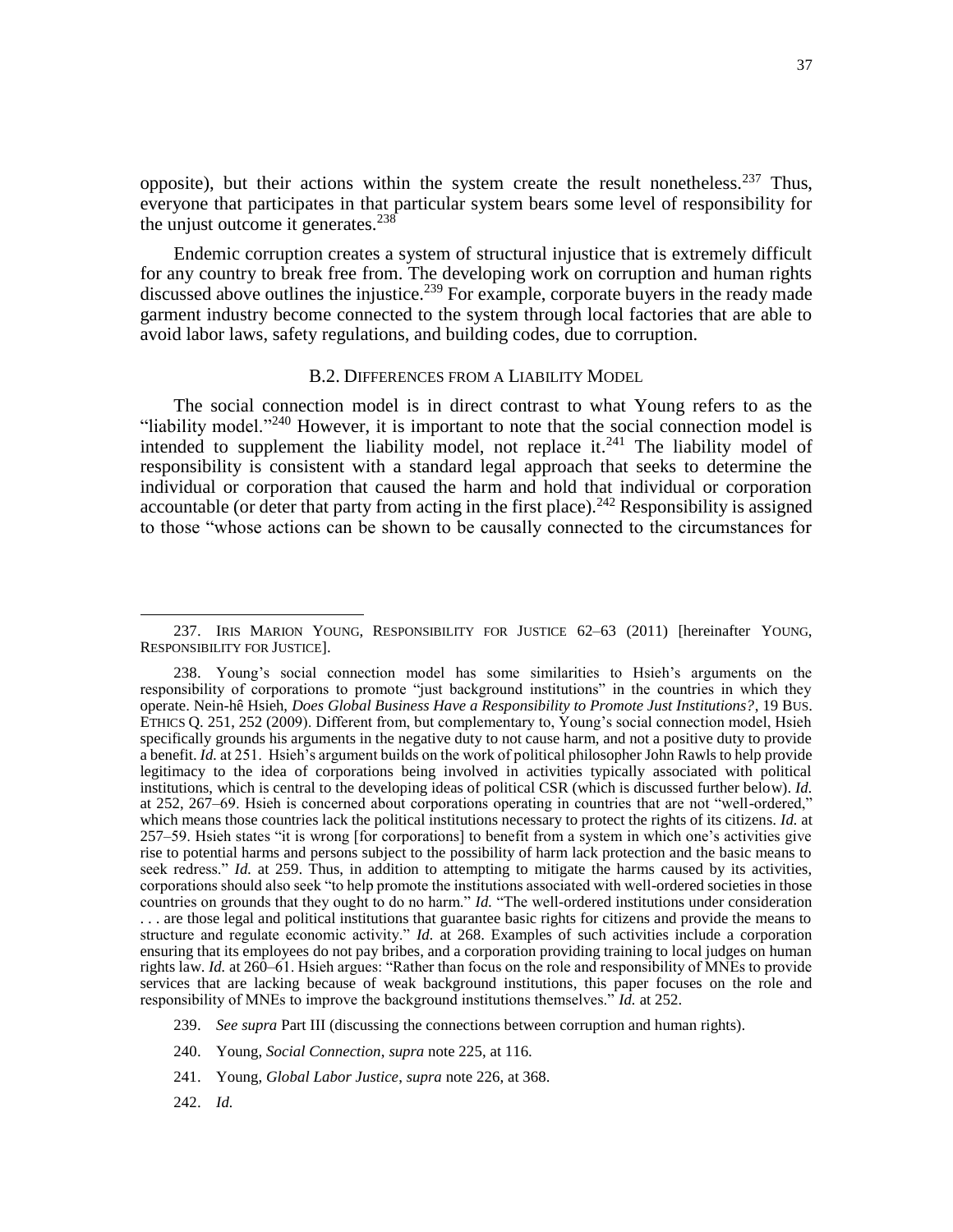which responsibility is sought."<sup>243</sup> This is a backward-looking model that seeks to assign responsibility on some parties, which thereby excludes others from responsibility.<sup>244</sup>

The liability model is also similar to our "common sense" notions of responsibility.<sup>245</sup> This sense of responsibility focuses on what actions we have taken, as opposed to what we have failed to do.<sup>246</sup> This perspective "also tends to restrict responsibility to those persons with whom an agent has special or relatively immediate connection."<sup>247</sup>

The field of BHR is consistent with this model, as is the current approach to combating corruption. As described above, the field of BHR developed out of the law and seeks to hold human rights violators accountable for their actions. The BHR field's disappointment with the UNGP's "respect" approach<sup>248</sup> for corporate responsibility has led to some actors pushing for a business and human rights treaty to increase corporate accountability. Likewise, the current model of anti-corruption focuses on punishing those that pay bribes and using a deterrence model to encourage corporations to adopt compliance programs to prevent bribe payments by their employees or agents.

The social connection model rejects the liability model's requirement that a corporation must have a direct connection to the harm. Even though a corporation may be many steps removed from the direct cause of harm, it still receives benefits from the system and may be in a position of power to assist in correcting the harm. It is the corporation's participation in the system that creates the connection to the victim.<sup>249</sup> Thus, even if a corporation does not directly participate in a corrupt transaction, the corporation's involvement in a system where corruption plays a key role in causing injustice places shared responsibility for the outcome on the corporation. The responsibility for the injustice is shared among all participants.<sup>250</sup> It is a "shared" responsibility because each actor is "responsible for the outcome in a partial way, since [the actor] alone does not produce the outcomes; the specific part that each plays in producing the outcome cannot be isolated and identified, however, and thus the responsibility is essentially shared."<sup>251</sup>

The social connection model also rejects the liability model's sole focus on individually correcting past harms, such as through paying compensation. Instead, the focus should be on correcting the "ongoing set of processes that we understand is likely to continue producing harms unless there are interventions."<sup>252</sup> The goal is not to seek out

- 245. *Id.* at 374.
- 246. *Id.* at 373.
- 247. *Id.*

- 249. *Id.* at 368, 385–86.
- 250. Young, *Social Connection*, *supra* note 225, at 122.
- 251. Young, *Global Labor Justice*, *supra* note 226, at 380.
- 252. Young, *Social Connection*, *supra* note 225, at 122.

<sup>243.</sup> Young, *Social Connection*, *supra* note 225, at 116.

<sup>244.</sup> Young, *Global Labor Justice*, *supra* note 226, at 368.

<sup>248.</sup> *See supra* notes 56-61 (discussing the responsibility of business to respect human rights under the UNGPs).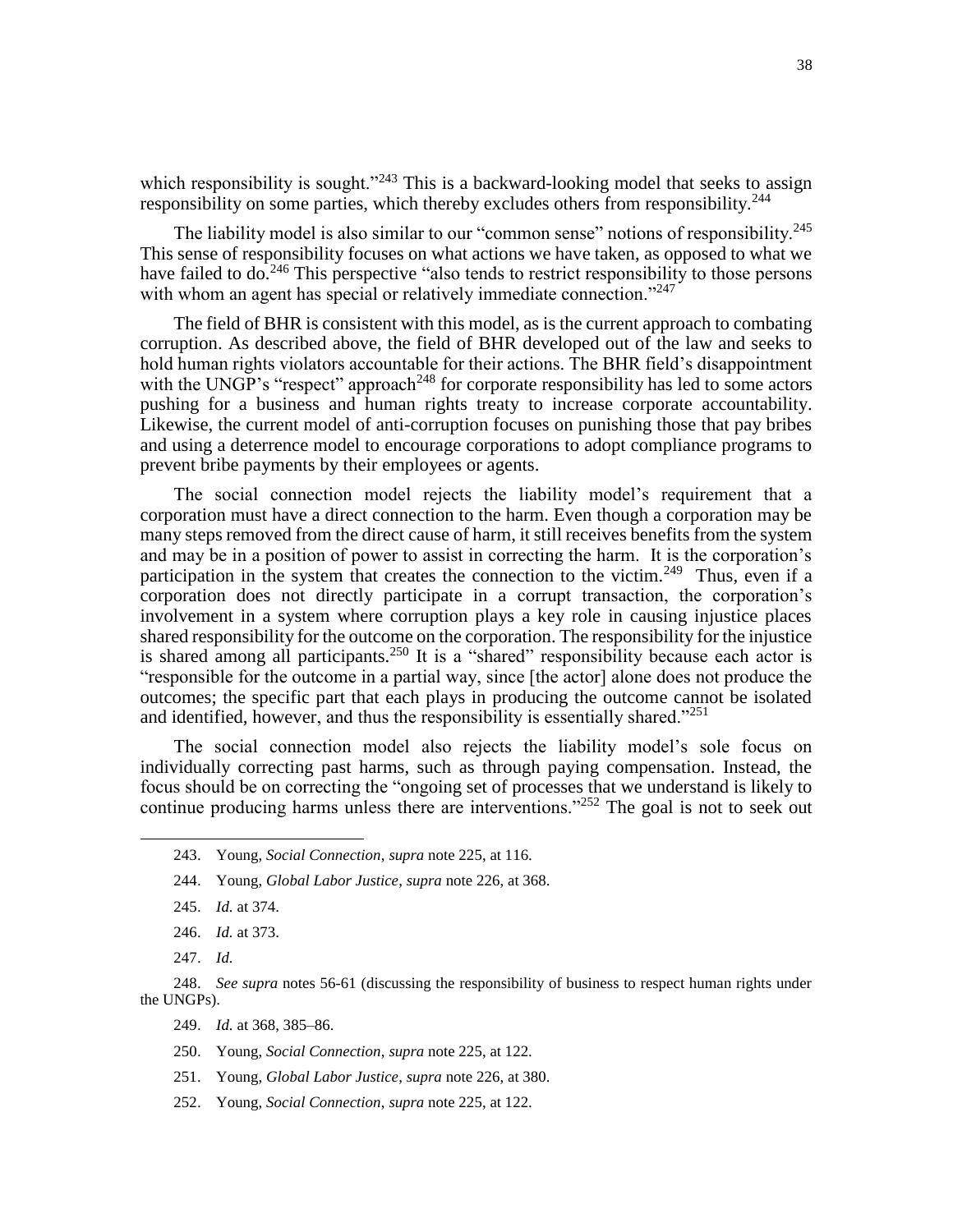actors to blame for the situation but to seek positive results.<sup>253</sup> In other words, the goal is not simply to have actors comply with a duty, but for them to take responsibility for an outcome.<sup>254</sup> With respect to the situation of corruption, this model suggests that corporations should not simply focus on a duty to not pay bribes, but also should focus on their responsibilities to help produce the desired outcome (a system where corruption is not a significant cause of potential human rights violations in the corporation's operations, either directly, indirectly, or remotely).

A common feature of a system that produces structural injustice is the lack of background institutions. The liability model assumes that background institutions are working and that any harm causing action is a "discrete, bounded event that breaks away from the ongoing normal flow."<sup>255</sup> The social connection model, however, considers the role of background conditions in causing the harm and forces all actors connected to the system to consider their responsibility to help correct those conditions.<sup>256</sup> As would happen in the case of endemic corruption in a region, it is the background conditions themselves that are called into question.<sup>257</sup> Thus, rather than view corruption as "how business is conducted here," it should be called into question as one of the key causes of structural injustice.

# B.3. FULFILLING THE SHARED RESPONSIBILITY TO COMBAT CORRUPTION: POLITICAL CORPORATE SOCIAL RESPONSIBILITY

What does shared responsibility mean for corporations' responsibility to combat corruption? According to Young, fulfillment of a shared responsibility is a "political responsibility."<sup>258</sup> The responsibility involves engaging in public discourse and working with others "to fashion organized means of changing how the processes work so they will issue in less injustice."<sup>259</sup> It is a "forward-looking responsibility [that] consists in changing the institutions and processes so that their outcomes will be less unjust."<sup>260</sup> This can only be achieved "if many actors in diverse social positions work together."<sup>261</sup>

255. *Id.* at 378.

 $\overline{\phantom{a}}$ 

- 256. *Id.* at 378–79.
- 257. *Id.* at 378.
- 258. *Id.* at 368, 374; Young, *Social Connection*, *supra* note 225, at 123.

259. Young, *Global Labor Justice*, *supra* note 226, at 380. Young states "what I mean by 'politics' here is public communicative engagement with others for the sake of organizing our relationships and coordinating our actions most justly." Young, *Social Connection*, *supra* note 225, at 123.

260. Young, *Social Connection*, *supra* note 225, at 123.

<sup>253.</sup> Young, *Global Labor Justice*, *supra* note 226, at 378–79.

<sup>254.</sup> Young states, "[a] duty specifies a rule that an agent should follow. One has fulfilled the duty if one has performed the required actions. Carrying out a responsibility, on the other hand, consists in seeking to bring about a specified outcome." *Id.* at 379.

<sup>261.</sup> *Id.* Wettstein concisely summarizes Young's idea of political responsibility as: "[P]olitical responsibility is shared responsibility. It depends on the collaboration between a variety of actors who may not necessarily be directly involved in causing a wrongdoing, but who are structurally linked to it and thus in a position to work toward the betterment of the situation." Florian Wettstein, *The Duty to Protect:*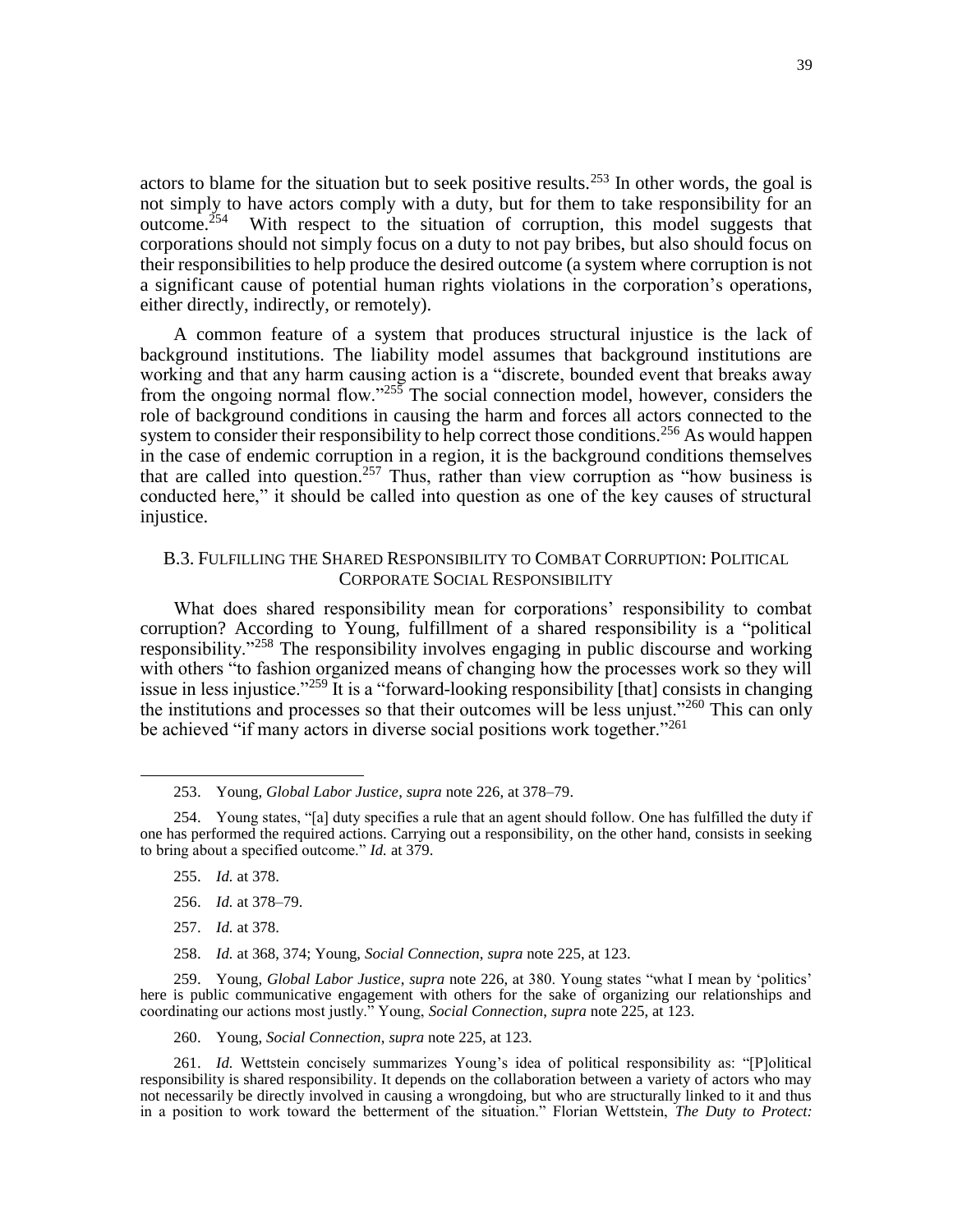Consistent with Young's model, a corporate responsibility to engage in public discourse, to develop and participate in collective action solutions, and even engage in activities typically associated with the government, is gaining greater attention under the idea of "political corporate social responsibility."<sup>262</sup> Use of political responses, such as those just listed, move corporations from being reactive to a "proactive concept of societal involvement."<sup>263</sup> The political conception focuses on "how firms shape their institutional environment, often driven by a concern for the public good that goes beyond selfish calculations of economic actors."<sup>264</sup>

Overall, this political response must involve working with the relevant stakeholders. Because this is a responsibility shared with others (all those participating in the system bringing about the injustice), the necessary interventions will not be individual efforts, but collective action. The actors with shared responsibility must coordinate their efforts, typically through public discourse. Creating "[s]ocial change requires first taking special efforts to make a break in the processes, by engaging in public discussions that reflect on their workings, publicizing the harms that come to persons who are disadvantaged by them, and criticizing powerful agents who encourage the injustices or at least allow them to

 $\overline{\phantom{a}}$ 

263. Andreas Georg Scherer & Guido Palazzo, *Toward a Political Conception of Corporate Responsibility: Business and Society Seen from a Habermasian Perspective*, 32 ACAD. MGMT. REV. 1096, 1109–10 (2007).

264. Andreas Georg Scherer et al., *Managing for Political Corporate Social Responsibility: New Challenges and Directions for PCSR 2.0*, 53 J. MGMT. STUDIES 273, 273 (2016). The authors' proposed definition of Political Corporate Social Responsibility (PCSR) is:

PCSR entails those responsible business activities that turn corporations into political actors, by engaging in public deliberations, collective decisions, and the provision of public goods or the restriction of public bads in cases where public authorities are unable or unwilling to fulfil[l] this role. This includes, but is not limited to, corporate contributions to different areas of governance, such as public health, education, public infrastructure, the enforcement of social and environmental standards along supply chains or the fight against global warming, corruption, discrimination or inequality. These corporate engagements are responsible because they are directed to the effective resolution of public issues in a legitimate manner, often with the (explicit) aim of contributing to society or enhancing social welfare, and are thus not limited to economic motivations.

*Id.* at 276. Wettstein describes it as "the idea of companies as political actors, deeply involved in the governance of the global market place." Wettstein, *Critical Assessment*, *supra* note [3,](#page-2-1) at 172.

*Corporate Complicity, Political Responsibility, and Human Rights Advocacy*, 96 J. BUS. ETHICS 33, 42 (2010) [hereinafter Wettstein, *Duty to Protect*].

<sup>262.</sup> Florian Wettstein, *Corporate Responsibility in the Collective Age: Toward a Conception of Collaborative Responsibility*, 117 BUS. AND SOC'Y REV. 155, 173 (2012) [hereinafter Wettstein, *Collaborative Responsibility*]; *see also* Andreas Georg Scherer & Guido Palazzo, *The New Political Role of Business in a Globalized World: A Review of a New Perspective on CSR and its Implications for the Firm, Governance, and Democracy*, 48 J. MGMT. STUDIES 899, 907, 912–14 (2011) (arguing that the idea of political CSR is emerging, in part, because Young's "idea of social connectedness is replacing the idea of legal liability").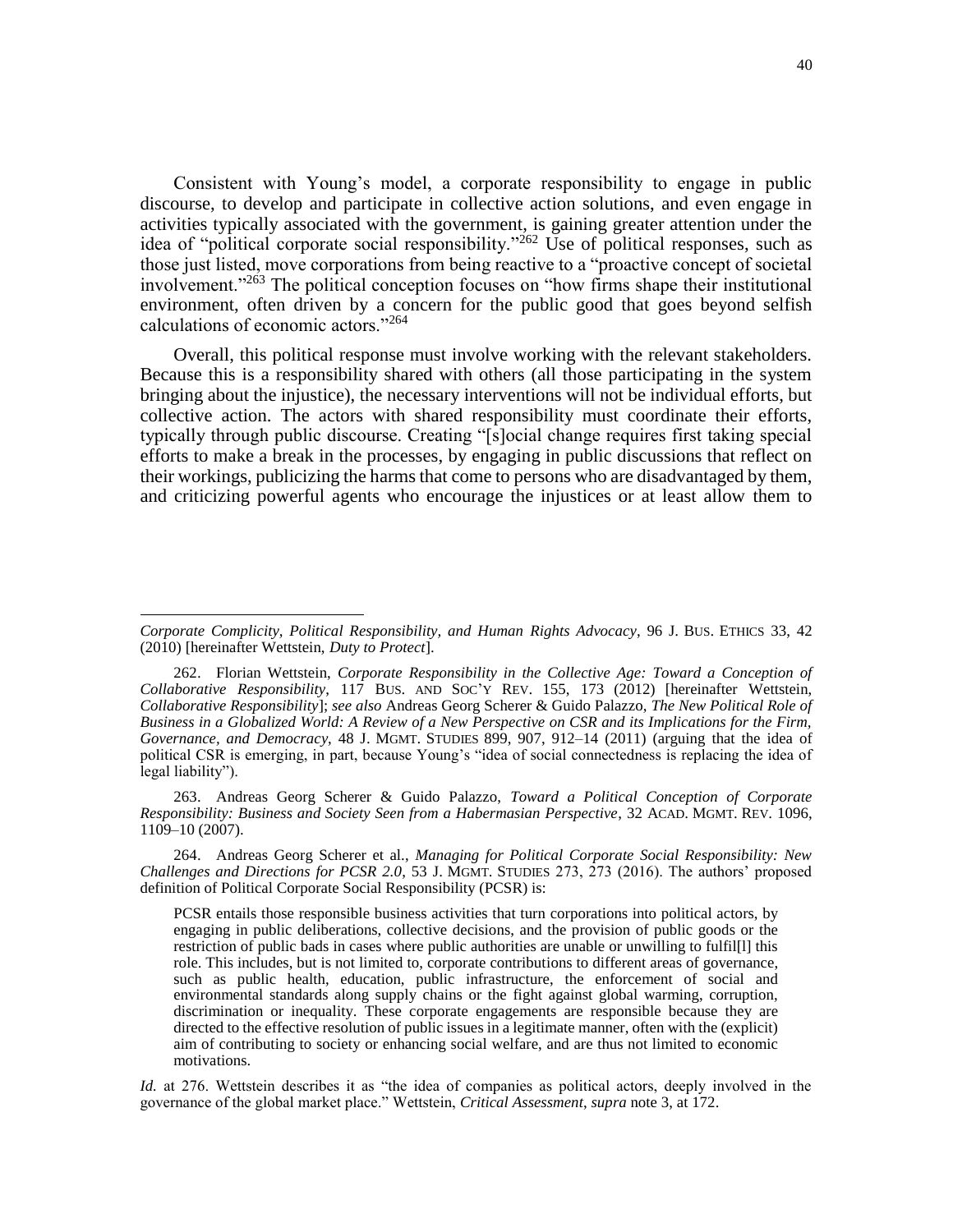happen."<sup>265</sup> The actors with responsibility must also "hold<sup>[]</sup> one another to account for what we are doing and not doing to undermine structural injustice."<sup>266</sup>

How should corporations enact such a political responsibility to combat corruption?<sup>267</sup> To begin to frame an answer to this question, this Article builds on Wettstein's work on what he referred to as human rights advocacy.<sup>268</sup> Wettstein sought to provide guidance to corporations for speaking out against human rights abuses, as opposed to engaging in silent complicity by knowingly benefiting from the wrongful acts of others without challenging those wrongful acts.<sup>269</sup> Drawing on the work of Young, Wettstein provides three elements for human rights advocacy: responsiveness, collaboration, and publicness/transparency.<sup>270</sup>

#### *B.3.i. Responsiveness*

First, corporations must practice *responsiveness*. This is a willingness to be "responsive to the concerns of the global public and its institutions."<sup>271</sup> In other words, Wettstein believes that a corporation's political responsibilities require that the corporation be responsive to global concerns, as opposed to taking the lead and attempting to establish new visions of morality.<sup>272</sup> As seen by the adoption of the UNCAC, and other actions in the past fifteen years, corruption is a global concern and is universally recognized as a harmful practice.<sup>273</sup> Corruption is no longer a matter of internal governance for a state but raises significant human rights concerns. Thus, it is legitimate for a multinational company

 $\overline{\phantom{a}}$ 

268. Wettstein, *Duty to Protect*, *supra* note 261, at 44; *see also*, Florian Wettstein, *Silence as Complicity: Elements of a Corporate Duty to Speak Out against the Violation of Human Rights*, 22 BUS. ETHICS Q. 37, 54 (2012) [hereinafter Wettstein, *Silence as Complicity*] (adding the additional element of "scale of human rights violations").

269. Wettstein, *Duty to Protect*, *supra* note 261, at 37–38. Silent complicity is morally wrong because "their silence is to be interpreted as moral support or encouragement for the perpetrator or at least as a sign of acquiescence." *Id.* at 37.

270. *Id.* at 43

271. *Id.*

272. *Id.* (quoting Chandler as stating that corporations are not expected to be the "moral arbiters of the world").

273. *See supra* Part II.A.2 (discussing the global movement to criminalize bribery in international business).

<sup>265.</sup> YOUNG, RESPONSIBILITY FOR JUSTICE, *supra* note 237, at 150.

<sup>266.</sup> *Id.* at 153.

<sup>267.</sup> Young discussed four parameters to assist actors in determining how they should meet their responsibilities under a social connection model: power, privilege, interest, and collective ability. Young, *Social Connection*, *supra* note 225, at 130. These parameters help us determine "the kinds of issues the agent should address and the kinds of actions the agent should take." *Id.* Power is an agent's ability to influence the processes that create structural injustice. *Id.* at 127. Privilege refers to the benefit that an actor receives from the structural injustice and the actor's ability to take action without suffering any significant deprivation. *Id.* at 128. Interest refers to one's interest in changing the system. *Id.* For example, the victims of structural injustice have a strong interest in changing the system (even if they are not able to make progress without the help of others). *Id.* at 128–29. Collective ability refers to the ability to act together to make change; "the relative ease with which people can organize collective action to address an injustice can be a useful decision principle." *Id.* at 129.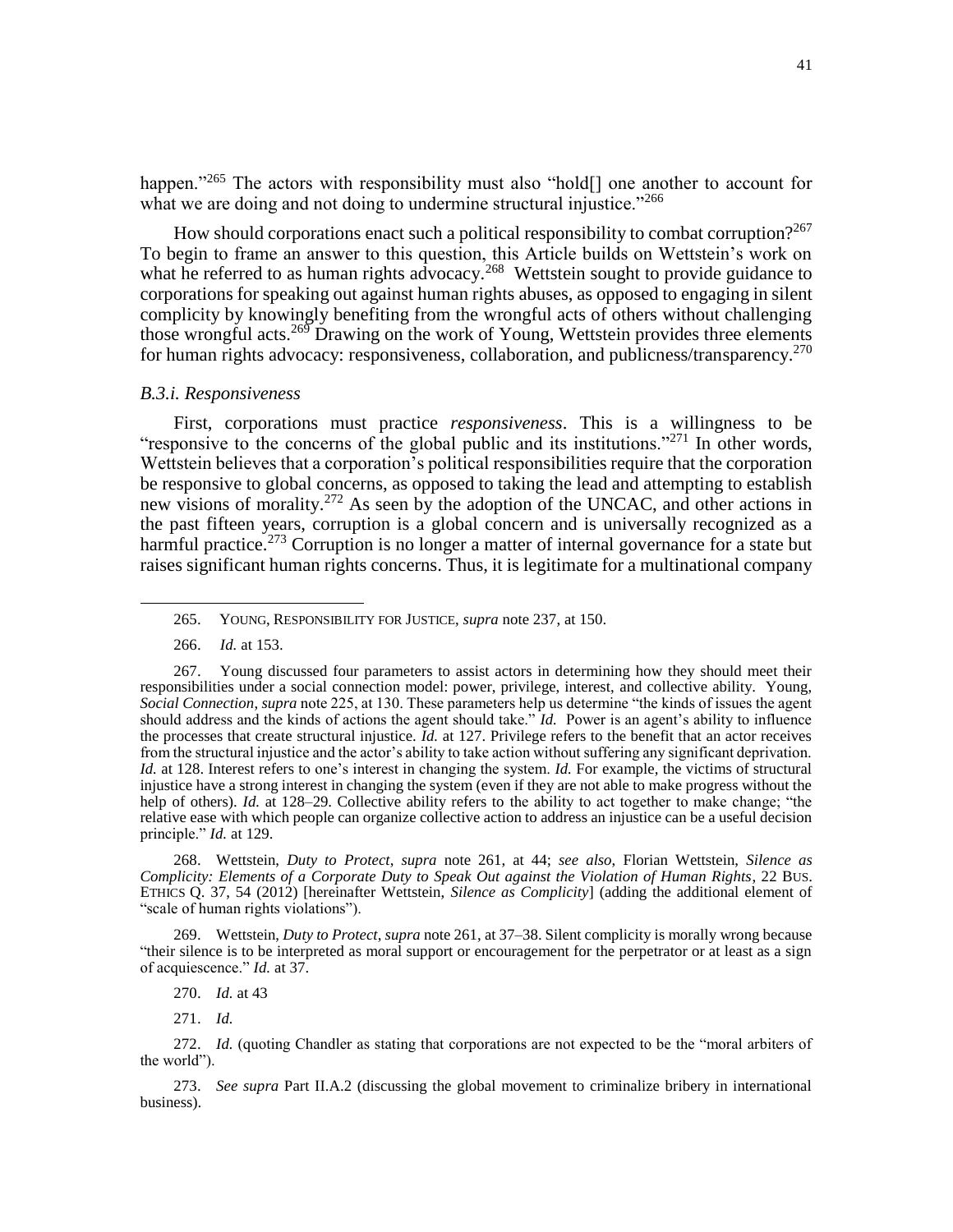to be involved in activities in a developing country to combat corruption that impacts human rights in its supply chain. This is responsive to global norms, and not an external imposition of norms on a country. $274$ 

In the context of the new responsibility to combat corruption described in this Article, the concept of responsiveness should also include responsiveness to local concerns. Marquette and Peiffer argue that one of the reasons that the anti-corruption movement has made so little progress combatting corruption in the last fifteen years (despite increased attention to the issue) is that many interventions fail to recognize how corruption operates at the local level.<sup>275</sup> They argue that although corruption has a harmful impact on society overall, in the short-term, it can help people solve the "real-life problems" they face.<sup>276</sup> This is part of the problem for the lack of political-will to fight corruption.<sup>277</sup> Thus, steps at reform must take into account these aspects of corruption at the local level, and the interventions should seek to "moderate the costs and risks" to those that take action against corruption.<sup>278</sup> By being responsive to local conditions (in addition to global norms), corporations' attempts at intervention will not only have legitimacy but are also more likely to be effective.

## *B.3.ii. Collaboration (Collective Action)*

Second, there is the element of *collaboration*.<sup>279</sup> As identified by Young,<sup>280</sup> shared responsibility requires collective action.<sup>281</sup> Because corporations should be responsive to

275. HEATHER MARQUETTE & CARYN PEIFFER, CORRUPTION AND COLLECTIVE ACTION 1 [Developmental Leadership Program 2015). (Developmental Leadership Program 2015), <http://publications.dlprog.org/CorruptionandCollectiveAction.pdf> [https://perma.cc/9XKR-8K2L].

 $\overline{\phantom{a}}$ 

280. YOUNG, RESPONSIBILITY FOR JUSTICE, *supra* note 237, at 111-12.

<sup>274.</sup> Academics and policy makers have long recognized that anti-corruption is global norm and the extra-territorial application of anti-bribery laws is not an intrusion into a country's governance. Philip M. Nichols, *The Myth of Anti-Bribery Laws as Transnational Intrusion*, 33 CORNELL INT'L L.J. 627, 655 (2000) (stating "[a]nti-bribery laws are legally and ethically unremarkable, and no evidence supports a claim they are considered intrusive or generate hostility"); Bill Shaw, *The Foreign Corrupt Practices Act and Progeny: Morally Unassailable*, 33 CORNELL INT'L L.J. 689, 691 (2000) (stating "the FCPA and progeny– conventions generated by the Organization for Economic Co-operation and Development (OECD) and the Organization of American States (OAS)–promote the efforts of economies entering the world market; reinforce the industrial, financial, and political institutions of emerging and transitional regimes; and restrain the conduct of firms from the United States and other signatory nations that may be tempted to erode the limits of responsible market principles" (citations omitted)); Spahn, *Nobody Gets Hurt?*, *supra* note 116, at 863 (stating "[c]ondemnation of bribing public officials is a universal value expressed in human cultures throughout various periods of history going back to the Code of Hammurabi's prohibition on bribing judges" (citations omitted)).

<sup>276.</sup> *Id.* at 7 n.9.

<sup>277.</sup> *Id.* at 7.

<sup>278.</sup> *Id.* at 10.

<sup>279.</sup> Wettstein, *Duty to Protect*, *supra* note 261, at 43.

<sup>281.</sup> As Wettstein states, "[c]ollaboration implies that such corporate contributions occur not beyond but together with the contributions of governmental agencies and other institutions. Corporate responsibility, then, is not a substitute for state responsibility, but, to the contrary, geared toward strengthening it." Wettstein, *Critical Assessment*, *supra* not[e 3,](#page-2-1) at 174.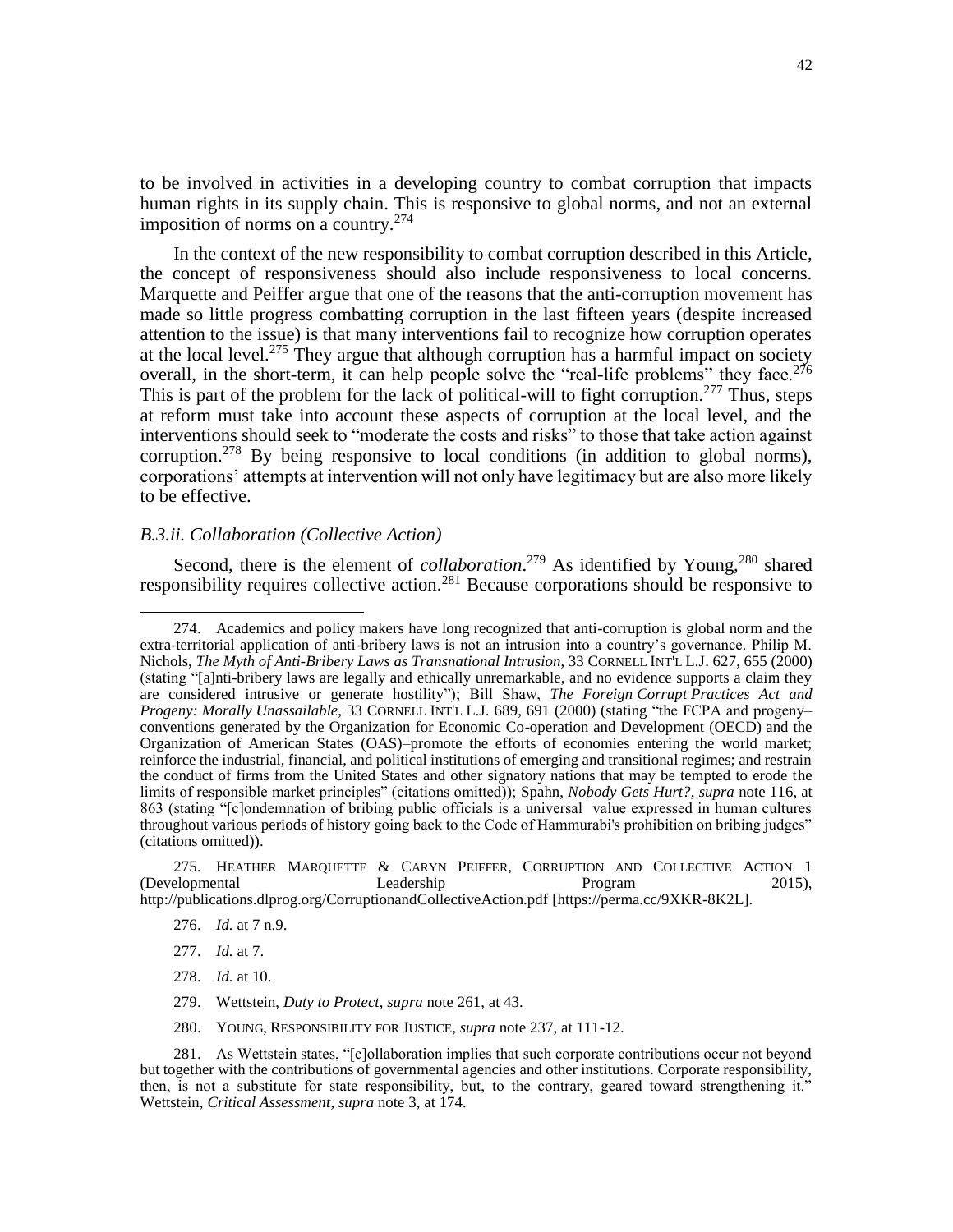global and local concerns, they are expected to work with those groups in society that are raising those concerns.<sup>282</sup> One point of emphasis of the UN Global Compact for its  $10<sup>th</sup>$ Principle on combatting corruption is to encourage collective action.<sup>283</sup> According to the UN Global Compact office, collective action involves government, civil society, and business, working together to approach the problem from "multiple angles" and to increase the "impact of individual action."<sup>284</sup> The responsibilities of each group include:

- Governments: Governments should adopt into law the requirements of international conventions on anti-corruption and enforcing those laws.<sup>285</sup>
- Business: "Companies should implement effective compliance programs in their organizations to prevent, detect and address corruption."<sup>286</sup>
- Civil Society: These organizations should serve a "watchdog role" over the efforts of the other two sectors and raise public awareness of the need to fight corruption.<sup>287</sup>

The new responsibility to combat corruption advocated by this Article would expand the role of business in the above description. Rather than focus only on implementing effective compliance programs, businesses should take on a broader role and actively participate in multi-stakeholder initiatives (MSIs) that attempt to raise awareness of the negative impacts of corruption in that specific region or industry, build the capacity of various actors in society to resist corruption, and implement solutions. In short, business must help build the "political will" to fight corruption at the local level.<sup>288</sup>

285. *Id.*

 $\overline{\phantom{a}}$ 

286. *Id.*

<sup>282.</sup> *See* Wettstein, *Duty to Protect*, *supra* note 261, at 43.

<sup>283.</sup> *The Ten Principles of the UN Global Compact*, UNITED NATIONS GLOB. COMPACT, https://www.unglobalcompact.org/what-is-gc/mission/principles/principle-10 [https://perma.cc/UWB4- AR3A].

<sup>284.</sup> UNITED NATIONS GLOB. COMPACT ET AL., COLLECTIVE ACTION IN THE FIGHT AGAINST CORRUPTION 2 (2010), https://www.unglobalcompact.org/docs/issues doc/Anti-2 (2010), https://www.unglobalcompact.org/docs/issues\_doc/Anti-Corruption/CollectiveAction2010.pdf [https://perma.cc/9S25-AXN9].

<sup>287.</sup> *Id.* Using a collective action approach to combat corruption is not new, and there are multiple publications providing practical guidance on establishing collective action efforts to combat corruption. *See generally* UNITED NATIONS GLOB. COMPACT, A PRACTICAL GUIDE FOR COLLECTIVE ACTION AGAINST CORRUPTION (2015), [https://www.unglobalcompact.org/docs/issues\\_doc/Anti-](https://www.unglobalcompact.org/docs/issues_doc/Anti-Corruption/CollectiveActionExperiencesGlobal.pdf)[Corruption/CollectiveActionExperiencesGlobal.pdf](https://www.unglobalcompact.org/docs/issues_doc/Anti-Corruption/CollectiveActionExperiencesGlobal.pdf) [https://perma.cc/PL4T-NLA2]; BEN WHEATLAND & MARIE CHÊNE, BARRIERS TO COLLECTIVE ACTION AGAINST CORRUPTION (U4: Anti-Corruption Resource<br>Center 2015). http://www.u4.no/publications/barriers-to-collective-action-against-corruption <http://www.u4.no/publications/barriers-to-collective-action-against-corruption> [https://perma.cc/U6K2-86BF]; WORLD BANK INSTITUTE, FIGHTING CORRUPTION THROUGH COLLECTIVE ACTION—A GUIDE FOR BUSINESS (2008), [http://ungc.org.pl/strefa-wiedzy/fighting-corruption-through](http://ungc.org.pl/strefa-wiedzy/fighting-corruption-through-collective-action-a-guide-for-business)[collective-action-a-guide-for-business](http://ungc.org.pl/strefa-wiedzy/fighting-corruption-through-collective-action-a-guide-for-business) [https://perma.cc/FX8Y-WAYR]. This article, however, advocates for a different focus for collective actions involving multinational corporations—collective action efforts focused specifically on corruption's impact on corporations' ability to respect human rights.

<sup>288.</sup> *See supra* notes 275–78 (discussing reasons for the lack of political will to fight corruption).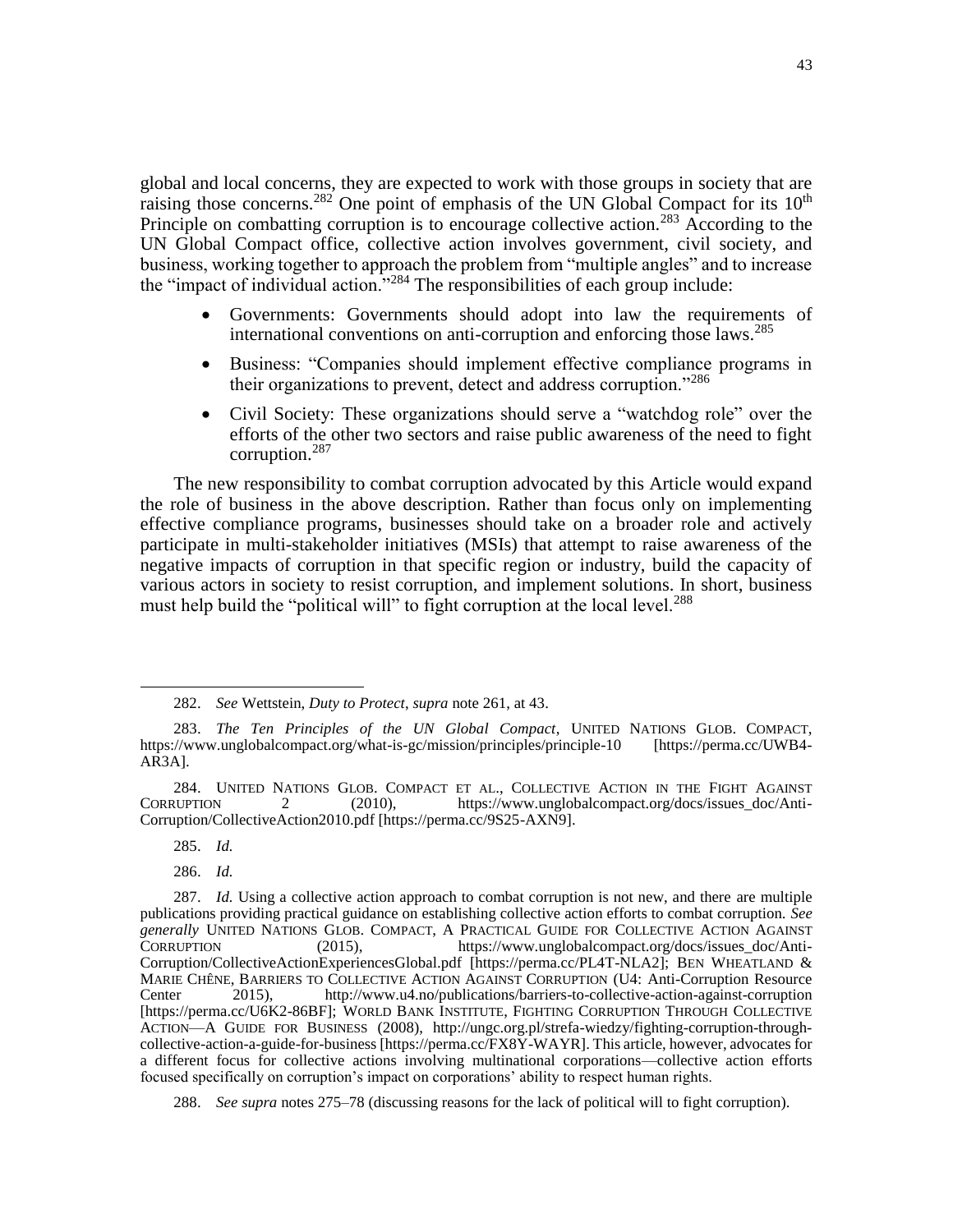One example of a MSI that appears to be moving in this direction is the Maritime Anti-Corruption Network (MACN).<sup>289</sup> In addition to promoting improved corporate practices to resist corruption (e.g., compliance programs and financial controls), the network also seeks to improve the operating environment where bribes are demanded.<sup>290</sup> MACN "works to raise awareness, report on corruption incidents and trends, and engage in and catalyze collective action by business, government, international organizations, and civil society to drive tangible improvements in the operating environment and promote a culture of integrity."<sup>291</sup> In the operating environment, MACN takes actions designed to improve the capacity of all stakeholders to adopt anti-corruption management programs and adopt organizational cultures of integrity, and to "[s]trengthen governance frameworks and accountability across the maritime sector."<sup>292</sup> The collective action works of MACN begin with "root cause analyses" and then "develop solutions that are both beneficial to all [stakeholders] and realistic to implement."<sup>293</sup> Examples of implemented solutions include new regulations implemented by the local government, new standard operating procedures, and formalized grievance mechanisms.<sup>294</sup>

It is important to notice, however, that the MACN initiative is only focused on reducing the number of wrongful payments that corporations must pay (and does this by focusing on both the supply side of bribery and the demand side). This Article is focused on combating corruption as a necessary component for corporations to be able to respect human rights. Thus, the goal is not simply to reduce the demands on corporations to pay bribes (the legal liability model) but to reduce corruption in the local environment that had a direct, indirect, or even perhaps remote, connection to human rights violations.

To enact their shared responsibility to combat corruption, corporations—working with NGOs and local governments—should provide a leadership role in starting, or supporting existing, multi-stakeholder initiatives focused on combatting corruption. This could occur in multiple forms, such as supporting initiatives by a global NGO (e.g., Transparency International) or seeking to incorporate greater coverage of corruption issues in existing MSIs (e.g., the *Bangladesh Accord on Fire and Building Safety*). To truly make progress, however, corporations should also seek to support initiatives that focus on combating corruption to prevent specific human rights violations (e.g., human trafficking in the supply chain in particular countries). MSIs with such objectives may face significant challenges as compared to MACN, such as with identifying the appropriate short-term goals and the

294. *Id.*

<sup>289.</sup> MARITIME ANTI-CORRUPTION NETWORK, <http://www.maritime-acn.org/> [https://perma.cc/68DB-937Q].

<sup>290.</sup> BSR & MARITIME ANTI-CORRUPTION NETWORK, IMPACT REPORT 3 (2016),<br>//www.maritime-acn.org/s/MACN-Impact-Report-2016\_Web\_Pages.pdf [https://perma.cc/4EWM[http://www.maritime-acn.org/s/MACN-Impact-Report-2016\\_Web\\_Pages.pdf](http://www.maritime-acn.org/s/MACN-Impact-Report-2016_Web_Pages.pdf) GS4T].

<sup>291.</sup> MARITIME ANTI-CORRUPTION NETWORK, KEMITRAAN PARTNERSHIP, & BSR, MACN COLLECTIVE ACTION BRIEF: INDONESIA 5 (2016), https://www.bsr.org/reports/BSR-MACN-Collective-Action-Brief-Indonesia.pdf [https://perma.cc/XT6T-9TMM].

<sup>292.</sup> BSR & MARITIME ANTI-CORRUPTION NETWORK, *supra* note 290.

<sup>293.</sup> Maritime Anti-Corruption Network, *MACN's Work*,<http://www.maritime-acn.org/macn-work/> [https://perma.cc/XF6E-AKHG].